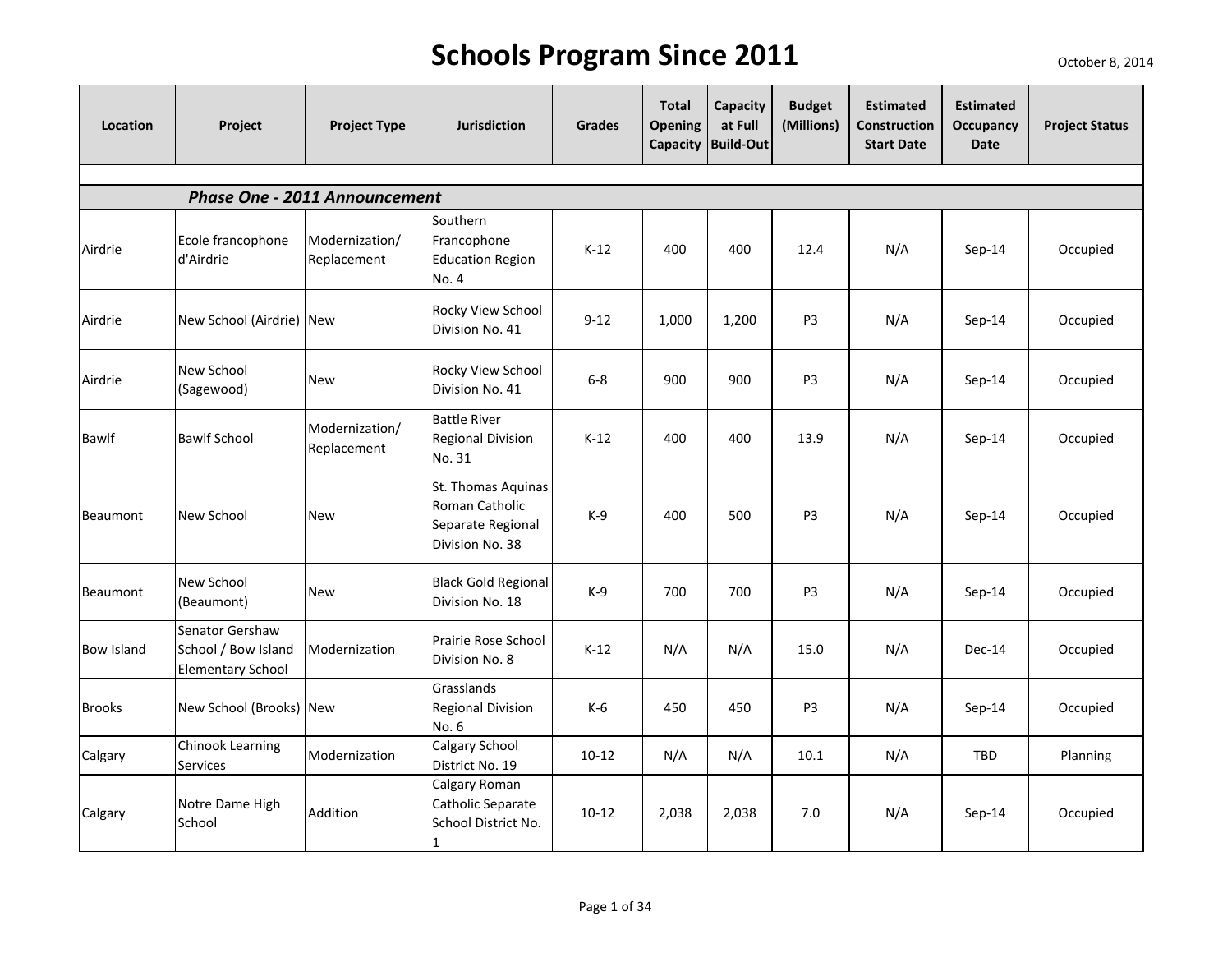| Location              | Project                                                             | <b>Project Type</b>           | <b>Jurisdiction</b>                                                   | Grades    | <b>Total</b><br>Opening | Capacity<br>at Full<br>Capacity   Build-Out | <b>Budget</b><br>(Millions) | <b>Estimated</b><br><b>Construction</b><br><b>Start Date</b> | <b>Estimated</b><br><b>Occupancy</b><br><b>Date</b> | <b>Project Status</b> |
|-----------------------|---------------------------------------------------------------------|-------------------------------|-----------------------------------------------------------------------|-----------|-------------------------|---------------------------------------------|-----------------------------|--------------------------------------------------------------|-----------------------------------------------------|-----------------------|
| Cardston              | Cardston Elementary<br>School                                       | Modernization                 | Westwind School<br>Division No. 74                                    | K-6       | N/A                     | N/A                                         | 17.1                        | N/A                                                          | Oct-14                                              | Occupied              |
| Chestermere           | New School<br>(Kinniburg)                                           | <b>New</b>                    | Rocky View School<br>Division No. 41                                  | $K-9$     | 500                     | 900                                         | P <sub>3</sub>              | N/A                                                          | $Sep-14$                                            | Occupied              |
| Claresholm            | Willow Creek School<br>/ Claresholm School                          | Modernization                 | Livingstone Range<br>School Division No.<br>68                        | $7 - 12$  | N/A                     | N/A                                         | 13.0                        | N/A                                                          | $Jun-13$                                            | Occupied              |
| Cochrane              | Ecole Notre-Dame<br>des Vallees                                     | Modernization/<br>Replacement | Southern<br>Francophone<br><b>Education Region</b><br>No. 4           | $K-9$     | 200                     | 250                                         | P <sub>3</sub>              | N/A                                                          | $Sep-14$                                            | Occupied              |
| Edmonton              | <b>Forest Heights</b><br>School (Phase II)                          | Modernization                 | <b>Edmonton School</b><br>District No. 7                              | K-6       | N/A                     | N/A                                         | 4.5                         | N/A                                                          | Dec-13                                              | Occupied              |
| Edmonton              | Strathcona School<br>(Phase II)                                     | Modernization                 | <b>Edmonton School</b><br>District No. 7                              | $10 - 12$ | N/A                     | N/A                                         | 7.6                         | N/A                                                          | Sep-14                                              | Occupied              |
|                       | Fort McMurray<br>Fort McMurray Composite High<br>School             | Modernization                 | Fort McMurray<br>Public School<br>District No. 2833                   | $9 - 12$  | N/A                     | N/A                                         | 11.1                        | N/A                                                          | Jun-14                                              | Occupied              |
| Fort McMurray         | New School (Walter<br>and Gladys Hill)                              | <b>New</b>                    | Fort McMurray<br><b>Public School</b><br>District No. 2833            | K-6       | 600                     | 600                                         | 21.2                        | N/A                                                          | Sep-14                                              | Occupied              |
| Fort McMurray         | <b>New Catholic School</b><br>(St. Kateri)                          | <b>New</b>                    | Fort McMurray<br>Roman Catholic<br>Separate School<br>District No. 32 | $K-6$     | 600                     | 600                                         | 21.2                        | N/A                                                          | Dec-14                                              | Partially Occupied    |
| <b>Gift Lake</b>      | Gift Lake School                                                    | Modernization/<br>Replacement | Northland School<br>Division No. 61                                   | $K-9$     | 375                     | 425                                         | 18.7                        | N/A                                                          | Jan-15                                              | Construction          |
| <b>Grande Prairie</b> | New School -<br>Community<br>Knowledge Campus<br><b>High School</b> | <b>New</b>                    | <b>Grande Prairie</b><br>School District No.<br>2357                  | $9 - 12$  | 1,000                   | 1,400                                       | 37.3                        | N/A                                                          | Sep-14                                              | Occupied              |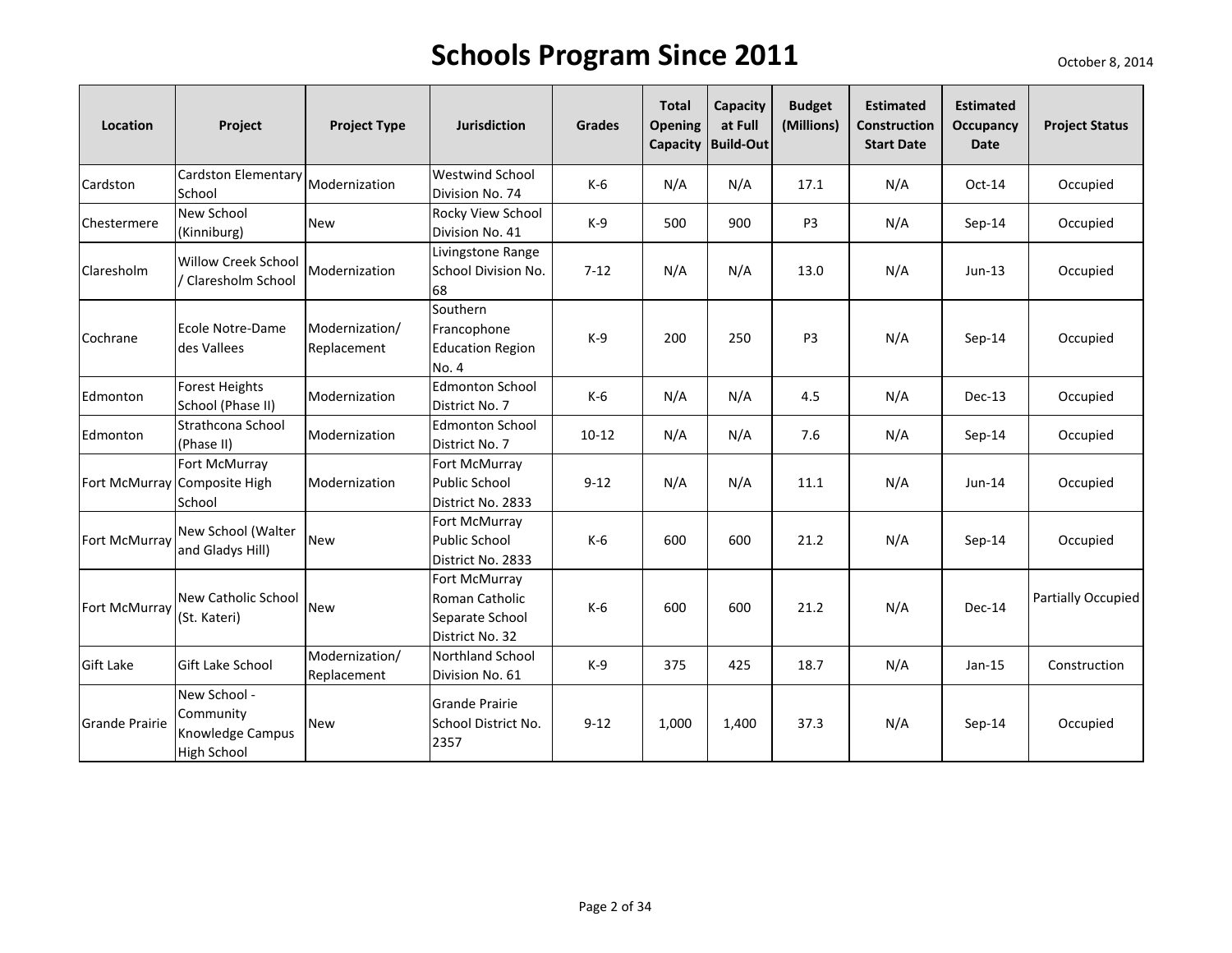| Location            | Project                                                                                                    | <b>Project Type</b>           | <b>Jurisdiction</b>                                                                | <b>Grades</b> | <b>Total</b><br><b>Opening</b> | Capacity<br>at Full<br>Capacity Build-Out | <b>Budget</b><br>(Millions) | <b>Estimated</b><br><b>Construction</b><br><b>Start Date</b> | <b>Estimated</b><br>Occupancy<br><b>Date</b> | <b>Project Status</b> |
|---------------------|------------------------------------------------------------------------------------------------------------|-------------------------------|------------------------------------------------------------------------------------|---------------|--------------------------------|-------------------------------------------|-----------------------------|--------------------------------------------------------------|----------------------------------------------|-----------------------|
| Innisfail           | John Wilson<br>School/Innisfail<br>Junior Senior Middle Modernization<br>and High School/St.<br>Marguerite |                               | Chinook's Edge<br>School Division/Red<br>Deer Catholic<br><b>Regional Division</b> | $K-12$        | N/A                            | N/A                                       | 9.1                         | N/A                                                          | Nov-14                                       | Occupied              |
| Jasper              | Ecole Desrochers                                                                                           | Modernization/<br>Replacement | <b>Greater North</b><br>Central<br>Francophone<br><b>Education Region</b><br>No. 2 | $K-12$        | 150                            | 200                                       | 7.3                         | N/A                                                          | Aug-14                                       | Occupied              |
| Jasper              | Jasper Junior Senior<br><b>High School</b>                                                                 | Modernization/<br>Replacement | <b>Grande Yellowhead</b><br><b>Public School</b><br>Division No. 77                | $7 - 12$      | 375                            | 675                                       | 15.4                        | N/A                                                          | Aug-14                                       | Occupied              |
| Lac La Biche        | Lac La Biche Senior<br><b>High School</b>                                                                  | Modernization/<br>Replacement | Northern Lights<br>School Division No.<br>69                                       | $9 - 12$      | 700                            | 800                                       | 19.2                        | N/A                                                          | Jul-14                                       | Occupied              |
| <b>Medicine Hat</b> | New School<br>(Hamptons)                                                                                   | <b>New</b>                    | <b>Medicine Hat</b><br>School District No.<br>76                                   | $K-9$         | 600                            | 900                                       | P <sub>3</sub>              | N/A                                                          | $Sep-14$                                     | Occupied              |
| Mundare             | Mundare School                                                                                             | Modernization                 | <b>Elk Island Public</b><br><b>Schools Regional</b><br>Division No. 14             | $K-8$         | 325                            | 325                                       | 8.8                         | N/A                                                          | Dec-14                                       | Construction          |
| Penhold             | New School<br>(Penhold)                                                                                    | <b>New</b>                    | Chinook's Edge<br>School Division No.<br>73                                        | $7 - 12$      | 500                            | 500                                       | P <sub>3</sub>              | N/A                                                          | $Sep-14$                                     | Occupied              |
| Ponoka              | Ponoka Solution -<br>Ponoka Composite<br>High School and<br>Diamond Willow<br>Middle School in<br>Ponoka   | Modernization                 | <b>Wolf Creek School</b><br>Division No. 72                                        | $K-12$        | 1,281                          | N/A                                       | 11.5                        | N/A                                                          | Sep-14                                       | Occupied              |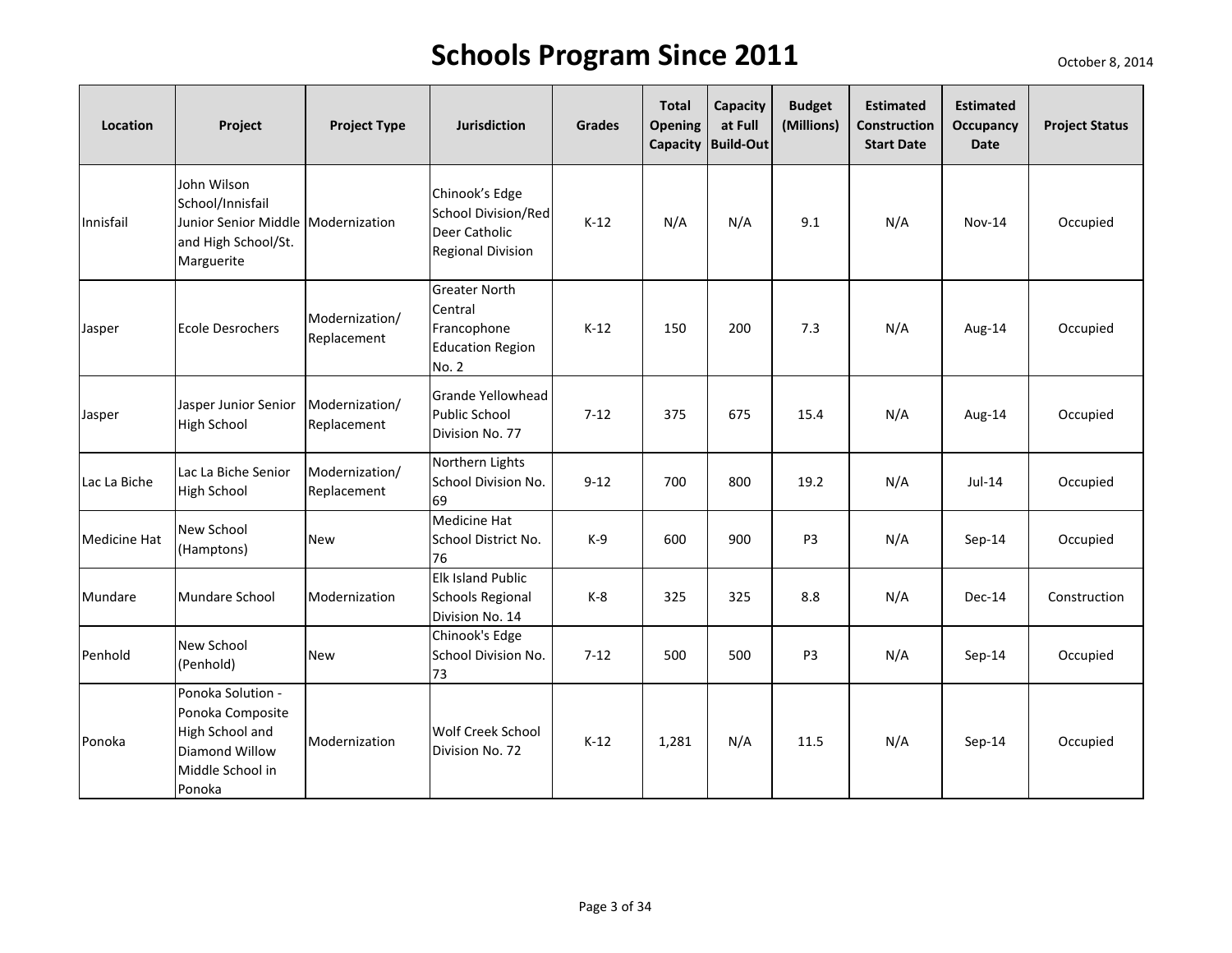| Location         | Project                                                                               | <b>Project Type</b>           | <b>Jurisdiction</b>                                                                | <b>Grades</b> | <b>Total</b><br><b>Opening</b> | <b>Capacity</b><br>at Full<br>Capacity   Build-Out | <b>Budget</b><br>(Millions) | <b>Estimated</b><br><b>Construction</b><br><b>Start Date</b> | <b>Estimated</b><br>Occupancy<br><b>Date</b> | <b>Project Status</b> |
|------------------|---------------------------------------------------------------------------------------|-------------------------------|------------------------------------------------------------------------------------|---------------|--------------------------------|----------------------------------------------------|-----------------------------|--------------------------------------------------------------|----------------------------------------------|-----------------------|
| <b>Red Deer</b>  | Ecole La Prairie                                                                      | Modernization/<br>Replacement | <b>Greater North</b><br>Central<br>Francophone<br><b>Education Region</b><br>No. 2 | $K-12$        | 250                            | 300                                                | P <sub>3</sub>              | N/A                                                          | Sep-14                                       | Occupied              |
| <b>Red Deer</b>  | New School (Father<br>Henri Voisin)                                                   | <b>New</b>                    | <b>Red Deer Catholic</b><br><b>Regional Division</b><br>No. 39                     | $K-5$         | 300                            | 500                                                | P <sub>3</sub>              | N/A                                                          | Sep-14                                       | Occupied              |
| <b>Red Deer</b>  | New School<br>(Timberlands) Ecole<br><b>Barrie Wilson</b><br><b>Elementary School</b> | <b>New</b>                    | <b>Red Deer Public</b><br>School District No.<br>104                               | $K-5$         | 500                            | 600                                                | P <sub>3</sub>              | N/A                                                          | Sep-14                                       | Occupied              |
| St. Paul         | Racette Junior High<br>School                                                         | Modernization                 | St. Paul Education<br><b>Regional Division</b><br>No. 1                            | $6-9$         | N/A                            | N/A                                                | 9.9                         | N/A                                                          | $Jul-13$                                     | Occupied              |
| Trochu           | Trochu Valley School Modernization                                                    |                               | <b>Golden Hills School</b><br>Division No. 75                                      | $K-12$        | N/A                            | N/A                                                | 13.3                        | N/A                                                          | $Nov-14$                                     | Construction          |
| <b>Two Hills</b> | Two Hills Mennonite Modernization/<br>School                                          | Replacement                   | St. Paul Education<br><b>Regional Division</b><br>No. 1                            | $K-12$        | 550                            | 550                                                | 14.1                        | N/A                                                          | <b>TBD</b>                                   | Construction          |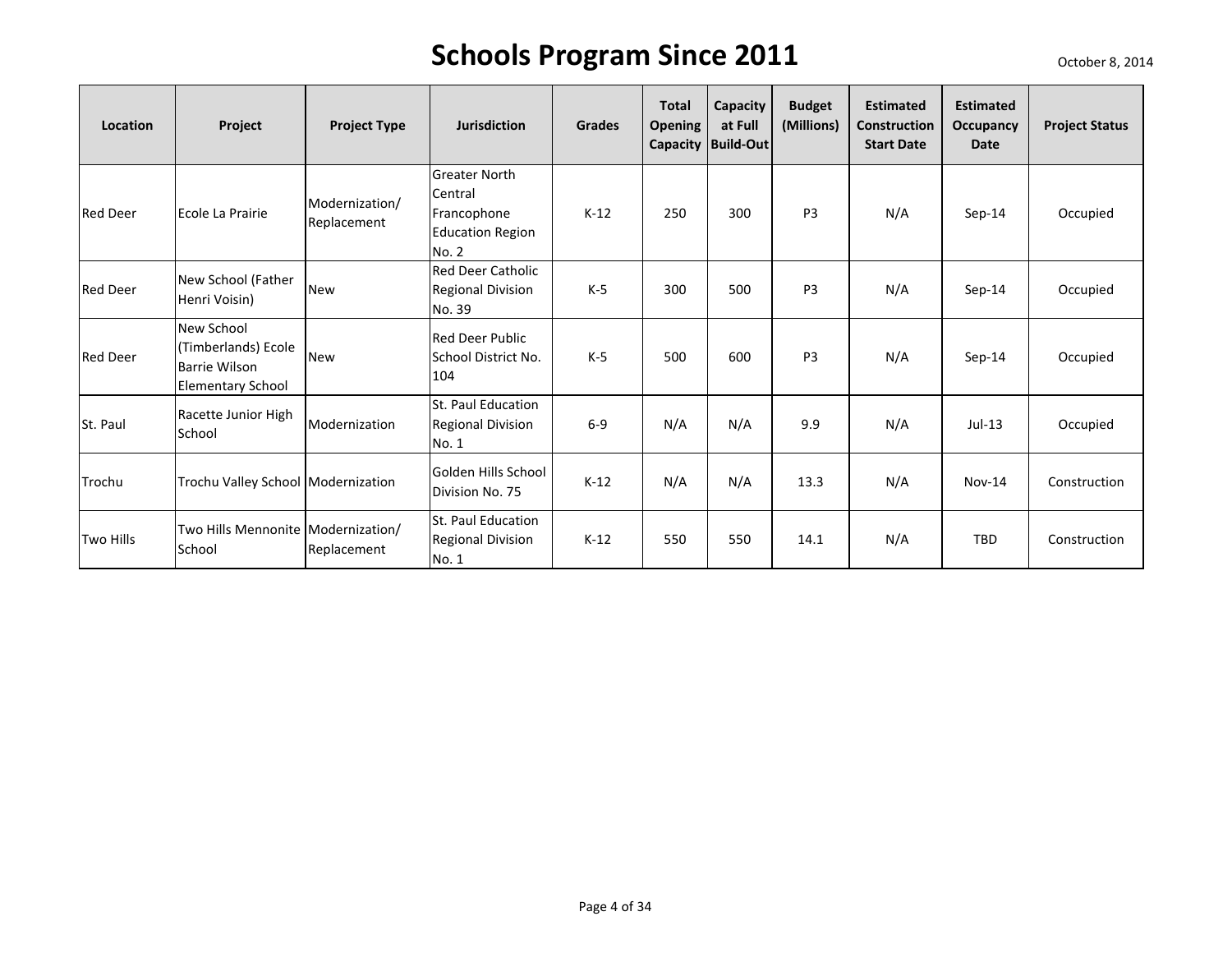| Location          | Project                                                   | <b>Project Type</b>                                | <b>Jurisdiction</b>                                                           | <b>Grades</b> | <b>Total</b><br><b>Opening</b> | Capacity<br>at Full<br>Capacity Build-Out | <b>Budget</b><br>(Millions) | <b>Estimated</b><br><b>Construction</b><br><b>Start Date</b> | <b>Estimated</b><br><b>Occupancy</b><br><b>Date</b> | <b>Project Status</b> |
|-------------------|-----------------------------------------------------------|----------------------------------------------------|-------------------------------------------------------------------------------|---------------|--------------------------------|-------------------------------------------|-----------------------------|--------------------------------------------------------------|-----------------------------------------------------|-----------------------|
|                   |                                                           |                                                    |                                                                               |               |                                |                                           |                             |                                                              |                                                     |                       |
| Airdrie           | Elementary School -                                       | <b>Phase Two - 2013 Announcement</b><br><b>New</b> | Rocky View School                                                             | $K-5$         | 500                            | 900                                       | P                           | $Jan-15$                                                     | Sep-16                                              | Tender                |
| Airdrie           | East Airdrie<br>Elementary School -<br>West Airdrie       | <b>New</b>                                         | Division No. 41<br>Rocky View School<br>Division No. 41                       | $K-4$         | 600                            | 600                                       | P                           | $Jan-15$                                                     | Sep-16                                              | Tender                |
| Ardrossan         | Ecole Elementaire<br>Ardrossan                            | Modernization/<br>Replacement                      | Elk Island Public<br><b>Schools Regional</b><br>Division No. 14               | $K-6$         | 600                            | 600                                       | P                           | $Jul-15$                                                     | $Sep-16$                                            | Design                |
| Athabasca         | <b>Edwin Parr</b><br>Composite<br><b>Community School</b> | Modernization/<br>Replacement                      | Aspen View Public<br><b>School Division</b>                                   | $7 - 12$      | 1000                           | 1000                                      | P                           | $Jul-15$                                                     | Dec-16                                              | Planning              |
| <b>Banff</b>      | <b>Banff Elementary</b><br>School                         | Modernization                                      | Canadian Rockies<br><b>Regional Division</b><br>No. 12                        | $K-6$         | 615                            | 615                                       | P                           | $Jan-15$                                                     | $Sep-16$                                            | Design                |
| Barnwell          | <b>Barnwell School</b>                                    | Modernization                                      | Horizon School<br>Division No. 67                                             | K-9           | 293                            | 293                                       | P                           | $Jan-15$                                                     | Sep-16                                              | Design                |
| Bashaw            | Bashaw School                                             | Modernization/<br>Replacement                      | <b>Battle River</b><br><b>Regional Division</b><br>No. 31                     | $K-12$        | 300                            | 300                                       | P                           | Apr-15                                                       | $Mar-17$                                            | Design                |
| Beaverlodge       | St. Mary Catholic<br>School -<br>Replacement              | Modernization/<br>Replacement                      | <b>Grande Prairie</b><br>Roman Catholic<br>Separate School<br>District No. 28 | $K-9$         | 200                            | 300                                       | P                           | Sep-14                                                       | Sep-16                                              | Construction          |
| <b>Blackfalds</b> | <b>Elementary School</b>                                  | <b>New</b>                                         | Wolf Creek School<br>Division No. 72                                          | $K-6$         | 400                            | 500                                       | P                           | $Jan-15$                                                     | Sep-16                                              | Tender                |
| Bonnyville        | <b>Ecole Notre Dame</b><br><b>High School</b>             | Modernization                                      | Lakeland Roman<br>Catholic Separate<br>School District No.<br>150             | $9 - 12$      | 370                            | 370                                       | P                           | Apr-15                                                       | $Sep-16$                                            | Design                |
| <b>Brooks</b>     | <b>Holy Family</b><br>Academy                             | Modernization                                      | Christ the<br>Redeemer Catholic<br>Separate Regional<br>Division No. 3        | K-6           | 944                            | 944                                       | P                           | $Jan-15$                                                     | Sep-16                                              | Design                |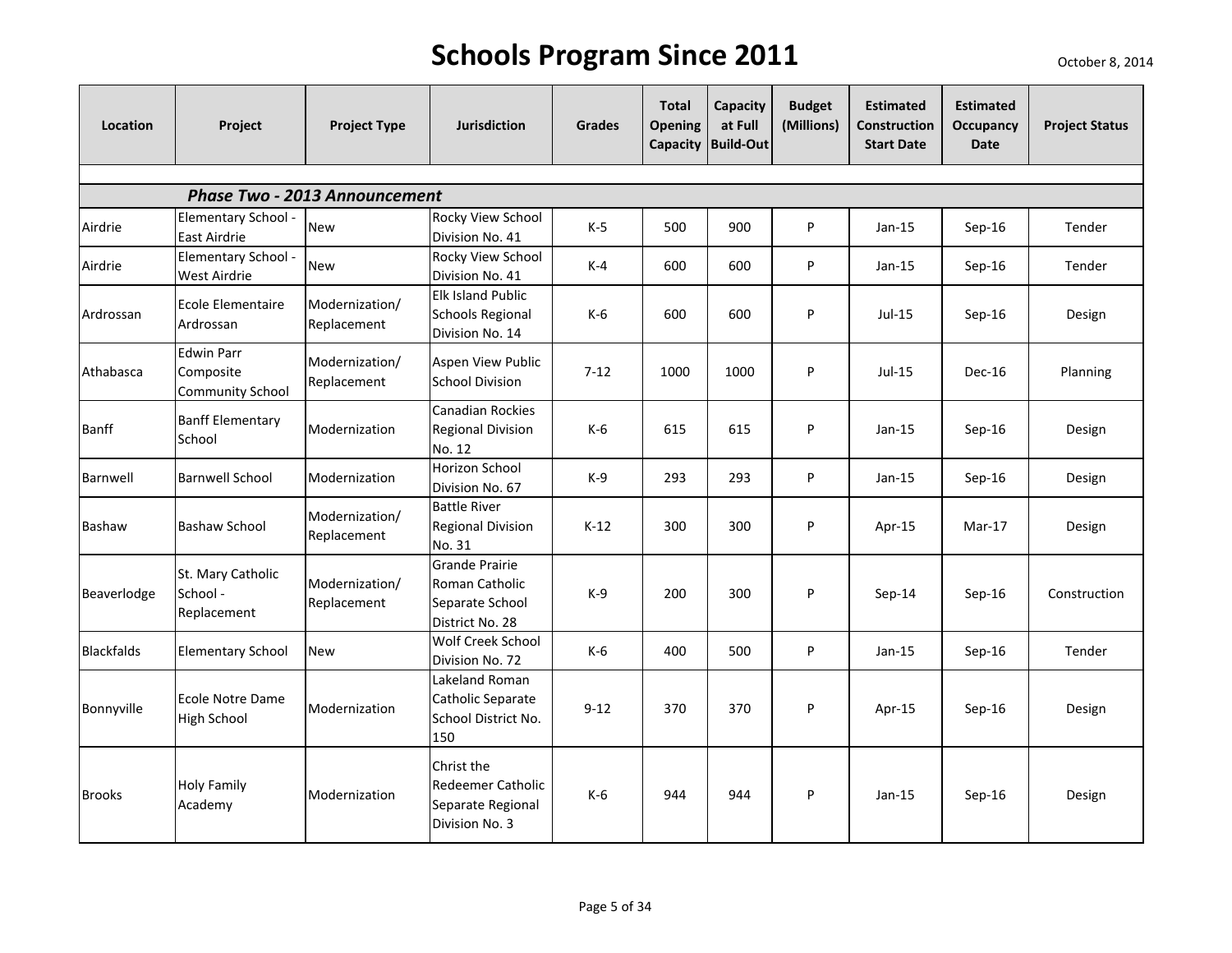| Location | Project                                               | <b>Project Type</b> | <b>Jurisdiction</b>                                       | <b>Grades</b> | <b>Total</b><br>Opening<br>Capacity | Capacity<br>at Full<br><b>Build-Out</b> | <b>Budget</b><br>(Millions) | <b>Estimated</b><br><b>Construction</b><br><b>Start Date</b> | <b>Estimated</b><br><b>Occupancy</b><br>Date | <b>Project Status</b> |
|----------|-------------------------------------------------------|---------------------|-----------------------------------------------------------|---------------|-------------------------------------|-----------------------------------------|-----------------------------|--------------------------------------------------------------|----------------------------------------------|-----------------------|
| Calgary  | Elementary School -<br>Auburn Bay                     | <b>New</b>          | Calgary Board of<br>Education                             | $K-4$         | 600                                 | 600                                     | P                           | $Jan-15$                                                     | Sep-16                                       | Design                |
| Calgary  | Elementary /Junior<br>High School - Auburn New<br>Bay |                     | Calgary Roman<br>Catholic Separate<br>School District No. | $K-9$         | 900                                 | 900                                     | P                           | $Jan-15$                                                     | Sep-16                                       | Design                |
| Calgary  | Elementary School -<br>Aspen Woods                    | <b>New</b>          | Calgary Roman<br>Catholic Separate<br>School District No. | $K-6$         | 750                                 | 750                                     | P                           | $Jan-15$                                                     | $Sep-16$                                     | Design                |
| Calgary  | Elementary School -<br>Copperfield                    | <b>New</b>          | Calgary Board of<br>Education                             | $K-4$         | 600                                 | 600                                     | P                           | $Jan-15$                                                     | Sep-16                                       | Design                |
| Calgary  | Elementary School -<br>Cranston                       | <b>New</b>          | Calgary Roman<br>Catholic Separate<br>School District No. | $K-6$         | 600                                 | 600                                     | P                           | $Jan-15$                                                     | Sep-16                                       | Design                |
| Calgary  | Elementary School -<br>Evanston                       | <b>New</b>          | Calgary Board of<br>Education                             | $K-4$         | 600                                 | 600                                     | P                           | $Jan-15$                                                     | Sep-16                                       | Design                |
| Calgary  | Elementary School -<br>New Brighton                   | <b>New</b>          | Calgary Board of<br>Education                             | $K-4$         | 600                                 | 600                                     | P                           | $Jan-15$                                                     | Sep-16                                       | Design                |
| Calgary  | Elementary School -<br>New Brighton -<br>Copperfield  | <b>New</b>          | Calgary Roman<br>Catholic Separate<br>School District No. | $K-6$         | 600                                 | 600                                     | P                           | $Jan-15$                                                     | $Sep-16$                                     | Design                |
| Calgary  | Elementary School -<br>Panorama Hills                 | <b>New</b>          | Calgary Board of<br>Education                             | $K-4$         | 600                                 | 600                                     | P                           | $Jan-15$                                                     | Sep-16                                       | Design                |
| Calgary  | Elementary School -<br>Tuscany                        | <b>New</b>          | Calgary Board of<br>Education                             | $K-4$         | 600                                 | 600                                     | P                           | $Jan-15$                                                     | Sep-16                                       | Design                |
| Calgary  | Elementary<br>School/Junior High<br>School - Evanston | <b>New</b>          | Calgary Roman<br>Catholic Separate<br>School District No. | $K-9$         | 900                                 | 900                                     | P                           | $Jan-15$                                                     | $Sep-16$                                     | Design                |
| Calgary  | <b>High School</b>                                    | <b>New</b>          | Calgary Roman<br>Catholic Separate<br>School District No. | $10 - 12$     | 1500                                | 1500                                    | P                           | Sep-15                                                       | Sep-18                                       | Design                |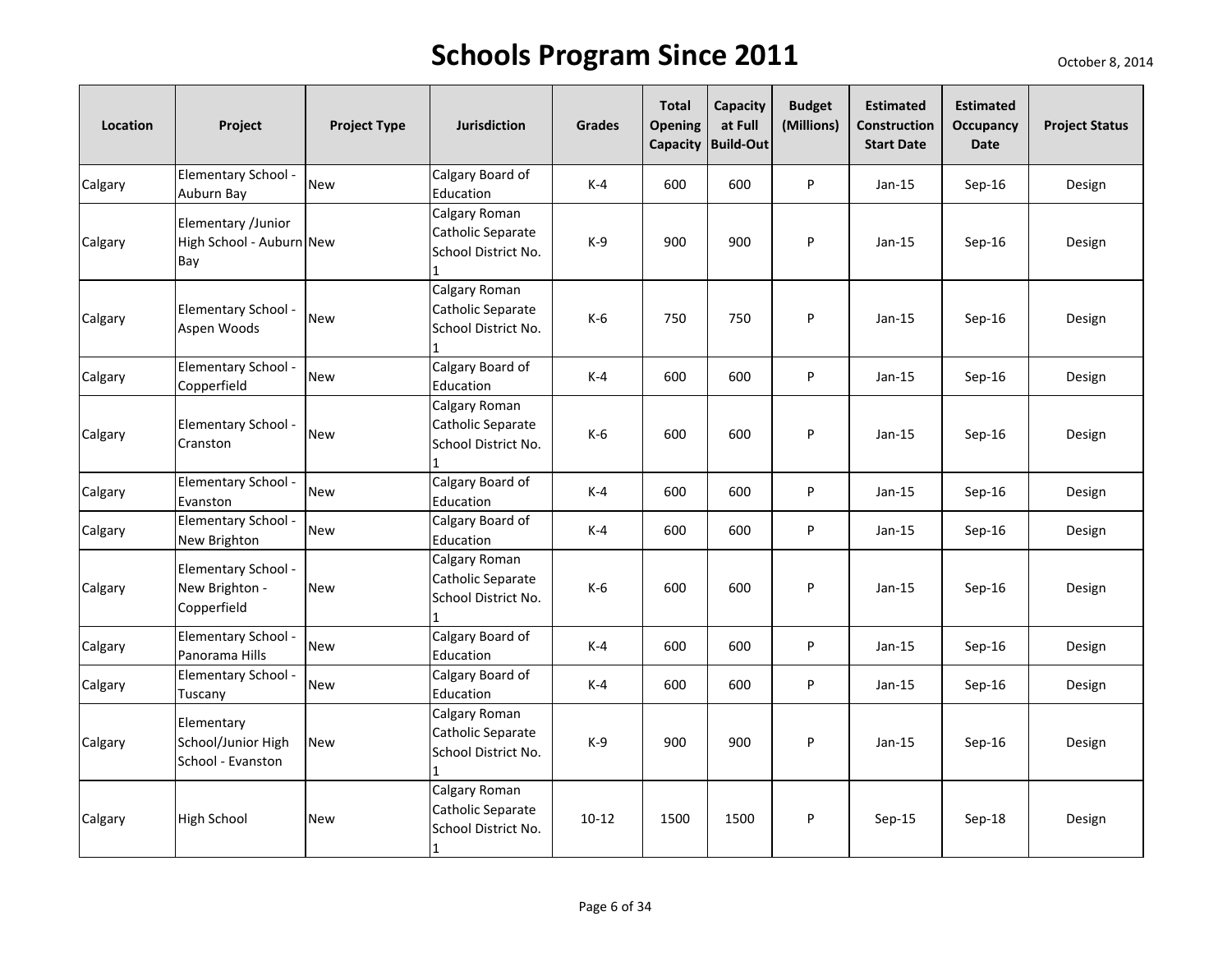| Location | Project                                                    | <b>Project Type</b>           | <b>Jurisdiction</b>                                             | <b>Grades</b> | <b>Total</b><br><b>Opening</b> | Capacity<br>at Full<br>Capacity Build-Out | <b>Budget</b><br>(Millions) | <b>Estimated</b><br><b>Construction</b><br><b>Start Date</b> | <b>Estimated</b><br>Occupancy<br><b>Date</b> | <b>Project Status</b> |
|----------|------------------------------------------------------------|-------------------------------|-----------------------------------------------------------------|---------------|--------------------------------|-------------------------------------------|-----------------------------|--------------------------------------------------------------|----------------------------------------------|-----------------------|
| Calgary  | Middle School -<br>Evergreen                               | <b>New</b>                    | Calgary Board of<br>Education                                   | $5 - 9$       | 900                            | 900                                       | P                           | $Jan-15$                                                     | Sep-16                                       | Design                |
| Calgary  | Middle School -<br><b>McKenzie Towne</b>                   | <b>New</b>                    | Calgary Board of<br>Education                                   | $5 - 9$       | 900                            | 900                                       | P                           | $Jan-15$                                                     | $Sep-16$                                     | Design                |
| Calgary  | Middle School - New<br>Brighton -<br>Copperfield           | <b>New</b>                    | Calgary Board of<br>Education                                   | $5 - 9$       | 900                            | 900                                       | P                           | Jan-15                                                       | $Sep-16$                                     | Design                |
| Calgary  | Middle School -<br>Royal Oak                               | <b>New</b>                    | Calgary Board of<br>Education                                   | $5-9$         | 900                            | 900                                       | P                           | Jan-15                                                       | Sep-16                                       | Design                |
| Calgary  | Middle School -<br>Saddle Ridge                            | <b>New</b>                    | Calgary Board of<br>Education                                   | $5-9$         | 900                            | 900                                       | P                           | $Jan-15$                                                     | $Sep-16$                                     | Design                |
| Calgary  | Ecole La Mosaique -<br><b>NE Calgary</b>                   | <b>New</b>                    | The Southern<br>Francophone<br><b>Education Region</b><br>No. 4 | K-6           | 300                            | 350                                       | P                           | $Jan-15$                                                     | $Sep-16$                                     | Tender                |
| Calgary  | High School -<br>Northeast                                 | <b>New</b>                    | Calgary Board of<br>Education                                   | $10 - 12$     | 1800                           | 1800                                      | P                           | $Oct-14$                                                     | Sep-16                                       | Construction          |
| Calgary  | New Francophone<br>School in North-<br><b>West Calgary</b> | <b>New</b>                    | The Southern<br>Francophone<br><b>Education Region</b><br>No. 4 | $K-6$         | 400                            | 400                                       | P                           | $Jan-15$                                                     | Sep-16                                       | Tender                |
| Calgary  | Aboriginal Family<br>Community School -<br>Harold W. Riley | Modernization                 | Calgary Board of<br>Education                                   | $K-3$         | 150                            | 200                                       | P                           | Jan-15                                                       | $Sep-16$                                     | Design                |
| Calgary  | Bowness High School Modernization                          |                               | Calgary Board of<br>Education                                   | $10 - 12$     | 1525                           | 1525                                      | P                           | $Jan-15$                                                     | $Sep-16$                                     | Tender                |
| Calgary  | Calgary Arts<br>Academy                                    | Modernization                 | <b>Calgary Arts</b><br>Academy Charter                          | K-9           | 300                            | 300                                       | P                           | $Jan-15$                                                     | $Sep-16$                                     | Design                |
| Calgary  | <b>Christine Meikle</b><br>School                          | Modernization/<br>Replacement | Calgary Board of<br>Education                                   | $7 - 12$      | 480                            | 480                                       | P                           | Jan-15                                                       | Sep-16                                       | Design                |
| Calgary  | Jack James High<br>School                                  | Modernization                 | Calgary Board of<br>Education                                   | $10 - 12$     | 885                            | 885                                       | P                           | $Jan-15$                                                     | Sep-16                                       | Tender                |
| Calgary  | Montgomery School<br>lease from CBE                        | Modernization                 | Foundations for the<br>Future                                   | $9 - 12$      | 764                            | 764                                       | P                           | Jan-15                                                       | Sep-16                                       | Design                |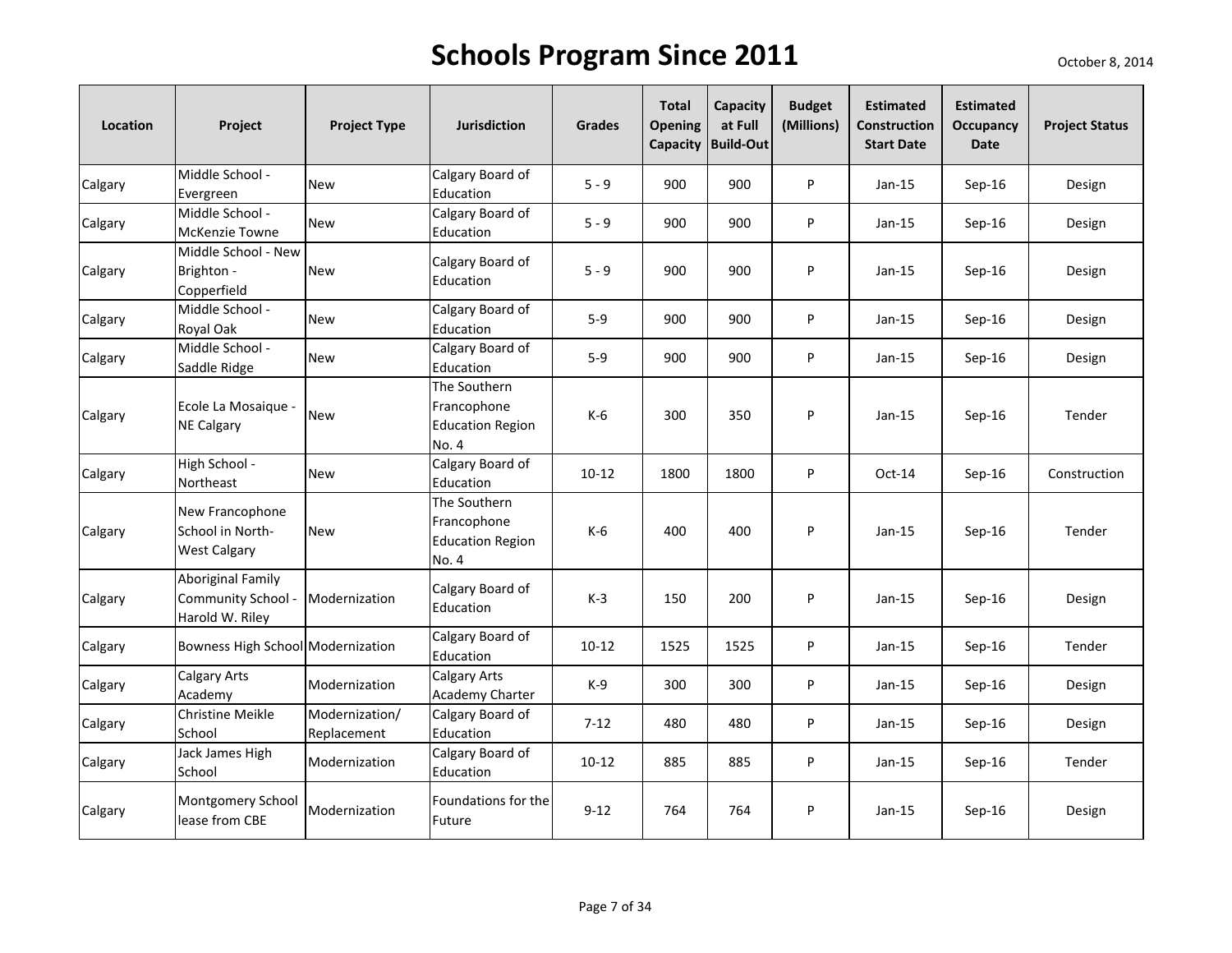| Location  | Project                                                                 | <b>Project Type</b>           | <b>Jurisdiction</b>                                                    | <b>Grades</b> | <b>Total</b><br>Opening | Capacity<br>at Full<br>Capacity Build-Out | <b>Budget</b><br>(Millions) | <b>Estimated</b><br>Construction<br><b>Start Date</b> | <b>Estimated</b><br>Occupancy<br><b>Date</b> | <b>Project Status</b> |
|-----------|-------------------------------------------------------------------------|-------------------------------|------------------------------------------------------------------------|---------------|-------------------------|-------------------------------------------|-----------------------------|-------------------------------------------------------|----------------------------------------------|-----------------------|
| Calgary   | Sir William Van<br>Horne High School<br>Modernization                   | Modernization                 | Westmount<br><b>Charter School</b>                                     | $5 - 12$      | 779                     | 779                                       | P                           | $Jan-15$                                              | Sep-16                                       | Design                |
| Calgary   | St. Cyril School                                                        | Modernization                 | Calgary Roman<br>Catholic Separate<br>School District No.              | $K-9$         | 464                     | 464                                       | P                           | $Jan-15$                                              | $Sep-16$                                     | Design                |
| Calgary   | St. Vincent de Paul<br>Elementary/Junior<br><b>High School</b>          | Modernization                 | Calgary Roman<br>Catholic Separate<br>School District No.              | $K-9$         | 610                     | 610                                       | P                           | $Jan-15$                                              | $Sep-16$                                     | Design                |
| Calgary   | Ste. Marguerite<br><b>Bourgeoys School</b>                              | Modernization                 | The Southern<br>Francophone<br><b>Education Region</b><br>No. 4        | $K-12$        | 293                     | 293                                       | P                           | $Jan-15$                                              | Sep-16                                       | Design                |
| Calmar    | Calmar Secondary<br>School                                              | Modernization                 | <b>Black Gold Regional</b><br>Division No. 18                          | $7 - 12$      | 390                     | 390                                       | P                           | Apr-15                                                | Sep-16                                       | Design                |
| Camrose   | Our Lady of Mount<br>Pleasant School                                    | Modernization                 | Elk Island Catholic<br>Separate Regional<br>Division No. 41            | $7 - 12$      | 398                     | 398                                       | P                           | Dec-14                                                | $Sep-16$                                     | Contract Awarded      |
| Cochrane  | Elementary/Junior<br>High - Cochrane                                    | <b>New</b>                    | Rocky View School<br>Division No. 41                                   | $K-8$         | 800                     | 900                                       | P                           | $Jan-15$                                              | $Sep-16$                                     | Tender                |
| Cold Lake | Cold Lake<br>Elementary                                                 | Modernization/<br>Replacement | Northern Lights<br>School Division No.<br>69                           | $K-4$         | 600                     | 600                                       | P                           | Apr-15                                                | $Sep-16$                                     | Design                |
| Dapp      | Dapp School<br>Consolidation (W.R.<br>Frose School, Jarvie<br>and Dapp) | Modernization                 | Pembina Hills<br><b>Regional Division</b><br>No. 7                     | $K-9$         | 320                     | 320                                       | P                           | Apr-15                                                | $Sep-16$                                     | Design                |
| Davisburg | Elementary/Junior<br>High School -<br><b>Heritage Heights</b>           | <b>New</b>                    | Christ the<br>Redeemer Catholic<br>Separate Regional<br>Division No 3. | $K-9$         | 400                     | 600                                       | P                           | $Jan-15$                                              | Sep-16                                       | Tender                |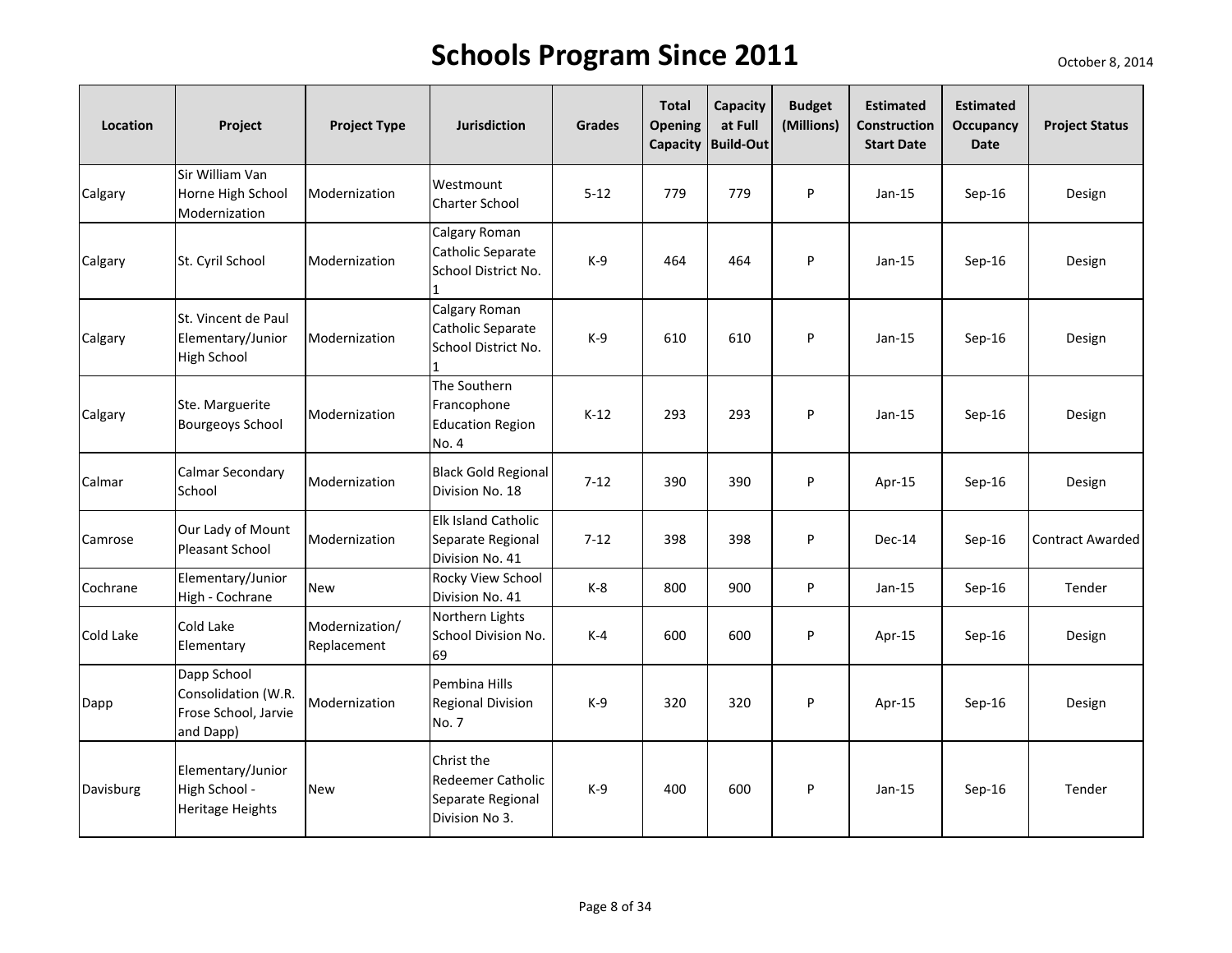| Location   | Project                                                          | <b>Project Type</b>           | <b>Jurisdiction</b>                                                          | <b>Grades</b> | <b>Total</b><br><b>Opening</b> | Capacity<br>at Full<br>Capacity Build-Out | <b>Budget</b><br>(Millions) | <b>Estimated</b><br>Construction<br><b>Start Date</b> | <b>Estimated</b><br>Occupancy<br><b>Date</b> | <b>Project Status</b> |
|------------|------------------------------------------------------------------|-------------------------------|------------------------------------------------------------------------------|---------------|--------------------------------|-------------------------------------------|-----------------------------|-------------------------------------------------------|----------------------------------------------|-----------------------|
| East Leduc | New K-9 in Leduc                                                 | <b>New</b>                    | St. Thomas Aquinas<br>Roman Catholic<br>Separate Regional<br>Division No. 38 | $K-9$         | 600                            | 600                                       | P                           | Apr-15                                                | Sep-16                                       | Design                |
| Edmonton   | Elementary School -<br><b>Heritage Valley</b>                    | <b>New</b>                    | <b>Edmonton School</b><br>District No. 7                                     | $K-6$         | 600                            | 600                                       | P                           | Apr-15                                                | $Sep-16$                                     | Tender                |
| Edmonton   | Elementary/Junior<br>High School - Lewis<br>Farms                | <b>New</b>                    | <b>Edmonton Catholic</b><br>Separate School<br>District No. 7                | $K-9$         | 750                            | 900                                       | P                           | Apr-15                                                | Sep-16                                       | Tender                |
| Edmonton   | Elementary/Junior<br>High School -<br>Summerside                 | <b>New</b>                    | <b>Edmonton Catholic</b><br>Separate School<br>District No. 7                | $K-9$         | 750                            | 900                                       | P                           | Apr-15                                                | Sep-16                                       | Tender                |
| Edmonton   | Elementary/Junior<br>High School -<br><b>Terwillegar Heights</b> | <b>New</b>                    | <b>Edmonton School</b><br>District No. 7                                     | $K-9$         | 900                            | 900                                       | P                           | Apr-15                                                | Sep-16                                       | Tender                |
| Edmonton   | Junior High School -<br>Lewis Farms                              | <b>New</b>                    | <b>Edmonton School</b><br>District No. 7                                     | $7 - 9$       | 600                            | 900                                       | P                           | Apr-15                                                | $Sep-16$                                     | Tender                |
| Edmonton   | New Elementary/Jr<br>High School -<br>Windermere                 | <b>New</b>                    | <b>Edmonton Catholic</b><br>Separate School<br>District No. 7                | $K-9$         | 750                            | 900                                       | P                           | Apr-15                                                | Sep-16                                       | Tender                |
| Edmonton   | New Elementary/Jr<br>High School -<br>Windermere                 | <b>New</b>                    | <b>Edmonton School</b><br>District No. 7                                     | $K-9$         | 600                            | 900                                       | P                           | Apr-15                                                | $Sep-16$                                     | Tender                |
| Edmonton   | Belgravia School                                                 | Modernization                 | <b>Edmonton School</b><br>District No. 7                                     | K-6           | 135                            | 135                                       | P                           | Apr-15                                                | Sep-16                                       | Design                |
| Edmonton   | Lillian Osborne<br><b>School Solution</b>                        | Addition                      | <b>Edmonton School</b><br>District No. 7                                     | $10 - 12$     | 600                            | 600                                       | P                           | Apr-15                                                | $Sep-16$                                     | Design                |
| Edmonton   | Replacement K-9 in<br>Lawton (Rundle<br>Heights)                 | Modernization/<br>Replacement | <b>Edmonton School</b><br>District No. 7                                     | $K-9$         | 650                            | 650                                       | P                           | Aug-15                                                | Sep-17                                       | Planning              |
| Edmonton   | Ross Sheppard High<br>School                                     | Modernization                 | <b>Edmonton School</b><br>District No. 7                                     | $10 - 12$     | 2461                           | 2461                                      | P                           | Apr-15                                                | $Sep-16$                                     | Design                |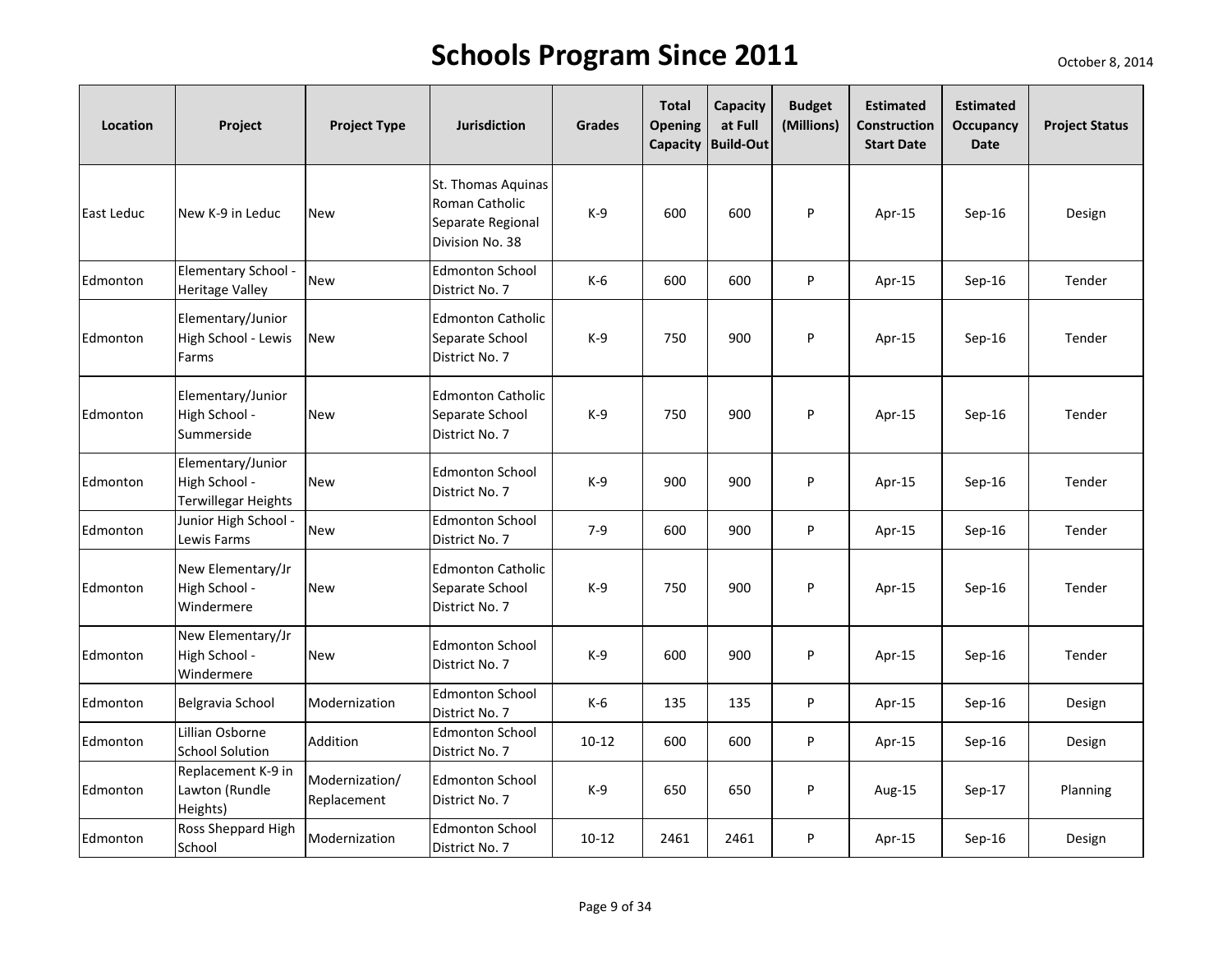| Location            | Project                                            | <b>Project Type</b>           | <b>Jurisdiction</b>                                                    | <b>Grades</b> | <b>Total</b><br><b>Opening</b><br>Capacity | Capacity<br>at Full<br><b>Build-Out</b> | <b>Budget</b><br>(Millions) | <b>Estimated</b><br><b>Construction</b><br><b>Start Date</b> | <b>Estimated</b><br>Occupancy<br><b>Date</b> | <b>Project Status</b>   |
|---------------------|----------------------------------------------------|-------------------------------|------------------------------------------------------------------------|---------------|--------------------------------------------|-----------------------------------------|-----------------------------|--------------------------------------------------------------|----------------------------------------------|-------------------------|
| Edmonton            | Vimy Ridge School                                  | Modernization                 | <b>Edmonton School</b><br>District No. 7                               | $7 - 12$      | 1987                                       | 1987                                    | P                           | Apr-15                                                       | $Sep-16$                                     | Design                  |
| Edmonton            | Alberta School for<br><b>Deaf Solution</b>         | Modernization                 | Government of<br>Alberta &<br><b>Edmonton School</b><br>District No. 7 | $K-12$        | <b>TBD</b>                                 | <b>TBD</b>                              | P                           | Apr-15                                                       | Sep-16                                       | <b>Contract Awarded</b> |
| Edmonton            | Archbishop O'Leary<br><b>High School</b>           | Modernization                 | <b>Edmonton Catholic</b><br>Separate School<br>District No. 7          | $10 - 12$     | 1710                                       | 1710                                    | P                           | Apr-15                                                       | Sep-16                                       | Contract Awarded        |
| Edmonton            | J.H. Picard School                                 | Modernization                 | <b>Edmonton Catholic</b><br>Separate School<br>District No. 7          | $K-12$        | 1085                                       | 1085                                    | P                           | Apr-15                                                       | Sep-16                                       | Tender                  |
| Edmonton            | Louis St. Laurent<br>Junior/Senior High<br>School  | Modernization                 | <b>Edmonton Catholic</b><br>Separate School<br>District No. 7          | $7 - 12$      | 1475                                       | 1475                                    | P                           | Jul-15                                                       | Dec-16                                       | Tender                  |
| Edmonton            | St. Brendan/ St.<br>Kevin/St. James/St.<br>Gabriel | Modernization/<br>Replacement | <b>Edmonton Catholic</b><br>Separate School<br>District No. 7          | $K-9$         | 750                                        | 900                                     | P                           | Jul-15                                                       | <b>Dec-16</b>                                | Design                  |
| <b>Fort Macleod</b> | Fort Macleod<br>Solution                           | Modernization                 | Livingstone Range<br>School Division No.<br>68                         | $K-12$        | 750                                        | 750                                     | P                           | $Jan-15$                                                     | Sep-16                                       | <b>Contract Awarded</b> |
| Fort McMurray       | Elementary School -<br>Parsons Creek               | <b>New</b>                    | Fort McMurray<br>Roman Catholic<br>Separate School<br>District No.32   | K-6           | 600                                        | 600                                     | P                           | Apr-15                                                       | $Sep-16$                                     | Tender                  |
| Fort McMurray       | Elementary School -<br>Timberlea                   | New                           | Fort McMurray<br>Public School<br>District No. 2833                    | K-6           | 600                                        | 600                                     | P                           | Apr-15                                                       | Sep-16                                       | Tender                  |
| Fort McMurray       | K-8 School - Parsons<br>Creek                      | New                           | Fort McMurray<br>Public School<br>District No. 2833                    | $K-8$         | 600                                        | 600                                     | P                           | Apr-15                                                       | Sep-16                                       | Tender                  |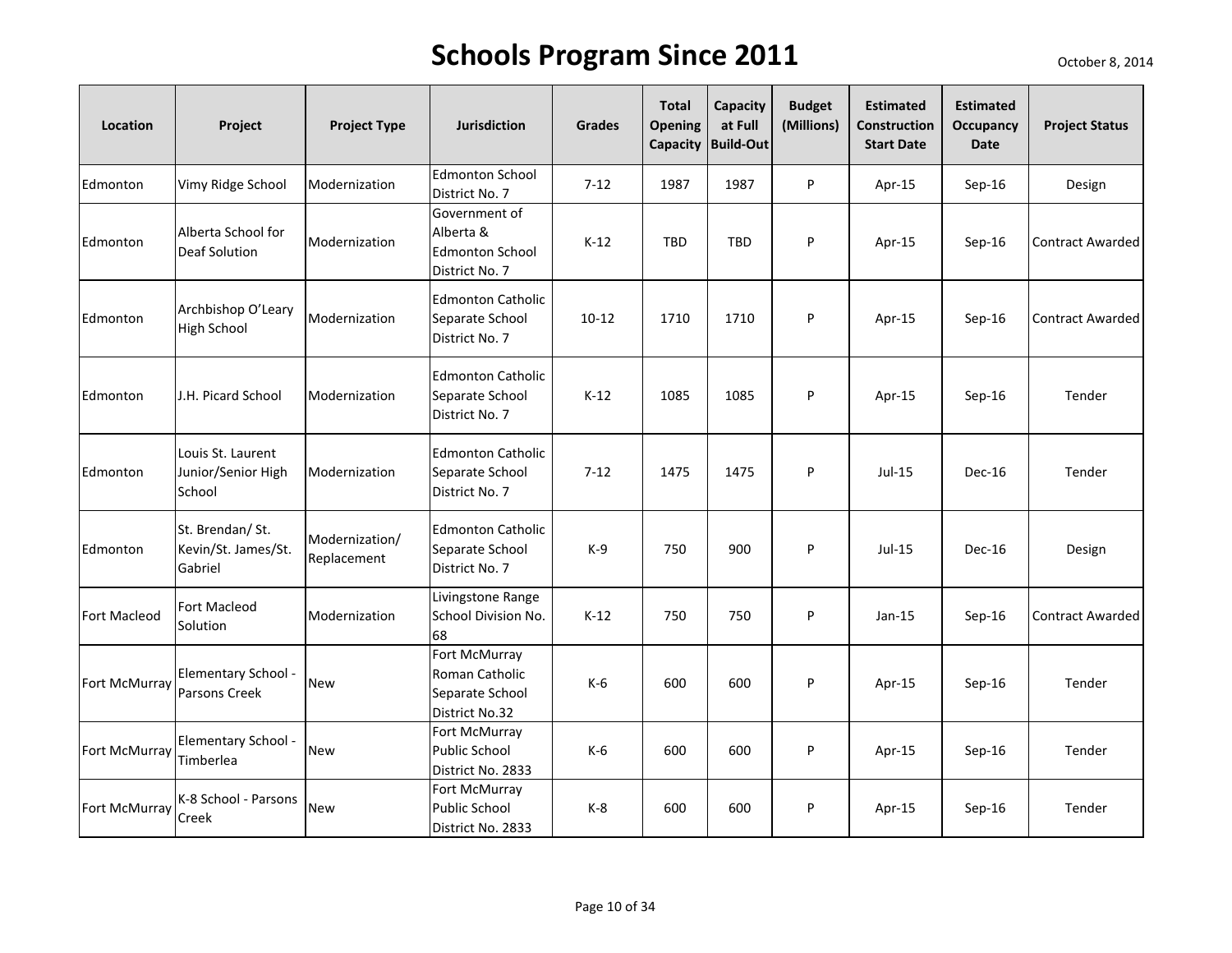| Location              | Project                                                         | <b>Project Type</b> | <b>Jurisdiction</b>                                                           | <b>Grades</b> | <b>Total</b><br><b>Opening</b> | Capacity<br>at Full<br>Capacity Build-Out | <b>Budget</b><br>(Millions) | <b>Estimated</b><br>Construction<br><b>Start Date</b> | <b>Estimated</b><br>Occupancy<br><b>Date</b> | <b>Project Status</b> |
|-----------------------|-----------------------------------------------------------------|---------------------|-------------------------------------------------------------------------------|---------------|--------------------------------|-------------------------------------------|-----------------------------|-------------------------------------------------------|----------------------------------------------|-----------------------|
|                       | Fort McMurray<br>Fort McMurray Composite High<br>School         | Modernization       | Fort McMurray<br><b>Public School</b><br>District No. 2833                    | $10-12$       | 1068                           | 1068                                      | P                           | $Jul-15$                                              | Sep-16                                       | Design                |
| Fort<br>Saskatchewan  | Elementary/Junior<br>High School - Fort<br>Saskatchewan         | <b>New</b>          | <b>Elk Island Public</b><br><b>Schools Regional</b><br>Division No. 14        | $K-9$         | 500                            | 800                                       | P                           | Apr-15                                                | $Sep-16$                                     | Design                |
| Fultonvale            | <b>Fultonvale School</b>                                        | Modernization       | <b>Elk Island Public</b><br><b>Schools Regional</b><br>Division No. 14        | $K-9$         | 600                            | 700                                       | P                           | Sep-14                                                | Sep-16                                       | Construction          |
| <b>Grande Cache</b>   | <b>Grande Cache</b><br><b>Community High</b><br>School          | Modernization       | Grande Yellowhead<br><b>Public School</b><br>Division No. 77                  | $K-12$        | 570                            | 570                                       | P                           | Apr-15                                                | $Sep-16$                                     | Design                |
| <b>Grande Prairie</b> | <b>Elementary Junior</b><br>High School - Grande New<br>Prairie |                     | <b>Grande Prairie</b><br>Roman Catholic<br>Separate School<br>District No. 28 | $K-9$         | 700                            | 700                                       | P                           | Apr-15                                                | Sep-16                                       | Design                |
| <b>Grande Prairie</b> | Elementary School -<br>Pinnacle Ridge                           | <b>New</b>          | Grande Prairie<br>School District No.<br>2357                                 | $K-8$         | 750                            | 750                                       | P                           | Apr-15                                                | $Sep-16$                                     | Tender                |
| Grande Prairie        | Elementary/Junior<br>High - Riverstone<br><b>North</b>          | <b>New</b>          | <b>Grande Prairie</b><br>School District No.<br>2357                          | $K-8$         | 900                            | 900                                       | P                           | Apr-15                                                | $Sep-16$                                     | Tender                |
| <b>Grande Prairie</b> | <b>Grande Prairie</b><br><b>Modular Solution</b>                | Modernization       | <b>Grande Prairie</b><br>School District No.<br>2357                          | K-6           | N/A                            | N/A                                       | P                           | Apr-15                                                | $Sep-16$                                     | Design<br>procurement |
| <b>Grande Prairie</b> | Ecole Nouvelle<br>Frontiere                                     | Modernization       | Northwest<br>Francophone<br><b>Education Region</b>                           | $K-12$        | 407                            | 407                                       | P                           | Apr-15                                                | $Sep-16$                                     | Design                |
| <b>Grande Prairie</b> | Montrose Jr High                                                | Modernization       | <b>Grande Prairie</b><br>School District No.<br>2357                          | $K-8$         | 749                            | 749                                       | P                           | Apr-15                                                | $Sep-16$                                     | Design                |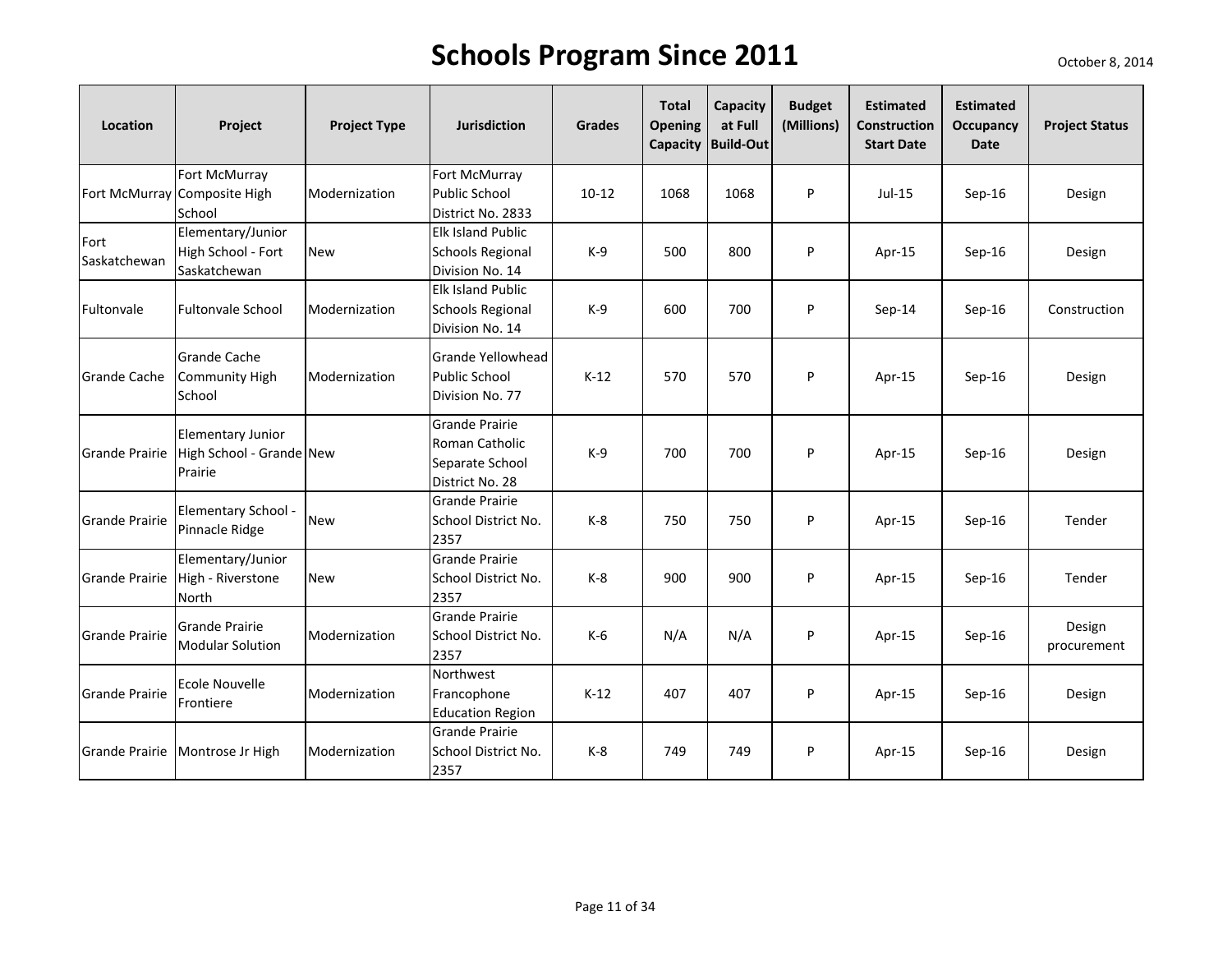| Location   | Project                                                                                     | <b>Project Type</b>           | <b>Jurisdiction</b>                                                         | <b>Grades</b> | <b>Total</b><br><b>Opening</b><br>Capacity | Capacity<br>at Full<br><b>Build-Out</b> | <b>Budget</b><br>(Millions) | <b>Estimated</b><br><b>Construction</b><br><b>Start Date</b> | <b>Estimated</b><br>Occupancy<br>Date | <b>Project Status</b> |
|------------|---------------------------------------------------------------------------------------------|-------------------------------|-----------------------------------------------------------------------------|---------------|--------------------------------------------|-----------------------------------------|-----------------------------|--------------------------------------------------------------|---------------------------------------|-----------------------|
| Grimshaw   | Consolidation of<br>Grimshaw Jr./Sr.<br>High with Kennedy<br>Elementary -<br>Kennedy School | Modernization/<br>Replacement | Peace River School<br>Division No. 10                                       | $K-12$        | 550                                        | 550                                     | P                           | Apr-15                                                       | <b>Dec-16</b>                         | Design                |
| Grimshaw   | Holy Family School -<br>Replacement                                                         | Modernization/<br>Replacement | <b>Holy Family</b><br>Catholic Regional<br>Division No. 37                  | $K-9$         | 325                                        | 350                                     | P                           | Apr-15                                                       | Dec-16                                | Design                |
| Hanna      | Hanna Solution - JC<br>Charyk and Hanna<br>Elementary                                       | Modernization                 | Prairie Land<br><b>Regional Division</b><br>#25                             | $K-12$        | 934                                        | 934                                     | P                           | $Jan-15$                                                     | Sep-16                                | Design                |
| High Level | <b>High Level Public</b><br>School Skills Center                                            | Modernization                 | Fort Vermilion<br><b>School Division No.</b><br>52                          | $7 - 12$      | 690                                        | 690                                     | P                           | Apr-15                                                       | $Sep-16$                              | Design                |
| Innisfail  | John Wilson<br><b>Elementary School</b><br>Phase 2                                          | Modernization                 | Chinook's Edge<br><b>School Division No.</b><br>73                          | $K-4$         | 582                                        | 582                                     | P                           | $Jan-15$                                                     | $Sep-16$                              | Design                |
| Joussard   | Joussard School -<br>Replacement                                                            | Modernization/<br>Replacement | High Prairie School<br>Division No. 48                                      | K-6           | 300                                        | 300                                     | P                           | Jul-14                                                       | Sep-16                                | Construction          |
| Leduc      | Elementary/Junior<br>High School - W.<br>Leduc                                              | <b>New</b>                    | <b>Black Gold Regional</b><br>Division No. 18                               | $K-9$         | 500                                        | 700                                     | P                           | Apr-15                                                       | Sep-16                                | Design                |
| Legal      | <b>Ecole Citadelle</b><br>School - Interim<br>Solution                                      | Modernization                 | Greater North<br>Central<br>Francophone<br><b>Education Region</b><br>No. 2 | $K-9$         | 227                                        | 227                                     | P                           | N/A                                                          | Sep-14                                | Occupied              |
| Lethbridge | Elementary School -<br>West Lethbridge                                                      | <b>New</b>                    | Lethbridge School<br>District No. 51                                        | $K-5$         | 500                                        | 600                                     | P                           | $Jan-15$                                                     | Sep-17                                | Design                |
| Lethbridge | Elementary - North<br>Lethbridge                                                            | <b>New</b>                    | Holy Spirit Roman<br>Catholic Separate<br><b>Regional Division</b><br>No. 4 | $K-6$         | 450                                        | 450                                     | P                           | $Jan-15$                                                     | Sep-16                                | Tender                |
| Lethbridge | Wilson Middle<br>School                                                                     | Modernization                 | Lethbridge School<br>District No. 51                                        | $6 - 8$       | 934                                        | 934                                     | P                           | $Jan-15$                                                     | Sep-16                                | Contract Awarded      |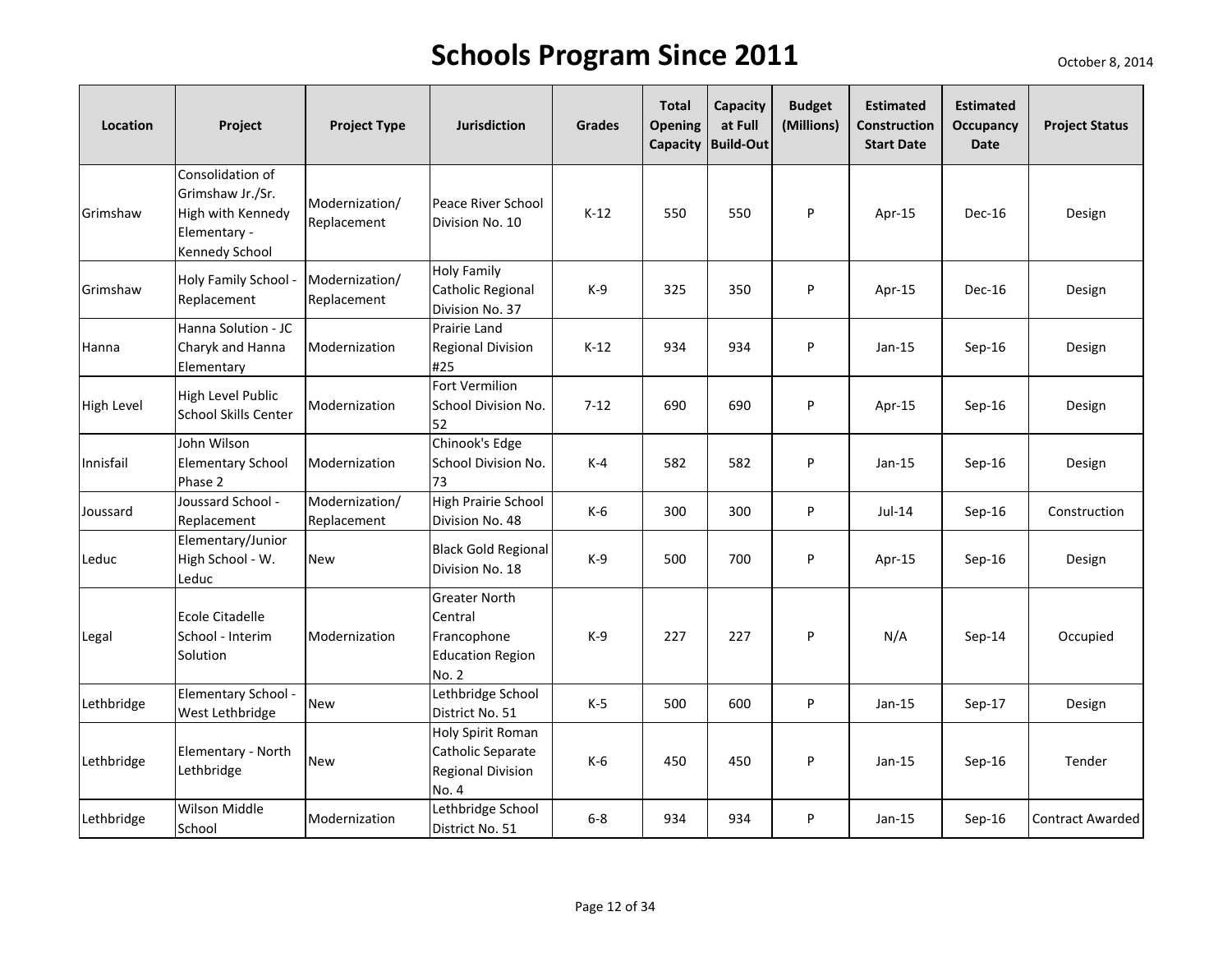| Location             | Project                                          | <b>Project Type</b>           | <b>Jurisdiction</b>                                                         | <b>Grades</b> | <b>Total</b><br><b>Opening</b> | Capacity<br>at Full<br>Capacity Build-Out | <b>Budget</b><br>(Millions) | <b>Estimated</b><br><b>Construction</b><br><b>Start Date</b> | <b>Estimated</b><br><b>Occupancy</b><br><b>Date</b> | <b>Project Status</b> |
|----------------------|--------------------------------------------------|-------------------------------|-----------------------------------------------------------------------------|---------------|--------------------------------|-------------------------------------------|-----------------------------|--------------------------------------------------------------|-----------------------------------------------------|-----------------------|
| Magrath              | Magrath<br>Junior/Senior High<br>School          | Modernization                 | <b>Westwind School</b><br>Division                                          | $K-12$        | 1132                           | 1132                                      | P                           | $Jan-15$                                                     | $Sep-17$                                            | Design                |
| <b>Medicine Hat</b>  | Medicine Hat High<br>School/CAPE                 | Modernization                 | Medicine Hat<br>School District No.<br>76 / CAPE                            | $10 - 12$     | 2015                           | 2015                                      | P                           | $Jan-15$                                                     | $Sep-18$                                            | Design                |
| <b>Medicine Hat</b>  | McCoy High School                                | Modernization                 | Medicine Hat<br>Catholic Separate<br><b>Regional Division</b><br>No. 20     | $10 - 12$     | 840                            | 840                                       | P                           | $Jan-15$                                                     | $Sep-16$                                            | Design                |
| Namao                | Sturgeon Composite<br><b>High School</b>         | Modernization                 | Sturgeon School<br>Division No. 24                                          | $10 - 12$     | 1121                           | 1170                                      | P                           | Apr-15                                                       | $Sep-16$                                            | Design                |
| Neerlandia           | Neerlandia School -<br>Replacement               | Modernization/<br>Replacement | Pembina Hills<br><b>Regional Division</b><br>No. 7                          | $K-9$         | 275                            | 300                                       | P                           | $Jul-14$                                                     | $Sep-16$                                            | Construction          |
| Nobleford            | Noble Central School Modernization               |                               | Palliser Regional<br>Division No. 26                                        | $K-12$        | 328                            | 328                                       | P                           | $Jan-15$                                                     | Sep-16                                              | Design                |
| <b>Okotoks</b>       | <b>Foothills Composite</b><br><b>High School</b> | Modernization                 | Foothills School<br>Division No. 38                                         | $10 - 12$     | 1225                           | 1225                                      | P                           | $Jan-15$                                                     | Sep-17                                              | Contract Awarded      |
| Onoway               | Onoway Junior<br>Senior High School              | Modernization/<br>Replacement | Northern Gateway<br><b>Regional Division</b><br>No. 10                      | $7 - 12$      | 750                            | 850                                       | P                           | Apr-15                                                       | $Sep-16$                                            | Design                |
|                      | Paradise Valley E H Walter School                | Modernization/<br>Replacement | <b>Buffalo Trail Public</b><br><b>Schools Regional</b><br>Division No. 28   | $K-12$        | 300                            | 334                                       | P                           | Apr-15                                                       | $Sep-16$                                            | Design                |
| <b>Pincher Creek</b> | <b>St Michael's School</b>                       | Modernization                 | Holy Spirit Roman<br>Catholic Separate<br><b>Regional Division</b><br>No. 4 | $K-12$        | 626                            | 626                                       | P                           | $Jan-15$                                                     | $Sep-16$                                            | Design                |
| <b>Red Deer</b>      | Elementary School -<br>Northeast<br>(Inglewood)  | <b>New</b>                    | <b>Red Deer Public</b><br>School District No.<br>104                        | $K-5$         | 500                            | 600                                       | P                           | $Jan-15$                                                     | $Sep-16$                                            | Design                |
| <b>Red Deer</b>      | <b>High School</b>                               | <b>New</b>                    | Red Deer Catholic<br><b>Regional Division</b><br>No. 39                     | $10 - 12$     | 900                            | 1200                                      | P                           | $Jan-15$                                                     | Sep-17                                              | Design                |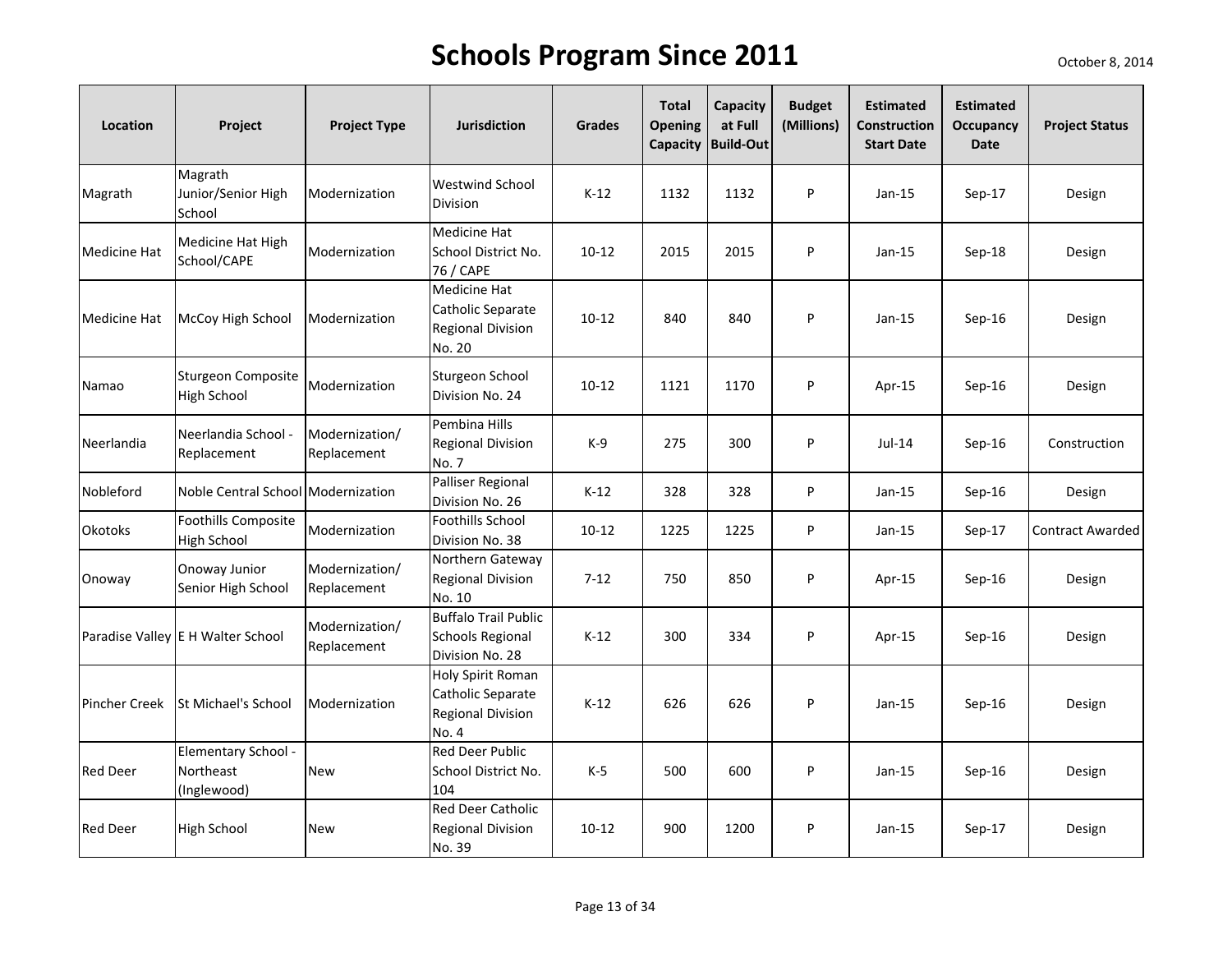| Location            | Project                                                       | <b>Project Type</b>           | <b>Jurisdiction</b>                                                         | <b>Grades</b> | <b>Total</b><br><b>Opening</b> | Capacity<br>at Full<br>Capacity Build-Out | <b>Budget</b><br>(Millions) | <b>Estimated</b><br><b>Construction</b><br><b>Start Date</b> | <b>Estimated</b><br><b>Occupancy</b><br><b>Date</b> | <b>Project Status</b> |
|---------------------|---------------------------------------------------------------|-------------------------------|-----------------------------------------------------------------------------|---------------|--------------------------------|-------------------------------------------|-----------------------------|--------------------------------------------------------------|-----------------------------------------------------|-----------------------|
| <b>Red Deer</b>     | Annie L. Gaetz<br>School                                      | Modernization                 | <b>Red Deer Public</b><br>School District No.<br>104                        | K-5           | 300                            | 300                                       | P                           | $Sep-14$                                                     | Sep-16                                              | Construction          |
| Schuler             | Schuler School                                                | Modernization/<br>Replacement | Prairie Rose School<br>Division No. 8                                       | $1 - 9$       | 125                            | 125                                       | P                           | $Jan-15$                                                     | Sep-16                                              | Design                |
| Sexsmith            | Robert Zahara<br>School -<br>Replacement                      | Modernization/<br>Replacement | Peace Wapiti<br>School Division No.<br>76                                   | $K-6$         | 550                            | 550                                       | P                           | $Sep-14$                                                     | $Sep-16$                                            | Construction          |
| <b>Spruce Grove</b> | <b>Elementary Junior</b><br>High School - Spruce New<br>Grove |                               | Parkland School<br>Division No. 70                                          | K-9           | 800                            | 900                                       | P                           | Apr-15                                                       | Sep-16                                              | Tender                |
| St. Albert          | Alexandre Tache                                               | <b>New</b>                    | Greater North<br>Central<br>Francophone<br><b>Education Region</b><br>No. 2 | $7 - 12$      | 400                            | 450                                       | P                           | Apr-15                                                       | Sep-16                                              | Design                |
| St. Albert          | Elementary School -<br>Erin Ridge                             | <b>New</b>                    | St. Albert Public<br>School District No.<br>5565                            | K-6           | 600                            | 600                                       | P                           | Apr-15                                                       | Sep-16                                              | Tender                |
| St. Albert          | William D. Cuts<br>School                                     | Modernization                 | St. Albert Public<br>School District No.<br>5565                            | $7-9$         | 600                            | 600                                       | P                           | Apr-15                                                       | $Sep-16$                                            | Design                |
| St. Albert          | St. Albert Catholic<br><b>High School</b>                     | Modernization                 | Greater St. Albert<br>Roman Catholic<br>Separate School<br>District No. 734 | $10 - 12$     | 1015                           | 1015                                      | P                           | Apr-15                                                       | $Sep-16$                                            | Design                |
| <b>Stony Plain</b>  | John Paul II School                                           | Modernization                 | Evergreen Catholic<br>Separate Regional<br>Division No. 2                   | $K-8$         | 867                            | 867                                       | P                           | Apr-15                                                       | $Sep-16$                                            | Design                |
| Sylvan Lake         | Elementary/Junior<br><b>High School</b>                       | <b>New</b>                    | Chinook's Edge<br>School Division No.<br>73                                 | K-8           | 500                            | 500                                       | P                           | Jan-15                                                       | Dec-16                                              | Design                |
| <b>Teepee Creek</b> | Teepee Creek School Modernization                             |                               | Peace Wapiti<br>School Division No.<br>76                                   | $K-9$         | 158                            | 158                                       | P                           | Apr-14                                                       | Jun-16                                              | Construction          |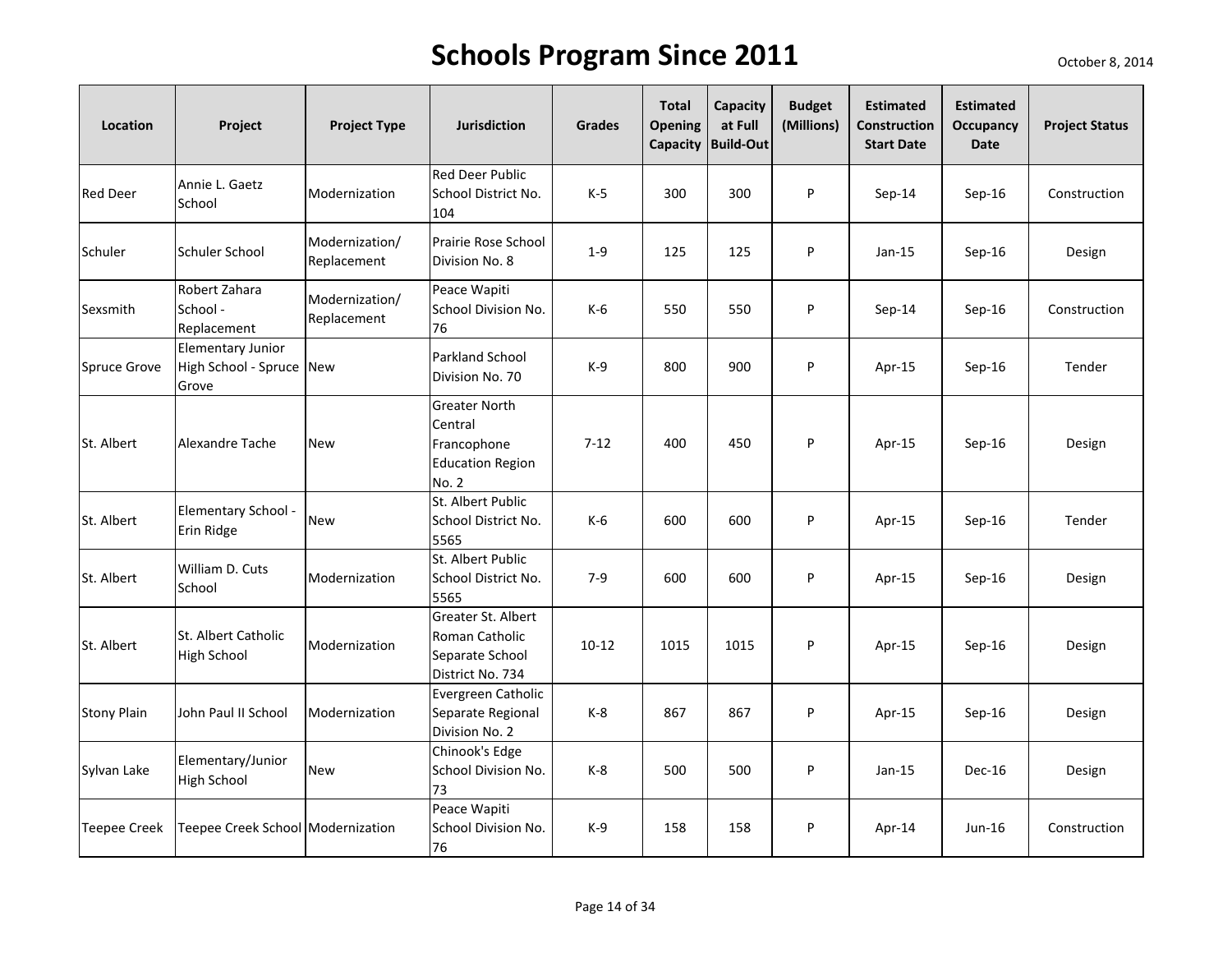| Location    | Project                                  | <b>Project Type</b>           | <b>Jurisdiction</b>                                                              | <b>Grades</b> | <b>Total</b><br><b>Opening</b> | Capacity<br>at Full<br>Capacity   Build-Out | <b>Budget</b><br>(Millions) | <b>Estimated</b><br><b>Construction</b><br><b>Start Date</b> | <b>Estimated</b><br>Occupancy<br>Date | <b>Project Status</b>   |
|-------------|------------------------------------------|-------------------------------|----------------------------------------------------------------------------------|---------------|--------------------------------|---------------------------------------------|-----------------------------|--------------------------------------------------------------|---------------------------------------|-------------------------|
| Three Hills | Three Hills Prairie<br>Christian Academy | Modernization                 | Golden Hills School<br>Division No. 75                                           | $7 - 12$      | 300                            | 300                                         | P                           | $Jan-15$                                                     | Sep-16                                | Design                  |
| Vegreville  | St. Mary's High<br>School                | Modernization                 | <b>Elk Island Catholic</b><br>Separate Regional<br>Division No. 41               | $7 - 12$      | 413                            | 413                                         | P                           | Dec-14                                                       | Sep-16                                | <b>Contract Awarded</b> |
| Vermilion   | St. Jerome's School                      | Modernization                 | East Central Alberta<br>Catholic Separate<br>Schools Regional<br>Division No. 16 | $K-12$        | 466                            | 466                                         | P                           | Apr-15                                                       | $Sep-16$                              | Design                  |
| Warner      | <b>Warner School</b>                     | Modernization                 | Horizon School<br>Division No. 67                                                | $K-12$        | 355                            | 355                                         | P                           | $Jan-15$                                                     | $Sep-16$                              | Design                  |
| Wetaskiwin  | Wetaskiwin High<br>School                | Modernization                 | Wetaskiwin<br><b>Regional Division</b><br>No. 11                                 | $10 - 12$     | 1045                           | 1045                                        | P                           | Apr- $15$                                                    | $Sep-16$                              | Design                  |
| Wheatland   | <b>East Wheatland</b><br>Solution        | <b>New</b>                    | Golden Hills School<br>Division No. 75                                           | $K-12$        | 450                            | 450                                         | P                           | $May-15$                                                     | $Sep-16$                              | Design                  |
| Whitecourt  | St. Joseph School                        | Modernization/<br>Replacement | Living Waters<br>Catholic Regional<br>Division No. 42                            | $K-12$        | 650                            | 650                                         | P                           | $Jul-15$                                                     | Sep-17                                | Planning                |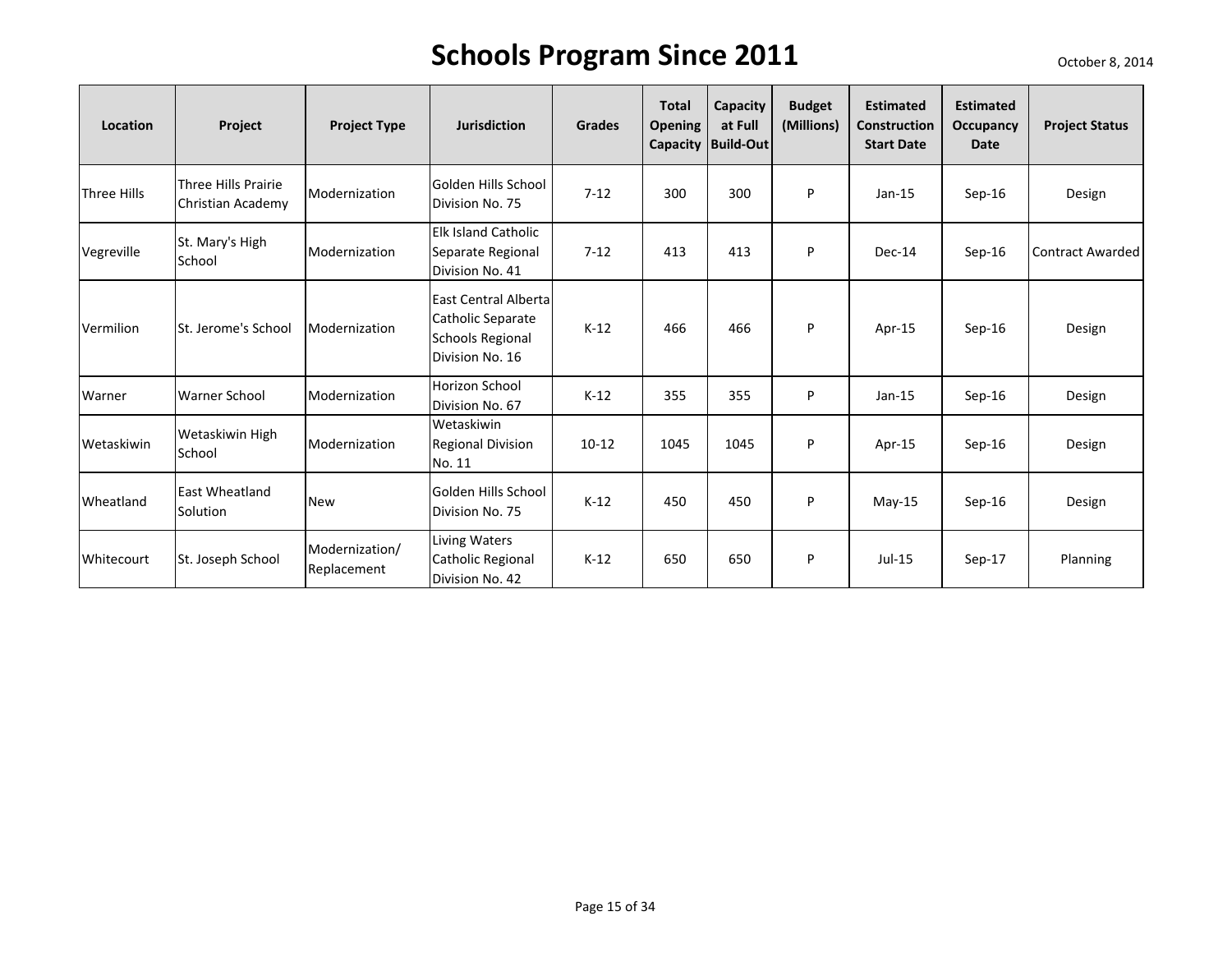| Location          | Project                                                                                                                             | <b>Project Type</b>                    | <b>Jurisdiction</b>                                                          | <b>Grades</b> | <b>Total</b><br><b>Opening</b> | Capacity<br>at Full<br>Capacity Build-Out | <b>Budget</b><br>(Millions) | <b>Estimated</b><br><b>Construction</b><br><b>Start Date</b> | <b>Estimated</b><br>Occupancy<br>Date | <b>Project Status</b> |
|-------------------|-------------------------------------------------------------------------------------------------------------------------------------|----------------------------------------|------------------------------------------------------------------------------|---------------|--------------------------------|-------------------------------------------|-----------------------------|--------------------------------------------------------------|---------------------------------------|-----------------------|
|                   |                                                                                                                                     |                                        |                                                                              |               |                                |                                           |                             |                                                              |                                       |                       |
|                   |                                                                                                                                     | <b>Phase Three - 2014 Announcement</b> |                                                                              |               |                                |                                           |                             |                                                              |                                       |                       |
| Airdrie           | Herons Crossing K-8<br>addition                                                                                                     | Addition                               | Rocky View School<br>Division No. 41                                         | $K-8$         | 550                            | <b>TBD</b>                                | P                           | Dec-15                                                       | $Sep-17$                              | Planning              |
| Airdrie           | New K-8 (Windsong) New                                                                                                              |                                        | Rocky View School<br>Division No. 41                                         | $K-8$         | 900                            | <b>TBD</b>                                | P                           | Dec-15                                                       | Sep-17                                | Planning              |
| Ashmont           | <b>Ashmont Elementary</b><br>and Secondary<br>Modernization/addit<br>ion                                                            | Modernization                          | St. Paul Education<br><b>Regional Division</b><br>No. 1                      | $K-12$        | N/A                            | N/A                                       | P                           | Dec-15                                                       | Sep-17                                | Planning              |
| Beaumont          | New K-9 School                                                                                                                      | <b>New</b>                             | <b>Black Gold Regional</b><br>Division No. 18                                | $K-9$         | 900                            | <b>TBD</b>                                | P                           | Dec-15                                                       | Sep-17                                | Planning              |
| Beaumont          | New K-9 Catholic<br>School                                                                                                          | <b>New</b>                             | St. Thomas Aquinas<br>Roman Catholic<br>Separate Regional<br>Division No. 38 | $K-9$         | 600                            | <b>TBD</b>                                | P                           | Dec-15                                                       | Sep-17                                | Planning              |
| Beaumont          | Modernize Ecole J.E.<br>Lapointe School                                                                                             | Modernization                          | <b>Black Gold Regional</b><br>Division No. 18                                | $6 - 8$       | N/A                            | N/A                                       | P                           | Dec-15                                                       | Sep-17                                | Planning              |
| <b>Blackfalds</b> | New Blackfalds K-9<br>School                                                                                                        | <b>New</b>                             | <b>Red Deer Catholic</b><br><b>Regional Division</b><br>No. 39               | $K-9$         | 500                            | <b>TBD</b>                                | P                           | Dec-15                                                       | Sep-17                                | Planning              |
| <b>Brooks</b>     | Eastbrook School<br>Modernization/Addit<br>ion in partnership<br>with Greater<br>Southern<br>Francophone<br><b>Education Region</b> | Addition                               | Grasslands<br><b>Regional Division</b><br>No. 6                              | <b>TBD</b>    | TBD                            | <b>TBD</b>                                | P                           | Dec-15                                                       | Sep-17                                | Planning              |
| Calgary           | New Skyview Ranch<br>K-9 School                                                                                                     | <b>New</b>                             | Calgary Roman<br>Catholic Separate<br>School District No.                    | $K-9$         | 900                            | <b>TBD</b>                                | P                           | $Jun-15$                                                     | Sep-16                                | Planning              |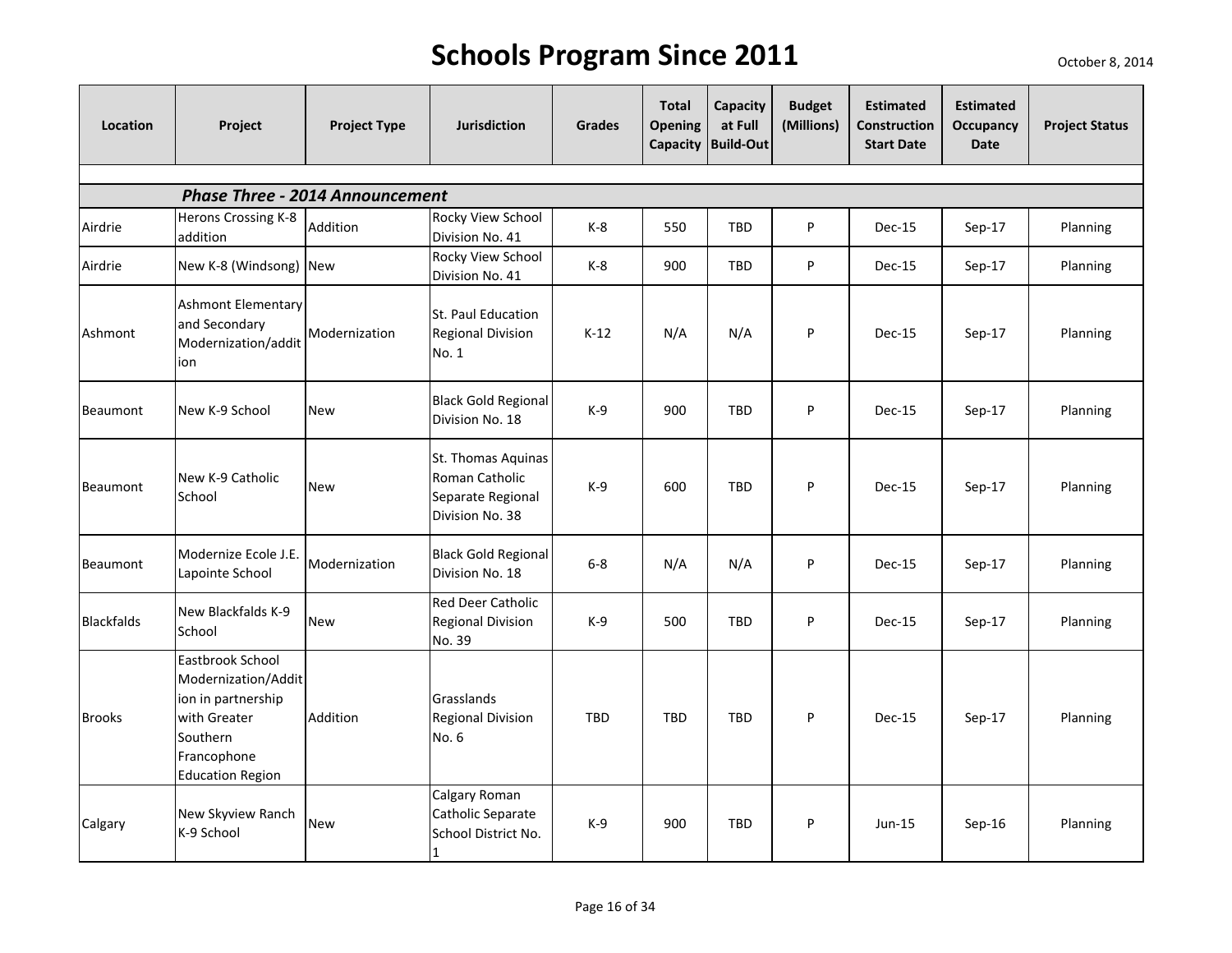| Location | Project                                                                        | <b>Project Type</b> | Jurisdiction                                                   | Grades    | <b>Total</b><br><b>Opening</b> | Capacity<br>at Full<br>Capacity Build-Out | <b>Budget</b><br>(Millions) | <b>Estimated</b><br>Construction<br><b>Start Date</b> | <b>Estimated</b><br>Occupancy<br>Date | <b>Project Status</b> |
|----------|--------------------------------------------------------------------------------|---------------------|----------------------------------------------------------------|-----------|--------------------------------|-------------------------------------------|-----------------------------|-------------------------------------------------------|---------------------------------------|-----------------------|
| Calgary  | New Silverado K-9<br>School                                                    | <b>New</b>          | Calgary Roman<br>Catholic Separate<br>School District No.      | $K-9$     | 900                            | TBD                                       | P                           | $Jun-15$                                              | $Sep-16$                              | Planning              |
| Calgary  | New Sherwood K-9<br>School                                                     | <b>New</b>          | Calgary Roman<br>Catholic Separate<br>School District No.<br>1 | $K-9$     | 900                            | TBD                                       | P                           | Dec-15                                                | Sep-17                                | Planning              |
| Calgary  | New Mahogany K-6<br>School                                                     | <b>New</b>          | Calgary Roman<br>Catholic Separate<br>School District No.      | $K-6$     | 750                            | <b>TBD</b>                                | P                           | Dec-15                                                | Sep-17                                | Planning              |
| Calgary  | New Middle School<br>West Springs/Cougar New<br>Ridge                          |                     | Calgary School<br>District No. 19                              | $5-9$     | 900                            | TBD                                       | P                           | Jun-15                                                | $Sep-16$                              | Planning              |
| Calgary  | New Senior High<br>School - Southeast<br>Calgary                               | <b>New</b>          | Calgary School<br>District No. 19                              | $10 - 12$ | 1800                           | <b>TBD</b>                                | P                           | $May-16$                                              | Sep-18                                | Planning              |
| Calgary  | New Elementary<br>School - Saddle<br>Ridge                                     | <b>New</b>          | Calgary School<br>District No. 19                              | $K-4$     | 600                            | <b>TBD</b>                                | P                           | $Jun-15$                                              | $Sep-16$                              | Planning              |
| Calgary  | New Middle School<br>Cranston                                                  | <b>New</b>          | Calgary School<br>District No. 19                              | $5-9$     | 900                            | TBD                                       | P                           | $Jun-15$                                              | $Sep-16$                              | Planning              |
| Calgary  | New Elementary<br>School - Aspen<br>Woods                                      | <b>New</b>          | Calgary School<br>District No. 19                              | $K-4$     | 600                            | <b>TBD</b>                                | P                           | $Jun-15$                                              | $Sep-16$                              | Planning              |
| Calgary  | New Elementary<br>School - Martindale                                          | <b>New</b>          | Calgary School<br>District No. 19                              | $K-4$     | 600                            | TBD                                       | ${\sf P}$                   | Dec-15                                                | Sep-17                                | Planning              |
| Calgary  | <b>New</b><br>Elementary/Middle<br>School - Springbank<br>Hill/Discovery Ridge | <b>New</b>          | Calgary School<br>District No. 19                              | $K-9$     | 900                            | <b>TBD</b>                                | P                           | <b>Dec-15</b>                                         | Sep-17                                | Planning              |
| Calgary  | New Elementary<br>School - Silverado                                           | <b>New</b>          | Calgary School<br>District No. 19                              | $K-4$     | 600                            | TBD                                       | ${\sf P}$                   | <b>Dec-15</b>                                         | Sep-17                                | Planning              |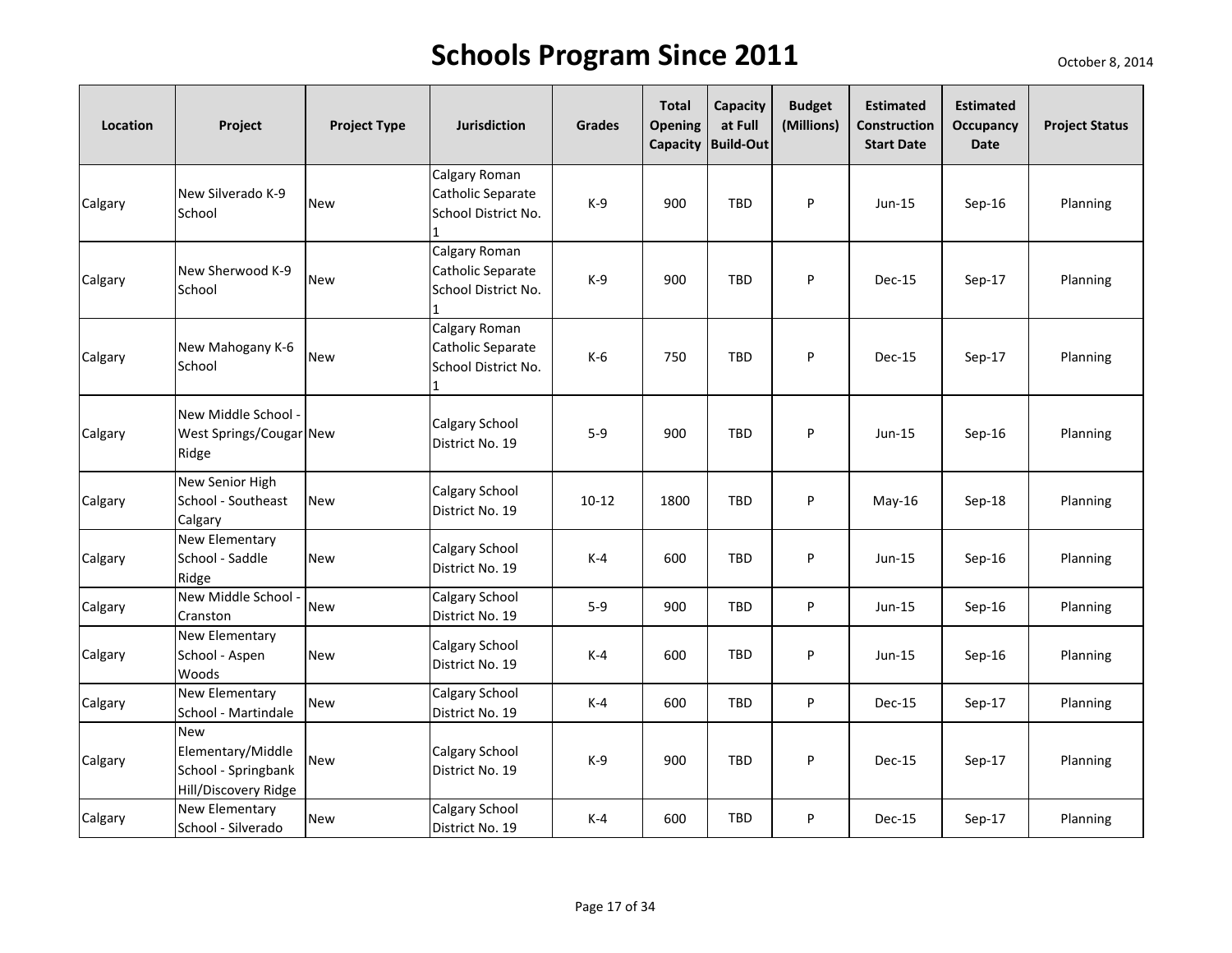| Location                           | Project                                                                                   | <b>Project Type</b> | <b>Jurisdiction</b>                                                                      | <b>Grades</b> | <b>Total</b><br><b>Opening</b> | Capacity<br>at Full<br>Capacity Build-Out | <b>Budget</b><br>(Millions) | <b>Estimated</b><br><b>Construction</b><br><b>Start Date</b> | <b>Estimated</b><br>Occupancy<br><b>Date</b> | <b>Project Status</b> |
|------------------------------------|-------------------------------------------------------------------------------------------|---------------------|------------------------------------------------------------------------------------------|---------------|--------------------------------|-------------------------------------------|-----------------------------|--------------------------------------------------------------|----------------------------------------------|-----------------------|
| Calgary                            | Modernize St.<br>Francis High School                                                      | Modernization       | Calgary Roman<br>Catholic Separate<br>School District No.<br>$\mathbf{1}$                | $10 - 12$     | N/A                            | N/A                                       | P                           | Dec-15                                                       | $Sep-17$                                     | Planning              |
| Calgary                            | Modernization - Lord<br>Beaverbrook                                                       | Modernization       | Calgary School<br>District No. 19                                                        | $10 - 12$     | N/A                            | N/A                                       | P                           | Dec-15                                                       | $Sep-17$                                     | Planning              |
| Calgary                            | Modernization -<br>James Fowler                                                           | Modernization       | Calgary School<br>District No. 19                                                        | $10 - 12$     | N/A                            | N/A                                       | P                           | Dec-15                                                       | Sep-17                                       | Planning              |
| Calgary                            | Modernization -<br>Phase II of<br>Montgomery                                              | Modernization       | Foundations for the<br><b>Future Charter</b><br>Academy Charter<br><b>School Society</b> | $K-12$        | N/A                            | N/A                                       | P                           | Dec-15                                                       | $Sep-17$                                     | Planning              |
| Canmore                            | Reconfiguration of<br>space in Notre-Dame Addition<br>des Monts                           |                     | Southern<br>Francophone<br><b>Education Region</b><br>No. 4                              | <b>TBD</b>    | <b>TBD</b>                     | <b>TBD</b>                                | P                           | Dec-15                                                       | Sep-17                                       | Planning              |
| Cleardale                          | Gym addition and<br>Facility<br>Modifications-<br>Menno-Simons<br><b>Community School</b> | Addition            | Peace River School<br>Division No. 10                                                    | <b>TBD</b>    | N/A                            | N/A                                       | P                           | Dec-15                                                       | Sep-17                                       | Planning              |
| Cochrane                           | New Cochrane K-8<br>(Fireside)                                                            | New                 | Rocky View School<br>Division No. 41                                                     | $K-8$         | 900                            | <b>TBD</b>                                | P                           | Dec-15                                                       | Sep-17                                       | <b>Planning</b>       |
| Condor                             | Modernization -<br>David Thompson<br><b>High School</b>                                   | Modernization       | Wild Rose School<br>Division No. 66                                                      | $10 - 12$     | N/A                            | N/A                                       | P                           | Dec-15                                                       | $Sep-17$                                     | <b>Planning</b>       |
| County of<br><b>Grande Prairie</b> | New K-8 school in<br>County of Grande<br>Prairie, Whispering<br>Ridge                     | New                 | Peace Wapiti<br>School Division No.<br>76                                                | $K-8$         | 450                            | <b>TBD</b>                                | P                           | Dec-15                                                       | $Sep-17$                                     | Planning              |
| Dunmore                            | Eagle Butte High<br>School Addition and Modernization<br>Renovation                       |                     | Prairie Rose School<br>Division No. 8                                                    | $10 - 12$     | N/A                            | N/A                                       | P                           | <b>Dec-15</b>                                                | Sep-17                                       | Planning              |
| Edmonton                           | Aurora Charter<br>School                                                                  | Addition            | Aurora School Ltd.                                                                       | K-9           | <b>TBD</b>                     | TBD                                       | P                           | <b>Dec-15</b>                                                | Sep-17                                       | Planning              |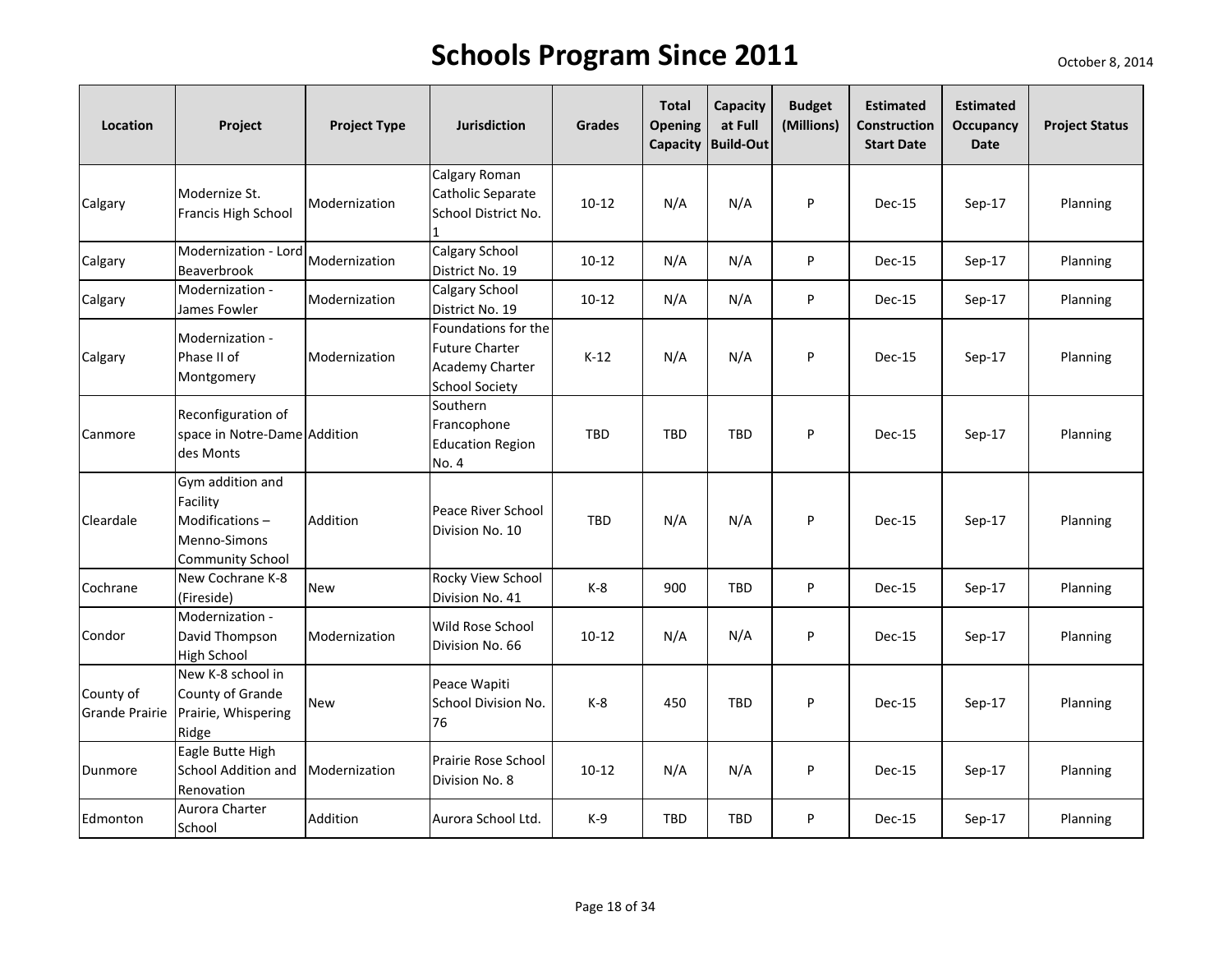| Location | Project                                                                    | <b>Project Type</b> | <b>Jurisdiction</b>                                           | Grades    | <b>Total</b><br><b>Opening</b><br>Capacity | Capacity<br>at Full<br><b>Build-Out</b> | <b>Budget</b><br>(Millions) | <b>Estimated</b><br>Construction<br><b>Start Date</b> | <b>Estimated</b><br>Occupancy<br><b>Date</b> | <b>Project Status</b> |
|----------|----------------------------------------------------------------------------|---------------------|---------------------------------------------------------------|-----------|--------------------------------------------|-----------------------------------------|-----------------------------|-------------------------------------------------------|----------------------------------------------|-----------------------|
| Edmonton | <b>Expansion Senior</b><br>High/Holy Trinity<br>$(10-12)$                  | Addition            | <b>Edmonton Catholic</b><br>Separate School<br>District No. 7 | $10 - 12$ | 350                                        | <b>TBD</b>                              | P                           | <b>Dec-15</b>                                         | $Sep-17$                                     | Planning              |
| Edmonton | <b>New</b><br>Elementary/Junior<br>High School in<br>Heritage Valley (K-9) | <b>New</b>          | <b>Edmonton Catholic</b><br>Separate School<br>District No. 7 | $K-9$     | 750                                        | TBD                                     | P                           | $Jun-15$                                              | $Sep-16$                                     | Planning              |
| Edmonton | <b>New</b><br>Elementary/Junior<br>High in Pilot Sound<br>$(K-9)$          | New                 | <b>Edmonton Catholic</b><br>Separate School<br>District No. 7 | $K-9$     | 500                                        | <b>TBD</b>                              | P                           | Jun-15                                                | $Sep-16$                                     | Planning              |
| Edmonton | New Collegiate<br>School for<br>Science/Technology<br>& Trades             | New                 | <b>Edmonton Catholic</b><br>Separate School<br>District No. 7 | $7 - 12$  | 700                                        | TBD                                     | P                           | May-16                                                | $Sep-18$                                     | Planning              |
| Edmonton | New Elementary/Jr.<br>High School in<br>Ellerslie                          | <b>New</b>          | <b>Edmonton Catholic</b><br>Separate School<br>District No. 7 | $K-9$     | 750                                        | <b>TBD</b>                              | P                           | Dec-15                                                | Sep-17                                       | Planning              |
| Edmonton | New Windermere K-<br>6 School                                              | <b>New</b>          | <b>Edmonton School</b><br>District No. 7                      | $K-6$     | 650                                        | <b>TBD</b>                              | P                           | Jun-15                                                | $Sep-16$                                     | Planning              |
| Edmonton | New The Grange K-9<br>School                                               | <b>New</b>          | <b>Edmonton School</b><br>District No. 7                      | $K-9$     | 900                                        | TBD                                     | P                           | Jun-15                                                | $Sep-16$                                     | Planning              |
| Edmonton | New Heritage Valley<br>K-9 School                                          | <b>New</b>          | <b>Edmonton School</b><br>District No. 7                      | $K-9$     | 900                                        | <b>TBD</b>                              | P                           | $Jun-15$                                              | $Sep-16$                                     | Planning              |
| Edmonton | New Ellerslie K-9<br>School                                                | <b>New</b>          | <b>Edmonton School</b><br>District No. 7                      | $K-9$     | 900                                        | TBD                                     | P                           | $Jun-15$                                              | $Sep-16$                                     | Planning              |
| Edmonton | New Meadows K-6<br>School                                                  | <b>New</b>          | <b>Edmonton School</b><br>District No. 7                      | $K-6$     | 650                                        | TBD                                     | P                           | Jun-15                                                | $Sep-16$                                     | Planning              |
| Edmonton | New South East K-9<br>School                                               | <b>New</b>          | <b>Edmonton School</b><br>District No. 7                      | $K-9$     | 900                                        | <b>TBD</b>                              | P                           | Jun-15                                                | $Sep-16$                                     | Planning              |
| Edmonton | New Lewis Farms K-<br>9 School                                             | <b>New</b>          | <b>Edmonton School</b><br>District No. 7                      | $K-9$     | 900                                        | <b>TBD</b>                              | P                           | $Jun-15$                                              | $Sep-16$                                     | Planning              |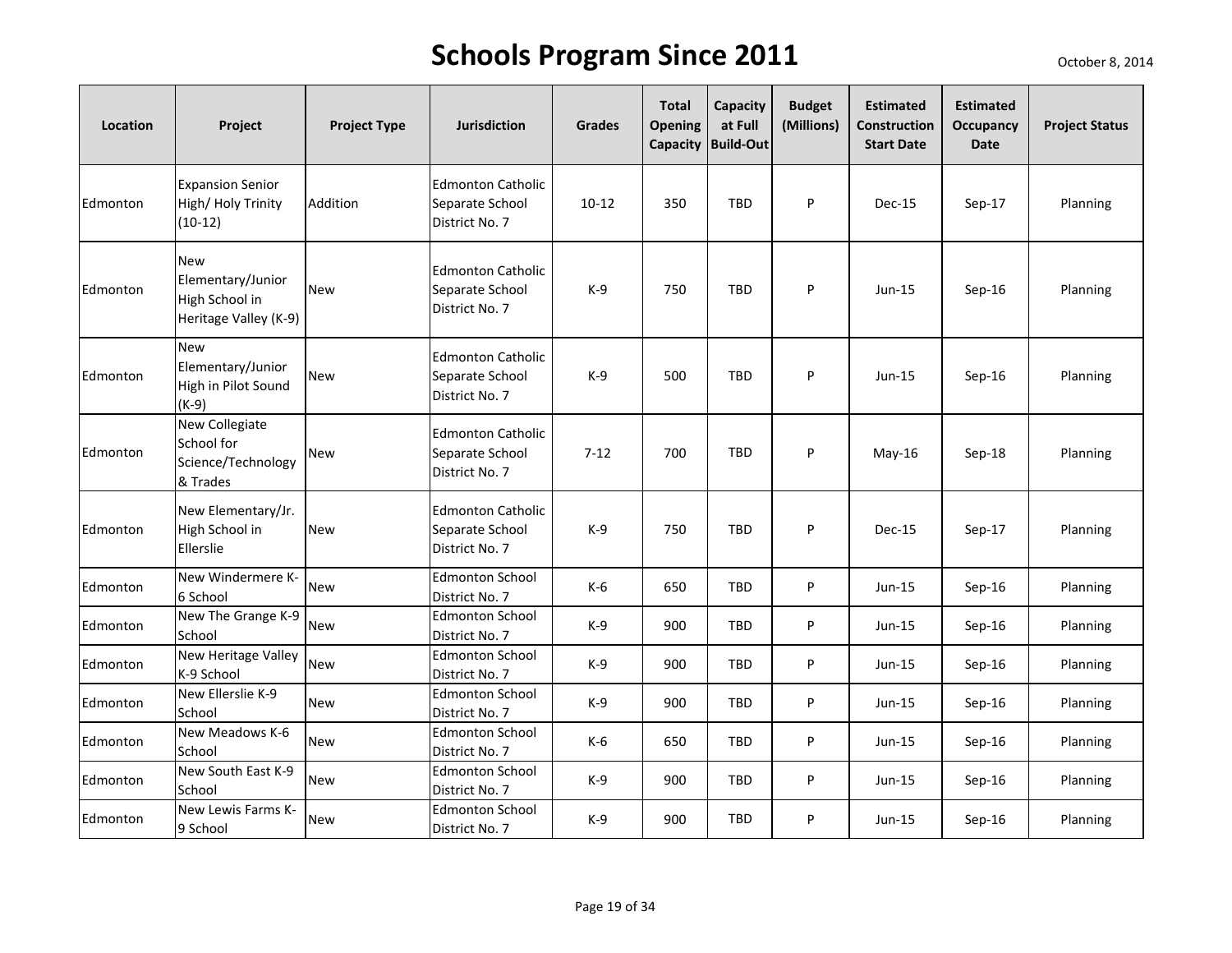| Location                     | Project                                                                                             | <b>Project Type</b>            | <b>Jurisdiction</b>                                                           | <b>Grades</b> | <b>Total</b><br>Opening | Capacity<br>at Full<br>Capacity Build-Out | <b>Budget</b><br>(Millions) | <b>Estimated</b><br><b>Construction</b><br><b>Start Date</b> | <b>Estimated</b><br><b>Occupancy</b><br>Date | <b>Project Status</b> |
|------------------------------|-----------------------------------------------------------------------------------------------------|--------------------------------|-------------------------------------------------------------------------------|---------------|-------------------------|-------------------------------------------|-----------------------------|--------------------------------------------------------------|----------------------------------------------|-----------------------|
| Edmonton                     | New Palisades K-9<br>School                                                                         | <b>New</b>                     | <b>Edmonton School</b><br>District No. 7                                      | $K-9$         | 900                     | <b>TBD</b>                                | P                           | $Jun-15$                                                     | Sep-16                                       | Planning              |
| Edmonton                     | New Collegiate<br>School for<br>Science/Technology<br>& Trades                                      | <b>New</b>                     | <b>Edmonton School</b><br>District No. 7                                      | <b>TBD</b>    | <b>TBD</b>              | <b>TBD</b>                                | P                           | $May-16$                                                     | Sep-18                                       | Planning              |
| Edmonton                     | Major<br>Modernization - St.<br><b>Edmund Catholic</b><br>Elementary / Junior<br><b>High School</b> | Modernization                  | <b>Edmonton Catholic</b><br>Separate School<br>District No. 7                 | $K-9$         | N/A                     | N/A                                       | P                           | Dec-15                                                       | Sep-17                                       | Planning              |
| Edmonton                     | Modernize Mill<br>Creek School                                                                      | Modernization                  | <b>Edmonton School</b><br>District No. 7                                      | K-6           | N/A                     | N/A                                       | P                           | Dec-15                                                       | Sep-17                                       | Planning              |
| Edmonton                     | Modernize<br>Caernarvon School                                                                      | Modernization                  | <b>Edmonton School</b><br>District No. 7                                      | K-6           | N/A                     | N/A                                       | P                           | Dec-15                                                       | Sep-17                                       | Planning              |
| Edson                        | Modernize / replace<br>A.H. Dakin School,<br>Edson                                                  | Modernization /<br>Replacement | <b>Grande Yellowhead</b><br>Public School<br>Division No. 77                  | K-6           | <b>TBD</b>              | <b>TBD</b>                                | P                           | Dec-15                                                       | $Sep-17$                                     | Planning              |
|                              | Grades 10-12<br>Fort McMurray expansion - Ecole<br>McTavish                                         | Addition                       | Fort McMurray<br><b>Public School</b><br>District No. 2833                    | $7 - 12$      | 700                     | <b>TBD</b>                                | P                           | Dec-15                                                       | Sep-17                                       | Planning              |
|                              | New K-6 Catholic<br>Fort McMurray School # 2- Parsons<br>Creek                                      | <b>New</b>                     | Fort McMurray<br>Roman Catholic<br>Separate School<br>District No. 32         | $K-6$         | 600                     | <b>TBD</b>                                | P                           | Dec-15                                                       | Sep-17                                       | Planning              |
| Fort Saskatchew Saskatchewan | New 9-12 Fort<br>Catholic High School                                                               | <b>New</b>                     | Elk Island Catholic<br>Separate Regional<br>Division No. 41                   | $9 - 12$      | 1000                    | <b>TBD</b>                                | P                           | $May-16$                                                     | Sep-18                                       | Planning              |
| <b>Grande Prairie</b>        | New 7-12 Catholic<br>High School in<br>Grande Prairie North                                         | <b>New</b>                     | <b>Grande Prairie</b><br>Roman Catholic<br>Separate School<br>District No. 28 | $7 - 12$      | 1100                    | <b>TBD</b>                                | P                           | May-16                                                       | Sep-18                                       | Planning              |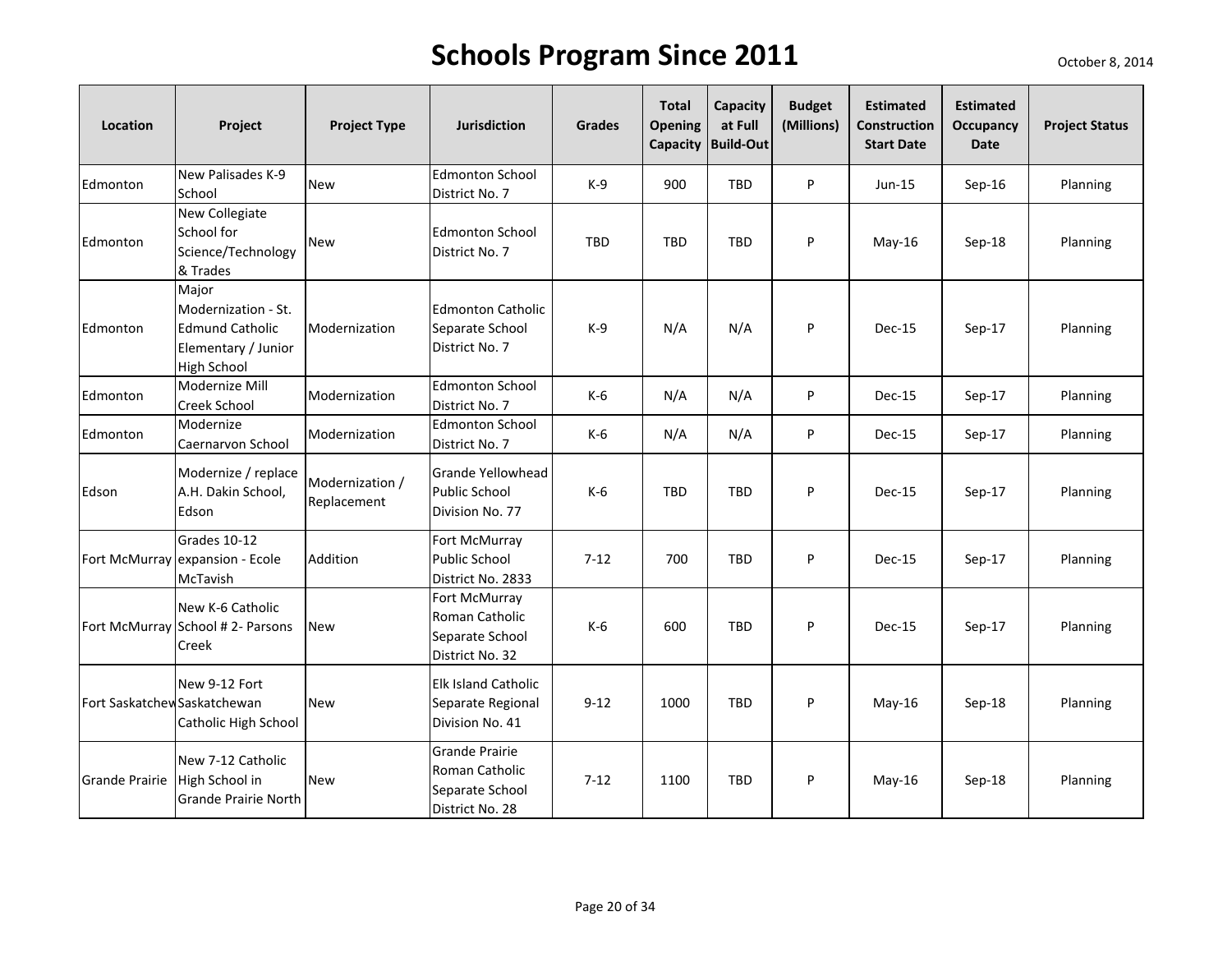| Location               | Project                                                                   | <b>Project Type</b> | <b>Jurisdiction</b>                                                           | <b>Grades</b> | <b>Total</b><br><b>Opening</b><br>Capacity | Capacity<br>at Full<br><b>Build-Out</b> | <b>Budget</b><br>(Millions) | <b>Estimated</b><br>Construction<br><b>Start Date</b> | <b>Estimated</b><br>Occupancy<br>Date | <b>Project Status</b> |
|------------------------|---------------------------------------------------------------------------|---------------------|-------------------------------------------------------------------------------|---------------|--------------------------------------------|-----------------------------------------|-----------------------------|-------------------------------------------------------|---------------------------------------|-----------------------|
| <b>Grande Prairie</b>  | New School - Royal<br>Oaks Public School K-New                            |                     | <b>Grande Prairie</b><br>School District No.<br>2357                          | $K-8$         | 600                                        | <b>TBD</b>                              | P                           | Dec-15                                                | Sep-17                                | Planning              |
| <b>Grande Prairie</b>  | St. Kateri Catholic<br>School<br>Modernization -<br><b>Grande Prairie</b> | Modernization       | <b>Grande Prairie</b><br>Roman Catholic<br>Separate School<br>District No. 28 | $K-8$         | N/A                                        | N/A                                     | P                           | Dec-15                                                | $Sep-17$                              | Planning              |
| Lethbridge             | <b>New West</b><br>Lethbridge Middle<br>School                            | <b>New</b>          | Lethbridge School<br>District No. 51                                          | $6 - 8$       | 750                                        | <b>TBD</b>                              | P                           | Dec-15                                                | Sep-17                                | Planning              |
| Medicine Hat           | South Elementary<br>School                                                | <b>New</b>          | Medicine Hat<br>Catholic Separate<br><b>Regional Division</b><br>No. 20       | $K-6$         | 250                                        | <b>TBD</b>                              | P                           | Dec-15                                                | Sep-17                                | Planning              |
| <b>Medicine Hat</b>    | New Ranchlands<br><b>Elementary School</b><br>(in Crescent Heights)       | <b>New</b>          | Medicine Hat<br>School District No.<br>76                                     | $K-6$         | 300                                        | <b>TBD</b>                              | P                           | Dec-15                                                | $Sep-17$                              | Planning              |
| Morinville             | New Morinville K-6<br>School                                              | New                 | Greater St. Albert<br>Roman Catholic<br>Separate School<br>DistrictNo.734     | $K-6$         | 350                                        | <b>TBD</b>                              | P                           | Dec-15                                                | $Sep-17$                              | Planning              |
| Okotoks or<br>Vicinity | New K-9 School for<br><b>Okotoks</b>                                      | <b>New</b>          | <b>Foothills School</b><br>Division No. 38                                    | $K-9$         | 500                                        | <b>TBD</b>                              | P                           | Dec-15                                                | $Sep-17$                              | Planning              |
| <b>Okotoks</b>         | New K-9 school for<br>École Beausoleil in<br><b>Okotoks</b>               | <b>New</b>          | Southern<br>Francophone<br><b>Education Region</b><br>No. 4                   | $K-12$        | 350                                        | <b>TBD</b>                              | P                           | Dec-15                                                | Sep-17                                | Planning              |
| Peace River            | <b>Modernize Glenmary</b><br>School and CTS Lab<br>Addition               | Addition            | <b>Holy Family</b><br>Catholic Regional<br>Division No. 37                    | $7 - 12$      | N/A                                        | N/A                                     | P                           | Dec-15                                                | $Sep-17$                              | Planning              |
| Red Deer               | St. Francis -<br>classroom addition                                       | Addition            | Red Deer Catholic<br><b>Regional Division</b><br>No. 39                       | $6-9$         | 150                                        | <b>TBD</b>                              | P                           | Dec-15                                                | Sep-17                                | Planning              |
| <b>Red Deer</b>        | West Park Middle                                                          | Modernization       | Red Deer Public                                                               | $6-9$         | N/A                                        | N/A                                     | P                           | Dec-15                                                | Sep-17                                | Planning              |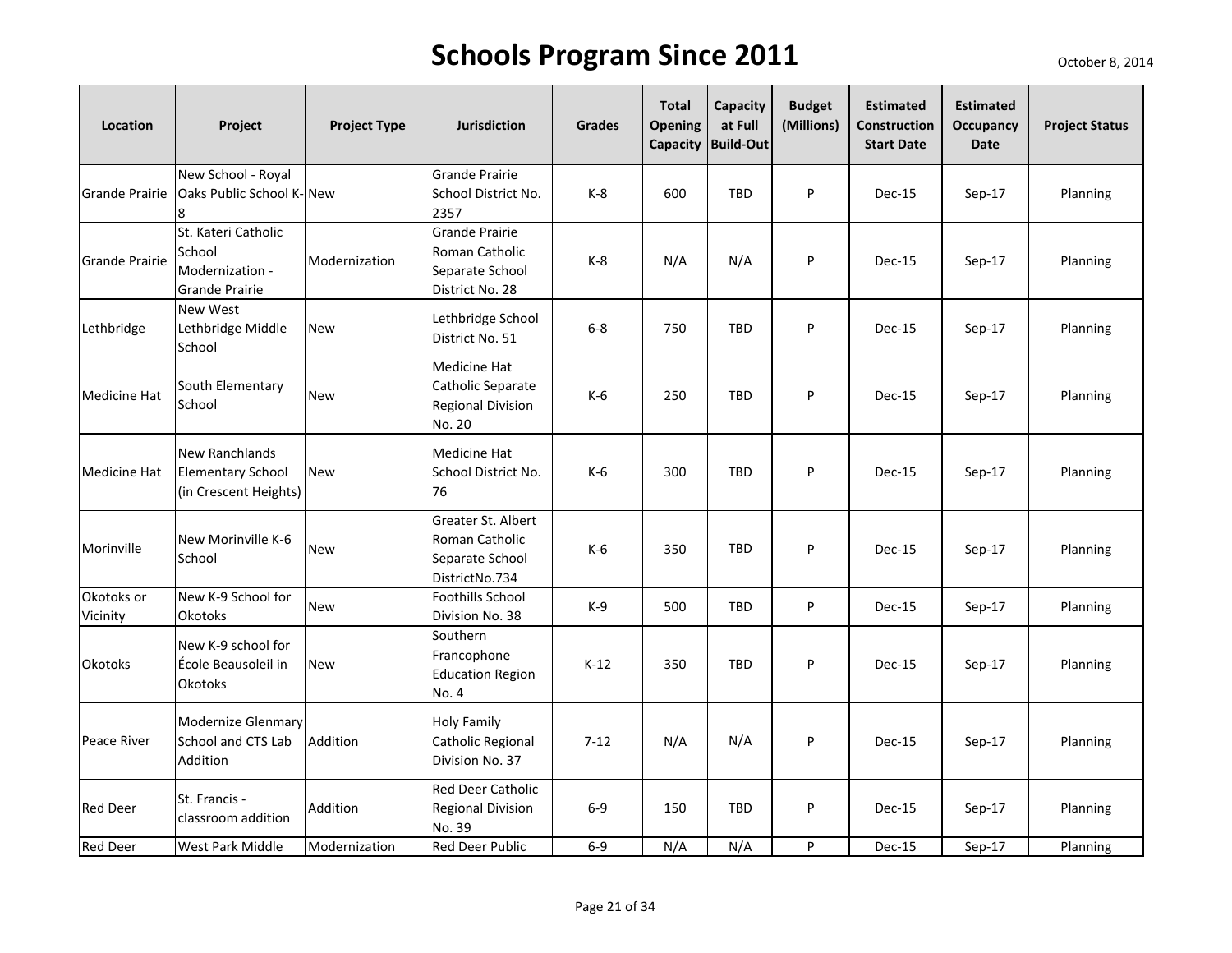| Location        | Project                                                           | <b>Project Type</b>           | <b>Jurisdiction</b>                                                         | <b>Grades</b> | <b>Total</b><br>Opening<br><b>Capacity</b> | Capacity<br>at Full<br><b>Build-Out</b> | <b>Budget</b><br>(Millions) | <b>Estimated</b><br><b>Construction</b><br><b>Start Date</b> | <b>Estimated</b><br><b>Occupancy</b><br><b>Date</b> | <b>Project Status</b> |
|-----------------|-------------------------------------------------------------------|-------------------------------|-----------------------------------------------------------------------------|---------------|--------------------------------------------|-----------------------------------------|-----------------------------|--------------------------------------------------------------|-----------------------------------------------------|-----------------------|
| Sherwood Park   | Modernize former<br>St. Teresa School                             | Modernization                 | <b>New Horizons</b><br><b>Charter School</b>                                | K-9           | N/A                                        | N/A                                     | P                           | Dec-15                                                       | $Sep-17$                                            | Planning              |
| Sherwood Park   | New K to 9 School -<br><b>Sherwood Park</b>                       | <b>New</b>                    | <b>Elk Island Public</b><br><b>Schools Regional</b><br>Division No. 14      | $K-9$         | 900                                        | <b>TBD</b>                              | P                           | <b>Dec-15</b>                                                | $Sep-17$                                            | Planning              |
| Spruce Grove    | New K-9 School -<br><b>Spruce Grove</b>                           | <b>New</b>                    | Parkland School<br>Division No. 70                                          | $K-9$         | 900                                        | <b>TBD</b>                              | P                           | Dec-15                                                       | Sep-17                                              | Planning              |
| St. Albert      | Kindergarten to<br>Grade 9 School, Erin New<br><b>Ridge North</b> |                               | Greater St. Albert<br>Roman Catholic<br>Separate School<br>DistrictNo.734   | $K-9$         | 400                                        | <b>TBD</b>                              | P                           | Dec-15                                                       | Sep-17                                              | Planning              |
| St. Albert      | New K-9 School                                                    | <b>New</b>                    | St. Albert Public<br>School District No.<br>5565                            | $K-9$         | 900                                        | <b>TBD</b>                              | P                           | Dec-15                                                       | Sep-17                                              | Planning              |
| St. Albert      | Modernize Vincent J.<br><b>Maloney School</b>                     | Modernization                 | Greater St. Albert<br>Roman Catholic<br>Separate School<br>DistrictNo.734   | $7-9$         | N/A                                        | N/A                                     | P                           | Dec-15                                                       | Sep-17                                              | Planning              |
| <b>Stirling</b> | Modernization -<br><b>Stirling School</b>                         | Modernization                 | <b>Westwind School</b><br>Division No. 74                                   | $K-9$         | N/A                                        | N/A                                     | P                           | <b>Dec-15</b>                                                | $Sep-17$                                            | Planning              |
| Strathmore      | New K-9 School in<br>Strathmore                                   | <b>New</b>                    | Golden Hills School<br>Division No. 75                                      | K-9           | 500                                        | TBD                                     | P                           | Dec-15                                                       | $Sep-17$                                            | Planning              |
| Taber           | St. Patrick's<br>Elementary School -<br>Modernization             | Modernization                 | Holy Spirit Roman<br>Catholic Separate<br><b>Regional Division</b><br>No. 4 | $K-6$         | N/A                                        | N/A                                     | P                           | <b>Dec-15</b>                                                | $Sep-17$                                            | Planning              |
| Taber           | Taber High School<br>Solution                                     | Modernization/<br>Replacement | Horizon School<br>Division No. 67                                           | <b>TBD</b>    | <b>TBD</b>                                 | <b>TBD</b>                              | P                           | Dec-15                                                       | $Sep-17$                                            | Planning              |
| Wabasca         | Modernize / replace Modernization/<br>Wabasca School              | Replacement                   | <b>Northland School</b><br>Division No. 61                                  | $5 - 8$       | <b>TBD</b>                                 | <b>TBD</b>                              | P                           | Dec-15                                                       | Sep-17                                              | Planning              |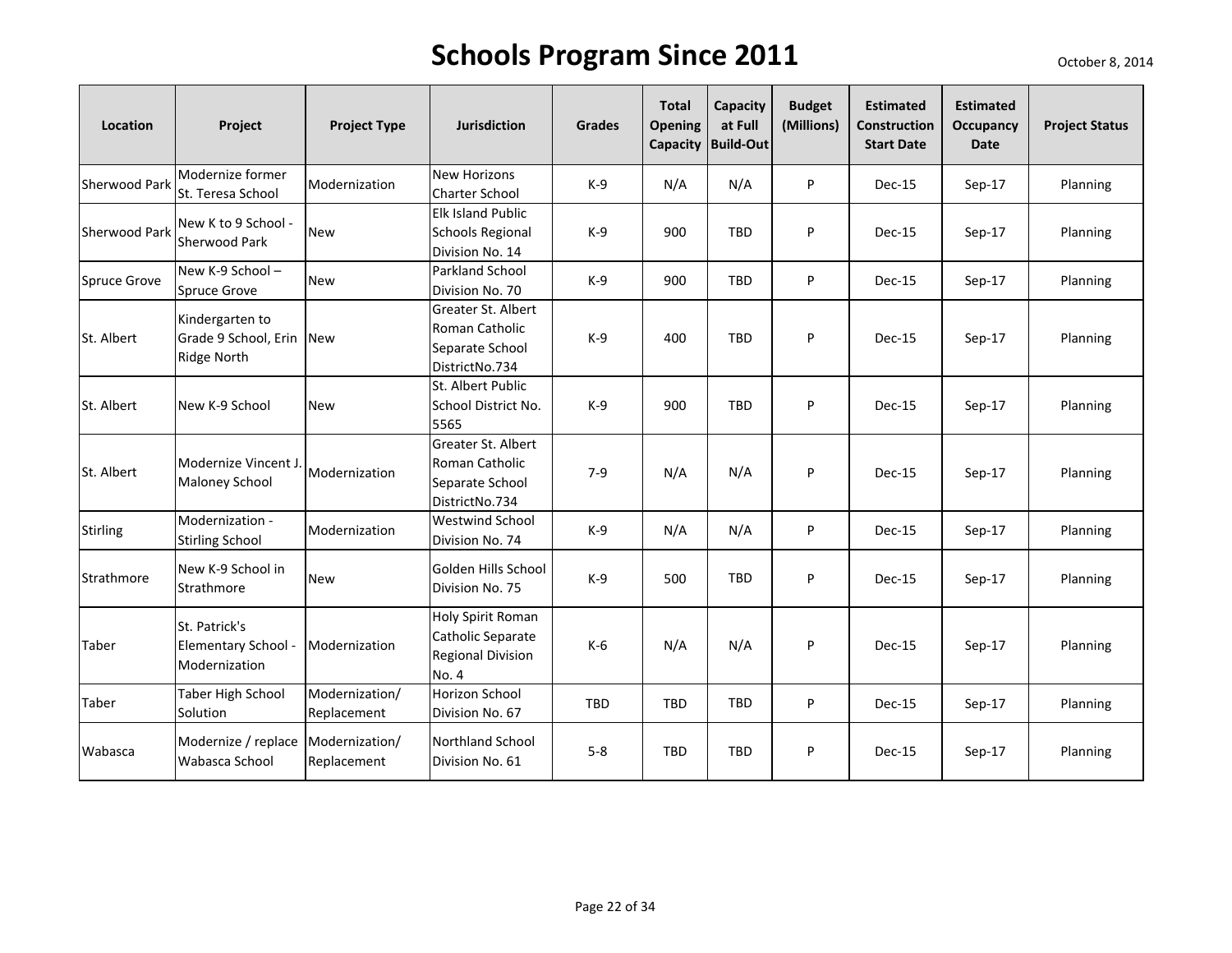| Location          | Project              | <b>Project Type</b>          | <b>Jurisdiction</b> | <b>Grades</b> | <b>Total</b><br><b>Opening</b> | Capacity<br>at Full<br>Capacity   Build-Out | <b>Budget</b><br>(Millions) | <b>Estimated</b><br><b>Construction</b><br><b>Start Date</b> | <b>Estimated</b><br>Occupancy<br>Date | <b>Project Status</b> |
|-------------------|----------------------|------------------------------|---------------------|---------------|--------------------------------|---------------------------------------------|-----------------------------|--------------------------------------------------------------|---------------------------------------|-----------------------|
|                   |                      |                              |                     |               |                                |                                             |                             |                                                              |                                       |                       |
|                   |                      | <b>First Nations Schools</b> |                     |               |                                |                                             |                             |                                                              |                                       |                       |
|                   |                      | Modernization/               | Northland School    |               |                                |                                             | D                           | <b>TBD</b>                                                   | <b>TBD</b>                            |                       |
| Peerless Lake     | Peerless Lake School | Replacement                  | Division No. 61     | K-6           | 150                            | 150                                         |                             |                                                              |                                       | Planning              |
| <b>Trout Lake</b> | Kateri School        | Modernization/               | Northland School    | K-6           | 150                            | 150                                         | D                           | <b>TBD</b>                                                   | <b>TBD</b>                            |                       |
|                   |                      | Replacement                  | Division No. 61     |               |                                |                                             |                             |                                                              |                                       | Planning              |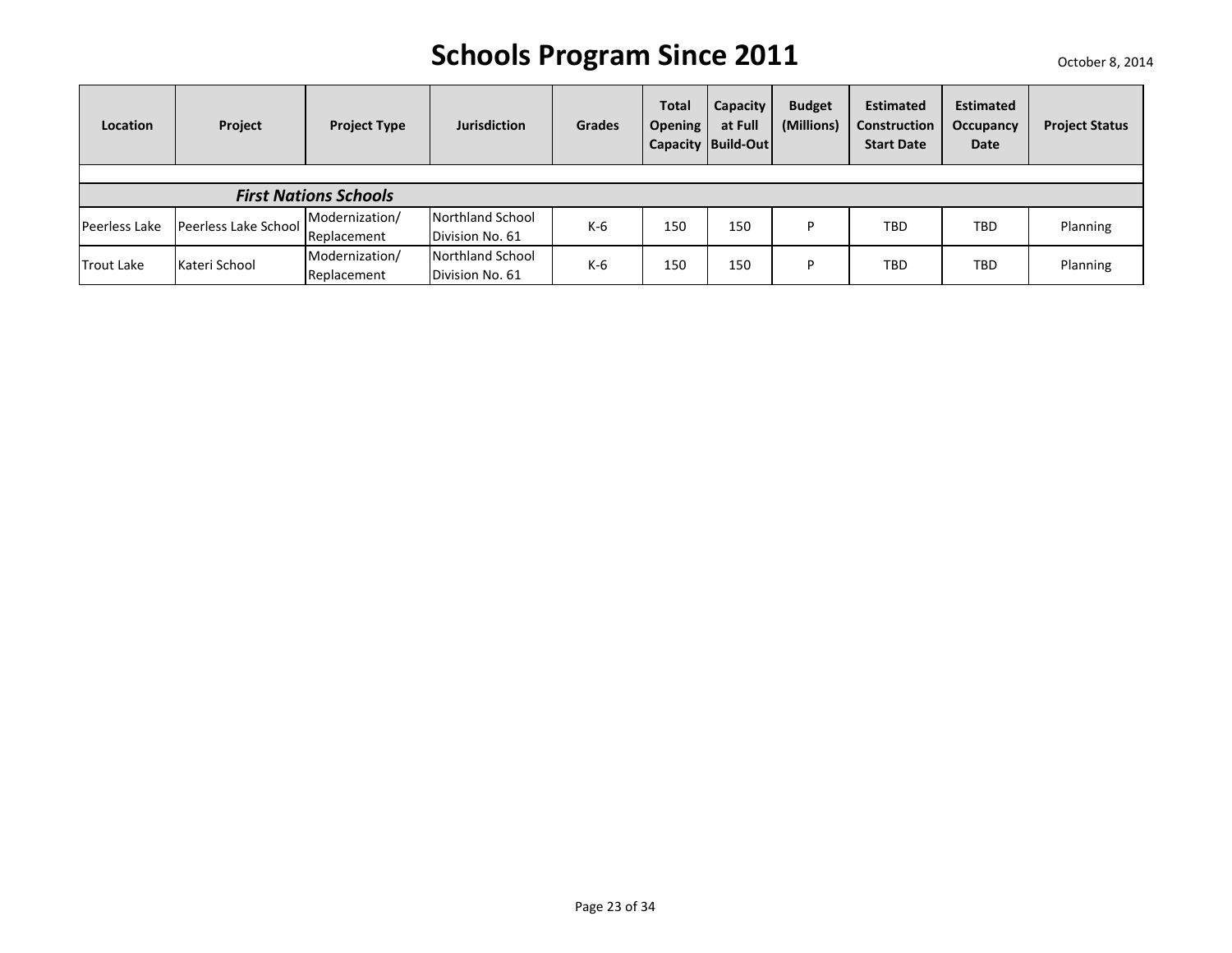| Location | Project                              | <b>Project Type</b>          | <b>Jurisdiction</b>                                            | Grades    | <b>Total</b><br><b>Opening</b> | Capacity<br>at Full<br>Capacity Build-Out | <b>Budget</b><br>(Millions) | <b>Estimated</b><br>Construction<br><b>Start Date</b> | <b>Estimated</b><br>Occupancy<br>Date | <b>Project Status</b> |
|----------|--------------------------------------|------------------------------|----------------------------------------------------------------|-----------|--------------------------------|-------------------------------------------|-----------------------------|-------------------------------------------------------|---------------------------------------|-----------------------|
|          |                                      | <b>Flood Relief Projects</b> |                                                                |           |                                |                                           |                             |                                                       |                                       |                       |
| Calgary  | <b>Brebeuf Junior High</b><br>School | <b>Flood Relief</b>          | Calgary Roman<br>Catholic Separate<br>School District No.<br>1 | $7-9$     | 625                            | 625                                       | $\mathbf I$                 | Aug-13                                                | Sep-13                                | Complete              |
| Calgary  | Our Lady of Fatima<br>School         | <b>Flood Relief</b>          | Calgary Roman<br>Catholic Separate<br>School District No.<br>1 | $K-6$     | 560                            | 560                                       | $\mathbf I$                 | Aug-13                                                | Sep-13                                | Complete              |
| Calgary  | Our Lady of Lourdes Flood Relief     |                              | Calgary Roman<br>Catholic Separate<br>School District No.<br>1 | $1 - 12$  | 245                            | 245                                       | $\mathbf{I}$                | Aug-13                                                | Sep-13                                | Complete              |
| Calgary  | St. Francis High<br>School           | <b>Flood Relief</b>          | Calgary Roman<br>Catholic Separate<br>School District No.<br>1 | $10 - 12$ | 2320                           | 2320                                      | $\mathbf{I}$                | Aug-13                                                | $Sep-13$                              | Complete              |
| Calgary  | St. James School                     | <b>Flood Relief</b>          | Calgary Roman<br>Catholic Separate<br>School District No.<br>1 | $K-9$     | 400                            | 400                                       | $\mathbf{I}$                | Aug-13                                                | $Sep-13$                              | Complete              |
| Calgary  | St. Jerome School                    | <b>Flood Relief</b>          | Calgary Roman<br>Catholic Separate<br>School District No.<br>1 | $K-6$     | 700                            | 700                                       | $\mathbf I$                 | Aug-13                                                | $Sep-13$                              | Complete              |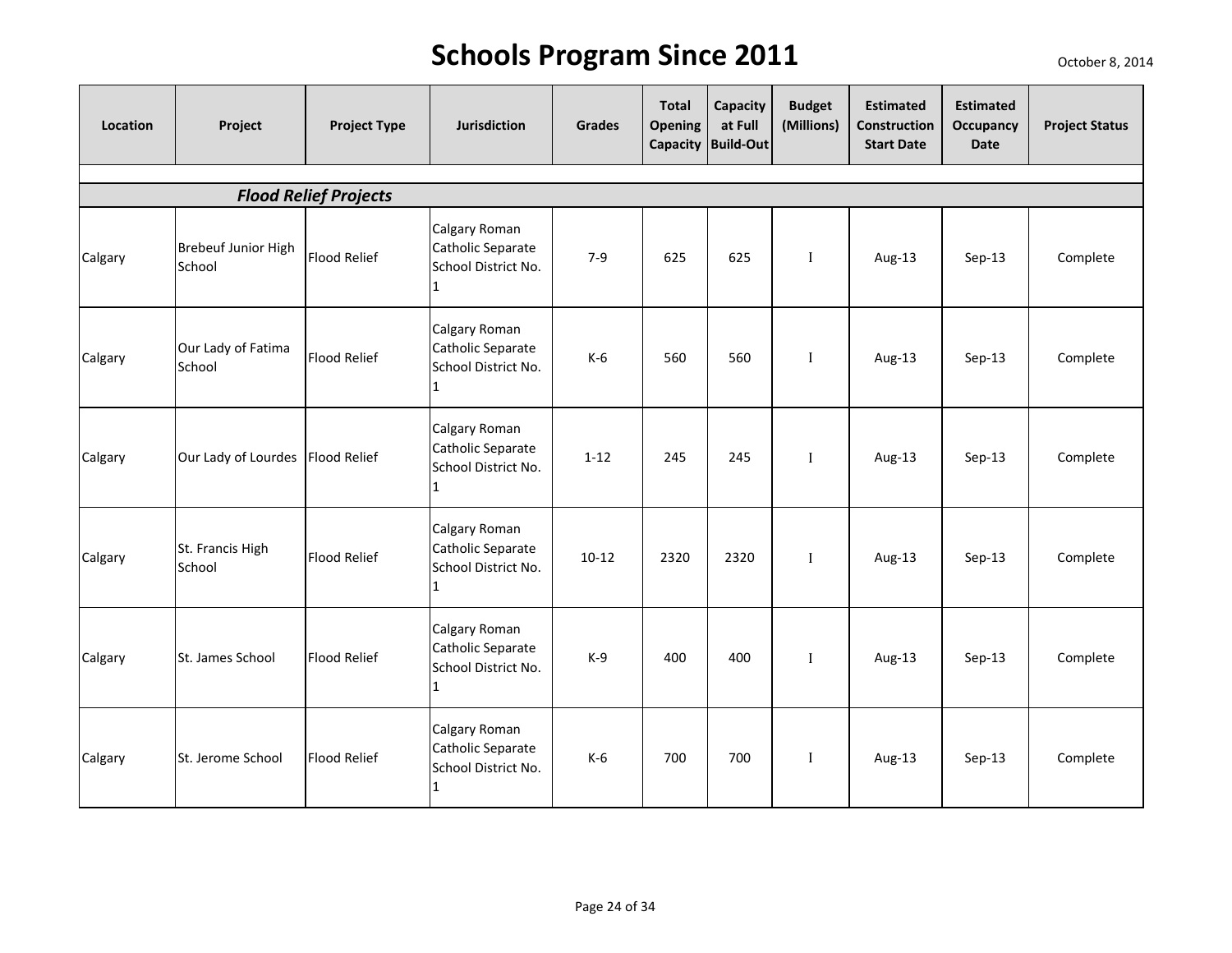| Location | Project                                       | <b>Project Type</b> | <b>Jurisdiction</b>                                                       | <b>Grades</b> | <b>Total</b><br>Opening<br>Capacity | Capacity<br>at Full<br><b>Build-Out</b> | <b>Budget</b><br>(Millions) | <b>Estimated</b><br>Construction<br><b>Start Date</b> | <b>Estimated</b><br>Occupancy<br><b>Date</b> | <b>Project Status</b> |
|----------|-----------------------------------------------|---------------------|---------------------------------------------------------------------------|---------------|-------------------------------------|-----------------------------------------|-----------------------------|-------------------------------------------------------|----------------------------------------------|-----------------------|
| Calgary  | St. Mary's High<br>School                     | <b>Flood Relief</b> | Calgary Roman<br>Catholic Separate<br>School District No.<br>$\mathbf{1}$ | $10 - 12$     | 1140                                | 1140                                    | $\mathbf{I}$                | Aug-13                                                | $Sep-13$                                     | Complete              |
| Calgary  | St. Monica<br><b>Elementary School</b>        | <b>Flood Relief</b> | Calgary Roman<br>Catholic Separate<br>School District No.<br>$\mathbf{1}$ | $K-9$         | 690                                 | 690                                     | $\mathbf{I}$                | Aug-13                                                | $Sep-13$                                     | Complete              |
| Calgary  | St. Peter Elementary   Flood Relief<br>School |                     | Calgary Roman<br>Catholic Separate<br>School District No.<br>$\mathbf{1}$ | $K-6$         | 300                                 | 300                                     | $\mathbf{I}$                | Aug-13                                                | Sep-13                                       | Complete              |
| Calgary  | A.E. Cross School                             | Flood Relief        | Calgary School<br>District No. 19                                         | $7 - 9$       | 1070                                | 1070                                    | $\mathbf{I}$                | Aug-13                                                | $Sep-13$                                     | Complete              |
| Calgary  | Abbeydale<br><b>Elementary School</b>         | Flood Relief        | Calgary School<br>District No. 19                                         | K-6           | 420                                 | 420                                     | $\mathbf{I}$                | Aug-13                                                | $Sep-13$                                     | Complete              |
| Calgary  | Alternative High<br>School                    | <b>Flood Relief</b> | Calgary School<br>District No. 19                                         | $8 - 12$      | 170                                 | 170                                     | $\bf{I}$                    | Aug-13                                                | $Sep-13$                                     | Complete              |
| Calgary  | Arbour Lake Middle<br>School                  | <b>Flood Relief</b> | Calgary School<br>District No. 19                                         | $5-9$         | 900                                 | 900                                     | $\mathbf I$                 | Aug-13                                                | $Sep-13$                                     | Complete              |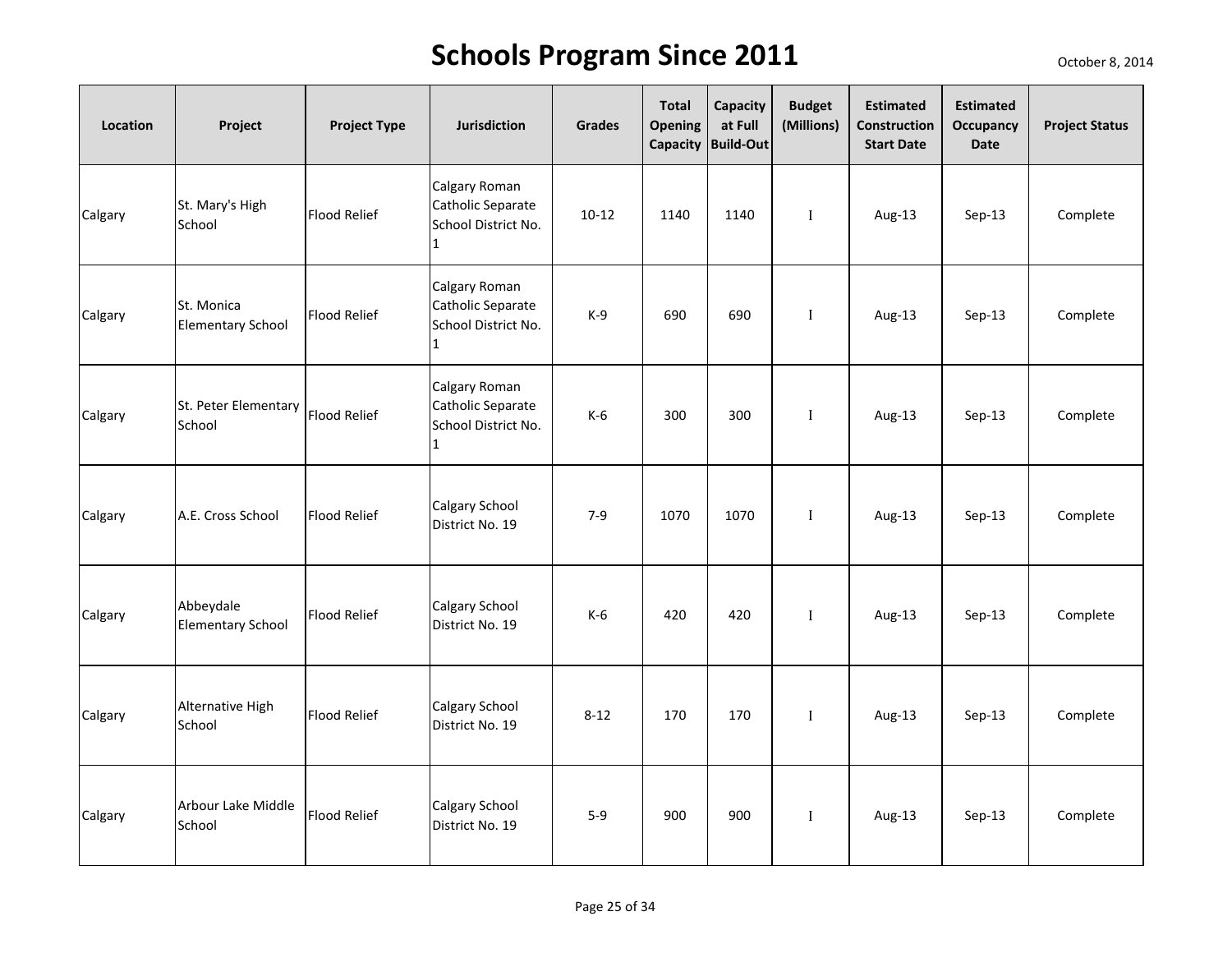| Location | Project                                       | <b>Project Type</b> | <b>Jurisdiction</b>               | Grades | <b>Total</b><br><b>Opening</b> | Capacity<br>at Full<br>Capacity Build-Out | <b>Budget</b><br>(Millions) | <b>Estimated</b><br>Construction<br><b>Start Date</b> | <b>Estimated</b><br>Occupancy<br><b>Date</b> | <b>Project Status</b> |
|----------|-----------------------------------------------|---------------------|-----------------------------------|--------|--------------------------------|-------------------------------------------|-----------------------------|-------------------------------------------------------|----------------------------------------------|-----------------------|
| Calgary  | <b>Bowcroft School</b>                        | <b>Flood Relief</b> | Calgary School<br>District No. 19 | K-6    | 500                            | 500                                       | $\mathbf I$                 | Aug-13                                                | $Sep-13$                                     | Complete              |
| Calgary  | Cappy Smart School Flood Relief               |                     | Calgary School<br>District No. 19 | $K-6$  | 400                            | 400                                       | $\mathbf I$                 | Aug-13                                                | $Sep-13$                                     | Complete              |
| Calgary  | David Thompson<br>Middle School               | <b>Flood Relief</b> | Calgary School<br>District No. 19 | $5-9$  | 950                            | 950                                       | $\mathbf{I}$                | Aug-13                                                | $Sep-13$                                     | Complete              |
| Calgary  | Dr. J. K. Mulloy                              | <b>Flood Relief</b> | Calgary School<br>District No. 19 | $K-6$  | 500                            | 500                                       | $\mathbf I$                 | Aug-13                                                | $Sep-13$                                     | Complete              |
| Calgary  | <b>Elbow Park</b><br><b>Elementary School</b> | <b>Flood Relief</b> | Calgary School<br>District No. 19 | $K-6$  | 250                            | 250                                       | $\mathbf{I}$                | Feb-15                                                | Sep-16                                       | Planning              |
| Calgary  | Elboya Elementary<br>Junior High School       | <b>Flood Relief</b> | Calgary School<br>District No. 19 | $K-9$  | 435                            | 435                                       | $\mathbf I$                 | Aug-13                                                | $Sep-13$                                     | Complete              |
| Calgary  | Erin Woods School                             | <b>Flood Relief</b> | Calgary School<br>District No. 19 | $K-6$  | 480                            | 480                                       | $\mathbf I$                 | Aug-13                                                | Sep-13                                       | Complete              |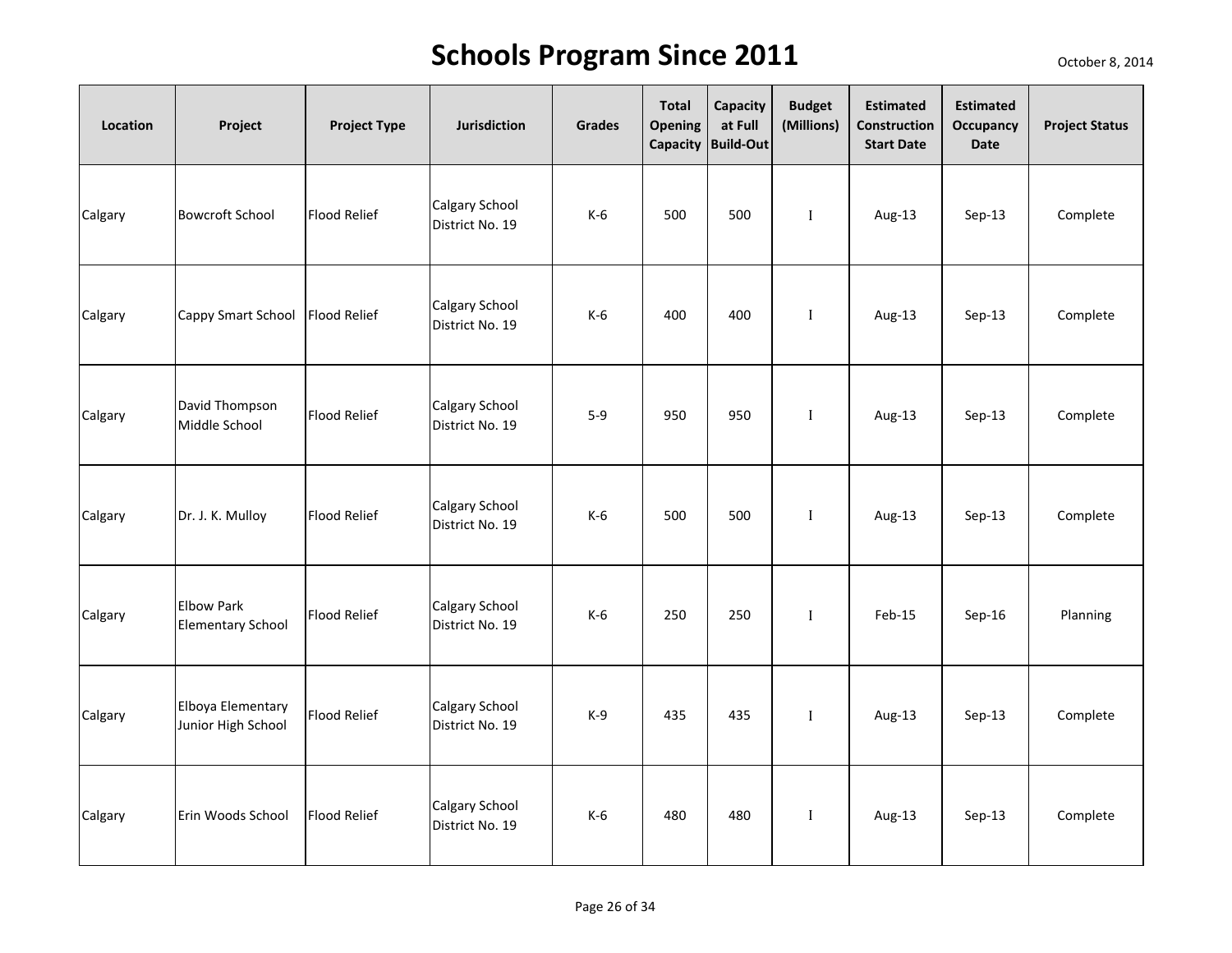| Location | Project                                       | <b>Project Type</b> | <b>Jurisdiction</b>               | Grades    | <b>Total</b><br>Opening | Capacity<br>at Full<br>Capacity Build-Out | <b>Budget</b><br>(Millions) | <b>Estimated</b><br>Construction<br><b>Start Date</b> | <b>Estimated</b><br><b>Occupancy</b><br>Date | <b>Project Status</b> |
|----------|-----------------------------------------------|---------------------|-----------------------------------|-----------|-------------------------|-------------------------------------------|-----------------------------|-------------------------------------------------------|----------------------------------------------|-----------------------|
| Calgary  | <b>Ernest Manning High</b><br>School          | <b>Flood Relief</b> | Calgary School<br>District No. 19 | $10 - 12$ | 1780                    | 1780                                      | $\bf{I}$                    | Aug-13                                                | Sep-13                                       | Complete              |
| Calgary  | Falconridge School                            | <b>Flood Relief</b> | Calgary School<br>District No. 19 | $K-6$     | 530                     | 530                                       | $\mathbf I$                 | Aug-13                                                | Sep-13                                       | Complete              |
| Calgary  | <b>Fish Creek</b><br><b>Elementary School</b> | <b>Flood Relief</b> | Calgary School<br>District No. 19 | $K-6$     | 615                     | 615                                       | $\mathbf{I}$                | Aug-13                                                | Sep-13                                       | Complete              |
| Calgary  | Georges P. Vanier<br>School                   | <b>Flood Relief</b> | Calgary School<br>District No. 19 | $7 - 9$   | 690                     | 690                                       | $\mathbf I$                 | Aug-13                                                | Sep-13                                       | Complete              |
| Calgary  | Harold Panabaker<br>Junior High School        | <b>Flood Relief</b> | Calgary School<br>District No. 19 | $7 - 9$   | 600                     | 600                                       | $\mathbf{I}$                | Aug-13                                                | $Sep-13$                                     | Complete              |
| Calgary  | <b>Hillhurst Community</b><br>School          | <b>Flood Relief</b> | Calgary School<br>District No. 19 | $K-6$     | 400                     | 400                                       | $\mathbf I$                 | Aug-13                                                | Sep-13                                       | Complete              |
| Calgary  | John G.Diefenbaker<br><b>High School</b>      | <b>Flood Relief</b> | Calgary School<br>District No. 19 | $10 - 12$ | 1300                    | 1300                                      | $\mathbf I$                 | Aug-13                                                | Sep-13                                       | Complete              |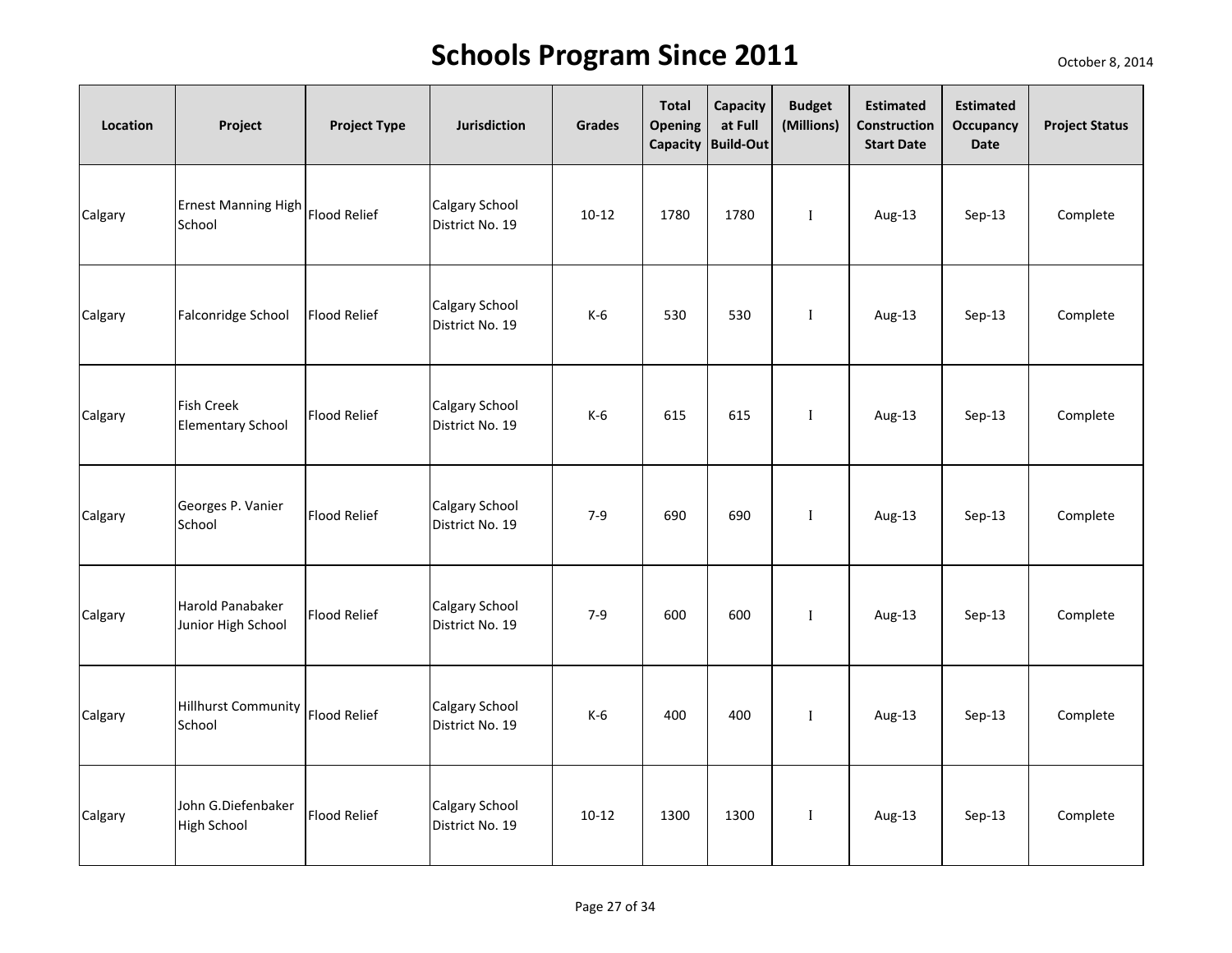| Location | Project                                                      | <b>Project Type</b> | <b>Jurisdiction</b>               | Grades | <b>Total</b><br><b>Opening</b> | Capacity<br>at Full<br>Capacity Build-Out | <b>Budget</b><br>(Millions) | <b>Estimated</b><br>Construction<br><b>Start Date</b> | <b>Estimated</b><br>Occupancy<br><b>Date</b> | <b>Project Status</b> |
|----------|--------------------------------------------------------------|---------------------|-----------------------------------|--------|--------------------------------|-------------------------------------------|-----------------------------|-------------------------------------------------------|----------------------------------------------|-----------------------|
| Calgary  | Langevin Community Flood Relief<br>School                    |                     | Calgary School<br>District No. 19 | $K-9$  | 665                            | 665                                       | $\;$ I                      | Aug-13                                                | $Sep-13$                                     | Complete              |
| Calgary  | Louis Riel<br><b>Elementary Junior</b><br><b>High School</b> | <b>Flood Relief</b> | Calgary School<br>District No. 19 | $K-9$  | 940                            | 940                                       | $\mathbf I$                 | Aug-13                                                | $Sep-13$                                     | Complete              |
| Calgary  | Marlborough School Flood Relief                              |                     | Calgary School<br>District No. 19 | $K-6$  | 400                            | 400                                       | $\mathbf{I}$                | Aug-13                                                | $Sep-13$                                     | Complete              |
| Calgary  | <b>Mayland Heights</b>                                       | <b>Flood Relief</b> | Calgary School<br>District No. 19 | $K-6$  | 500                            | 500                                       | $\mathbf I$                 | Aug-13                                                | $Sep-13$                                     | Complete              |
| Calgary  | Midnapore<br><b>Elementary School</b>                        | <b>Flood Relief</b> | Calgary School<br>District No. 19 | $K-6$  | 500                            | 500                                       | $\mathbf{I}$                | Aug-13                                                | $Sep-13$                                     | Complete              |
| Calgary  | Midsun Junior High<br>School                                 | <b>Flood Relief</b> | Calgary School<br>District No. 19 | $7-9$  | 850                            | 850                                       | $\mathbf I$                 | Aug-13                                                | $Sep-13$                                     | Complete              |
| Calgary  | <b>Monterey Park</b><br><b>Elementary School</b>             | <b>Flood Relief</b> | Calgary School<br>District No. 19 | $K-6$  | 625                            | 625                                       | $\mathbf I$                 | Aug-13                                                | Sep-13                                       | Complete              |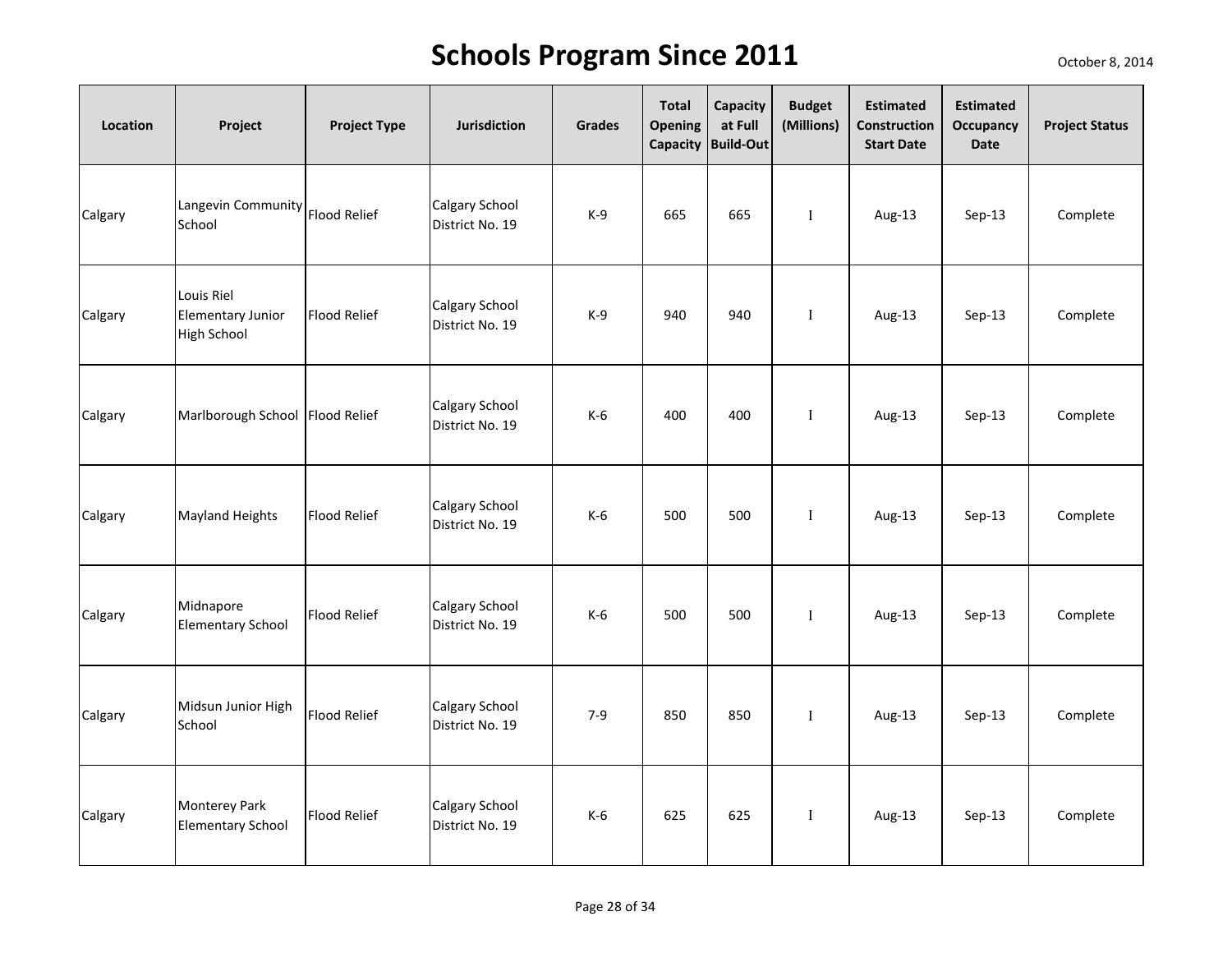| Location | Project                                     | <b>Project Type</b> | <b>Jurisdiction</b>               | Grades   | <b>Total</b><br><b>Opening</b> | Capacity<br>at Full<br>Capacity Build-Out | <b>Budget</b><br>(Millions) | <b>Estimated</b><br>Construction<br><b>Start Date</b> | <b>Estimated</b><br><b>Occupancy</b><br>Date | <b>Project Status</b> |
|----------|---------------------------------------------|---------------------|-----------------------------------|----------|--------------------------------|-------------------------------------------|-----------------------------|-------------------------------------------------------|----------------------------------------------|-----------------------|
| Calgary  | <b>Mountain Park</b><br>School              | <b>Flood Relief</b> | Calgary School<br>District No. 19 | $5-9$    | 940                            | 940                                       | $\mathbf I$                 | Aug-13                                                | Sep-13                                       | Complete              |
| Calgary  | North Haven School                          | <b>Flood Relief</b> | Calgary School<br>District No. 19 | $K-6$    | 415                            | 415                                       | $\mathbf{I}$                | Aug-13                                                | Sep-13                                       | Complete              |
| Calgary  | Penbrooke<br><b>Meadows School</b>          | <b>Flood Relief</b> | Calgary School<br>District No. 19 | $K-6$    | 375                            | 375                                       | $\mathbf{I}$                | Aug-13                                                | Sep-13                                       | Complete              |
| Calgary  | Queen Elizabeth<br><b>Elementary School</b> | <b>Flood Relief</b> | Calgary School<br>District No. 19 | $K-6$    | 340                            | 340                                       | $\mathbf I$                 | Aug-13                                                | Sep-13                                       | Complete              |
| Calgary  | Queen Elizabeth<br>Jr/Sr High School        | <b>Flood Relief</b> | Calgary School<br>District No. 19 | $7 - 12$ | 1400                           | 1400                                      | $\mathbf{I}$                | Aug-13                                                | $Sep-13$                                     | Complete              |
| Calgary  | Rideau Park School                          | <b>Flood Relief</b> | Calgary School<br>District No. 19 | $K-9$    | 450                            | 450                                       | $\mathbf{I}$                | Aug-13                                                | Sep-13                                       | Complete              |
| Calgary  | <b>Rosemont School</b>                      | <b>Flood Relief</b> | Calgary School<br>District No. 19 | $K-6$    | 270                            | 270                                       | $\bf{I}$                    | Aug-13                                                | Sep-13                                       | Complete              |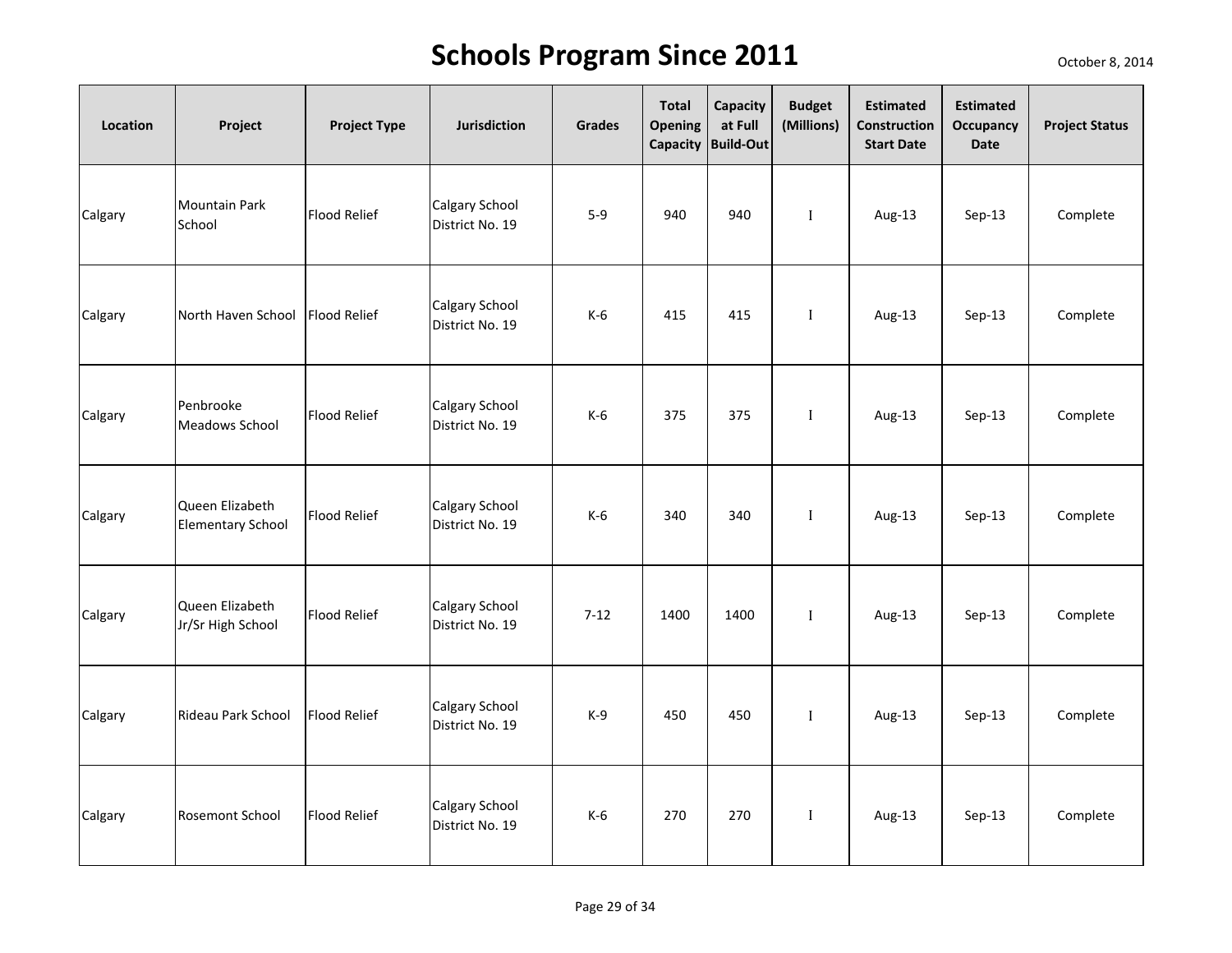| Location | Project                                          | <b>Project Type</b> | <b>Jurisdiction</b>               | Grades  | <b>Total</b><br><b>Opening</b> | Capacity<br>at Full<br>Capacity Build-Out | <b>Budget</b><br>(Millions) | <b>Estimated</b><br>Construction<br><b>Start Date</b> | <b>Estimated</b><br>Occupancy<br><b>Date</b> | <b>Project Status</b> |
|----------|--------------------------------------------------|---------------------|-----------------------------------|---------|--------------------------------|-------------------------------------------|-----------------------------|-------------------------------------------------------|----------------------------------------------|-----------------------|
| Calgary  | Samuel W. Shaw<br>School                         | <b>Flood Relief</b> | Calgary School<br>District No. 19 | $5-9$   | 860                            | 860                                       | $\mathbf I$                 | Aug-13                                                | $Sep-13$                                     | Complete              |
| Calgary  | Scenic Acres School                              | <b>Flood Relief</b> | Calgary School<br>District No. 19 | $K-4$   | 175                            | 175                                       | $\mathbf{I}$                | Aug-13                                                | $Sep-13$                                     | Complete              |
| Calgary  | <b>Simons Valley</b><br><b>Elementary School</b> | <b>Flood Relief</b> | Calgary School<br>District No. 19 | $K-6$   | 610                            | 610                                       | $\mathbf{I}$                | Aug-13                                                | $Sep-13$                                     | Complete              |
| Calgary  | Sir John A<br>MacDonald School                   | <b>Flood Relief</b> | Calgary School<br>District No. 19 | $7 - 9$ | 900                            | 900                                       | $\mathbf{I}$                | Aug-13                                                | $Sep-13$                                     | Complete              |
| Calgary  | <b>Stanley Jones</b><br><b>Elementary School</b> | <b>Flood Relief</b> | Calgary School<br>District No. 19 | $K-9$   | 615                            | 615                                       | $\mathbf{I}$                | Aug-13                                                | $Sep-13$                                     | Complete              |
| Calgary  | Terrace Road School Flood Relief                 |                     | Calgary School<br>District No. 19 | $K-6$   | 300                            | 300                                       | $\mathbf I$                 | Aug-13                                                | Sep-13                                       | Complete              |
| Calgary  | <b>Tom Baines Junior</b><br><b>High School</b>   | <b>Flood Relief</b> | Calgary School<br>District No. 19 | $7-9$   | 715                            | 715                                       | $\mathbf I$                 | Aug-13                                                | Sep-13                                       | Complete              |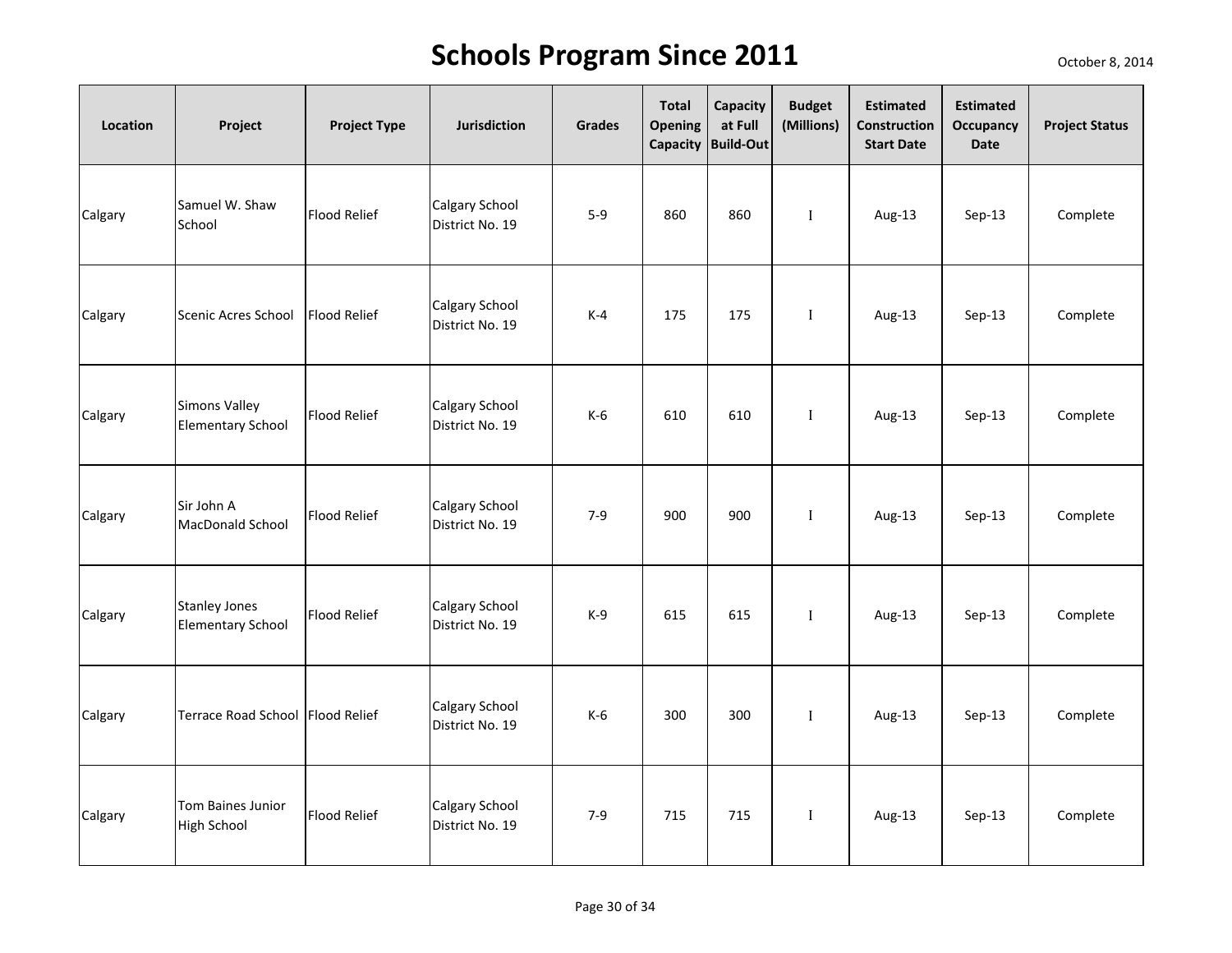| Location | Project                                      | <b>Project Type</b> | <b>Jurisdiction</b>                               | Grades    | <b>Total</b><br><b>Opening</b> | Capacity<br>at Full<br>Capacity Build-Out | <b>Budget</b><br>(Millions) | <b>Estimated</b><br>Construction<br><b>Start Date</b> | <b>Estimated</b><br>Occupancy<br><b>Date</b> | <b>Project Status</b> |
|----------|----------------------------------------------|---------------------|---------------------------------------------------|-----------|--------------------------------|-------------------------------------------|-----------------------------|-------------------------------------------------------|----------------------------------------------|-----------------------|
| Calgary  | <b>Tuscany School</b>                        | <b>Flood Relief</b> | Calgary School<br>District No. 19                 | $K-3$     | 615                            | 615                                       | $\mathbf{I}$                | Aug-13                                                | $Sep-13$                                     | Complete              |
| Calgary  | <b>Viscount Bennett</b>                      | <b>Flood Relief</b> | Calgary School<br>District No. 19                 | $11 - 12$ | 1775                           | 1775                                      | $\mathbf{I}$                | Aug-13                                                | $Sep-13$                                     | Complete              |
| Calgary  | W.O. Mitchell<br><b>Elementary School</b>    | <b>Flood Relief</b> | <b>Calgary School</b><br>District No. 19          | $K-6$     | 500                            | 500                                       | $\mathbf I$                 | Aug-13                                                | Sep-13                                       | Complete              |
| Calgary  | <b>West Dalhousie</b><br>Elementary          | <b>Flood Relief</b> | Calgary School<br>District No. 19                 | $K-6$     | 375                            | 375                                       | $\mathbf I$                 | Aug-13                                                | $Sep-13$                                     | Complete              |
| Calgary  | <b>Wildwood School</b>                       | <b>Flood Relief</b> | Calgary School<br>District No. 19                 | $K-6$     | 550                            | 550                                       | $\mathbf I$                 | Aug-13                                                | $Sep-13$                                     | Complete              |
| Calgary  | William Reid School                          | <b>Flood Relief</b> | Calgary School<br>District No. 19                 | $K-4$     | 225                            | 225                                       | $\;$ I                      | Aug-13                                                | $Sep-13$                                     | Complete              |
| Banff    | <b>Banff Community</b><br><b>High School</b> | <b>Flood Relief</b> | <b>Canadian Rockies</b><br><b>School Division</b> | $7 - 12$  | 425                            | 425                                       | $\mathbf I$                 | Aug-13                                                | $Sep-13$                                     | Complete              |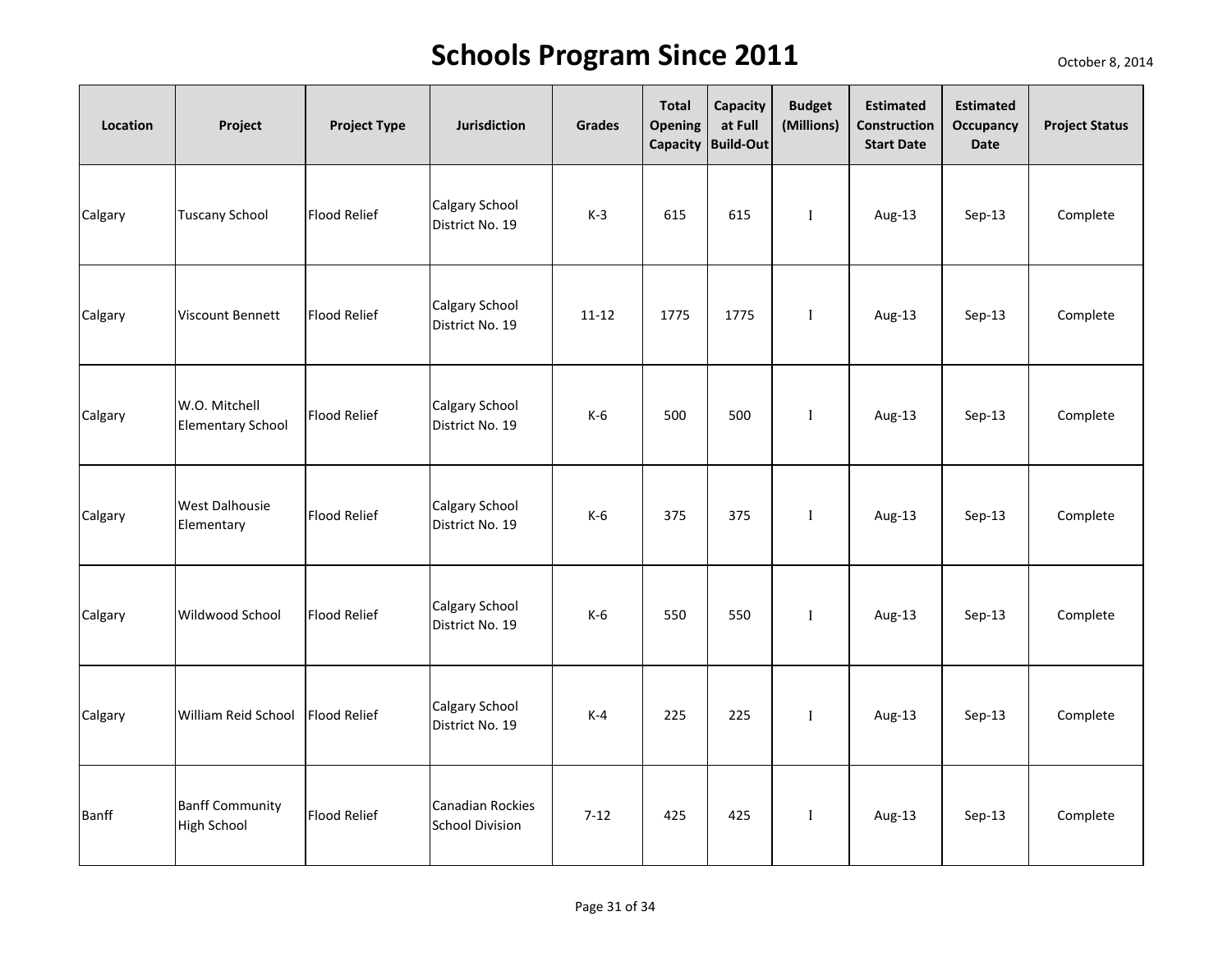| Location          | Project                                  | <b>Project Type</b> | <b>Jurisdiction</b>                                                           | <b>Grades</b> | <b>Total</b><br><b>Opening</b><br>Capacity | Capacity<br>at Full<br><b>Build-Out</b> | <b>Budget</b><br>(Millions) | <b>Estimated</b><br>Construction<br><b>Start Date</b> | <b>Estimated</b><br>Occupancy<br><b>Date</b> | <b>Project Status</b> |
|-------------------|------------------------------------------|---------------------|-------------------------------------------------------------------------------|---------------|--------------------------------------------|-----------------------------------------|-----------------------------|-------------------------------------------------------|----------------------------------------------|-----------------------|
| Canmore           | Canmore Collegiate<br><b>High School</b> | <b>Flood Relief</b> | Canadian Rockies<br><b>School Division</b>                                    | $9 - 12$      | 1150                                       | 1150                                    | $\mathbf{I}$                | Aug-13                                                | $Sep-13$                                     | Complete              |
| Exshaw            | <b>Exshaw School</b>                     | Flood Relief        | <b>Canadian Rockies</b><br><b>School Division</b>                             | $K-8$         | 270                                        | 270                                     | $\mathbf I$                 | Aug-13                                                | $Sep-13$                                     | Complete              |
| Canmore           | <b>Elizabeth Rummel</b><br>School        | <b>Flood Relief</b> | <b>Canadian Rockies</b><br><b>School Division</b>                             | $K-4$         | 615                                        | 615                                     | $\mathbf{I}$                | Aug-13                                                | Sep-13                                       | Complete              |
| <b>High River</b> | Holy Spirit Academy Flood Relief         |                     | Christ the<br>Redeemer Catholic<br>Separate Regional<br>Division No. 3        | $K-6$         | 425                                        | 425                                     | $\mathbf{I}$                | $Jun-14$                                              | Feb-15                                       | Construction          |
| <b>High River</b> | Notre Dame<br>Collegiate                 | <b>Flood Relief</b> | Christ the<br><b>Redeemer Catholic</b><br>Separate Regional<br>Division No. 3 | $7-12$        | 400                                        | 400                                     | $\mathbf I$                 | Aug-13                                                | Feb-14                                       | Complete              |
| High River        | Right Honourable<br>Joe Clark School     | <b>Flood Relief</b> | <b>Foothills School</b><br>Division No. 38                                    | $K-5$         | 420                                        | 420                                     | $\mathbf I$                 | Aug-13                                                | $Sep-13$                                     | Complete              |
| <b>High River</b> | Senator Riley School Flood Relief        |                     | Foothills School<br>Division No. 38                                           | $6 - 8$       | 670                                        | 670                                     | $\mathbf I$                 | Aug-13                                                | $Nov-13$                                     | Complete              |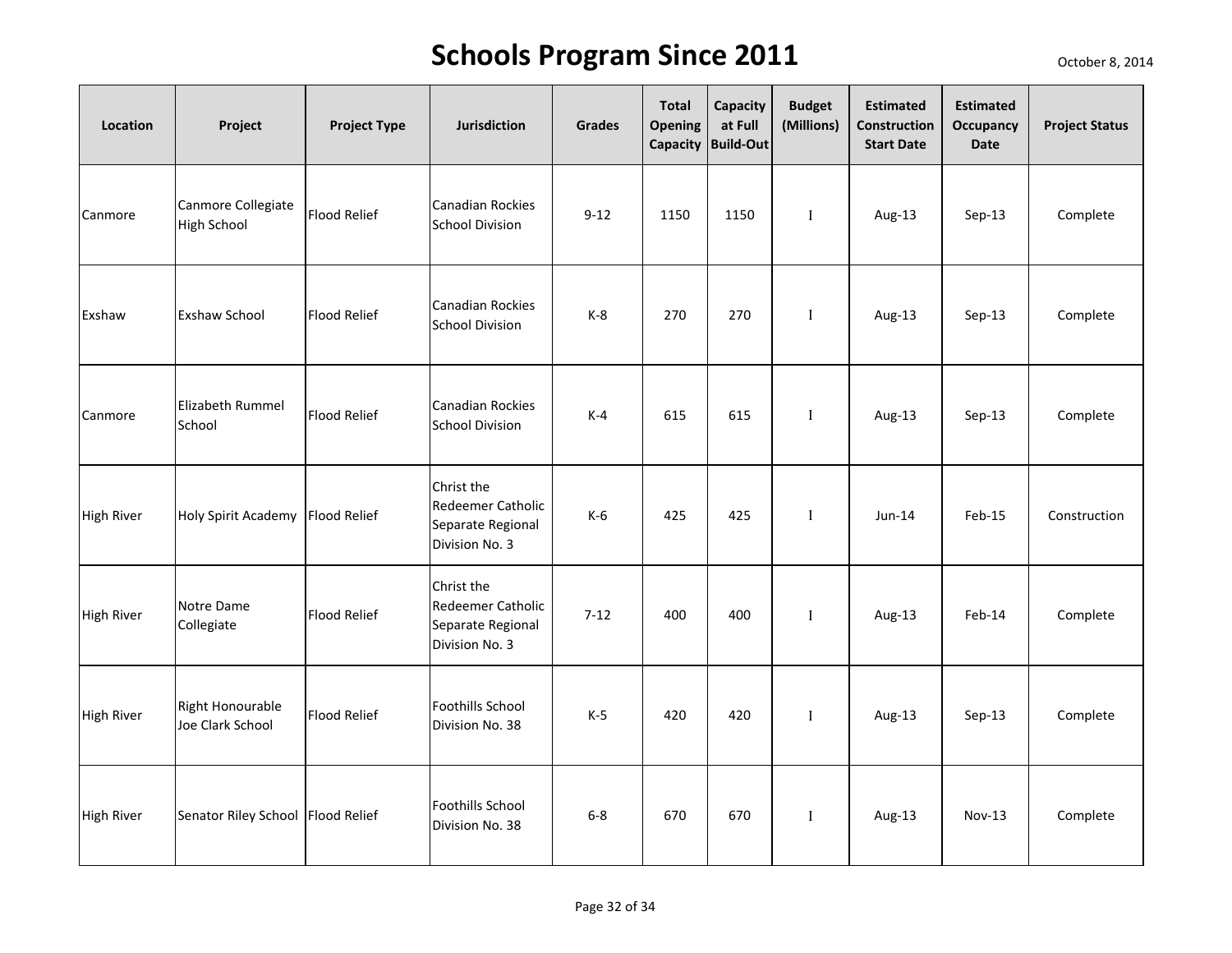| Location          | Project                      | <b>Project Type</b> | <b>Jurisdiction</b>                        | <b>Grades</b> | <b>Total</b><br><b>Opening</b> | <b>Capacity</b><br>at Full<br>Capacity Build-Out | <b>Budget</b><br>(Millions) | <b>Estimated</b><br>Construction<br><b>Start Date</b> | <b>Estimated</b><br>Occupancy<br><b>Date</b> | <b>Project Status</b> |
|-------------------|------------------------------|---------------------|--------------------------------------------|---------------|--------------------------------|--------------------------------------------------|-----------------------------|-------------------------------------------------------|----------------------------------------------|-----------------------|
| <b>High River</b> | Spitzee Elementary<br>School | Flood Relief        | <b>Foothills School</b><br>Division No. 38 | K-5           | 460                            | 460                                              |                             | Aug-13                                                | $Sep-13$                                     | Complete              |

|                   | <b>Flood Mitigation</b>                       |                         |                                                                               |         |      |      |       |     |            |          |  |  |
|-------------------|-----------------------------------------------|-------------------------|-------------------------------------------------------------------------------|---------|------|------|-------|-----|------------|----------|--|--|
| Calgary           | St. Mary's High<br>School                     | <b>Flood Mitigation</b> | Calgary Roman<br>Catholic Separate<br>School District No.<br>1                | $10-12$ | 1140 | 1140 | 2.5   | TBD | TBD        | Proposal |  |  |
| Calgary           | <b>Elbow Park</b><br><b>Elementary School</b> | <b>Flood Mitigation</b> | Calgary School<br>District No. 19                                             | $K-6$   | 250  | 250  | < 2.5 | TBD | <b>TBD</b> | Proposal |  |  |
| Calgary           | Rideau Park School                            | <b>Flood Mitigation</b> | Calgary School<br>District No. 19                                             | $K-9$   | 450  | 450  | < 2.5 | TBD | TBD        | Proposal |  |  |
| <b>High River</b> | Holy Spirit Academy Flood Mitigation          |                         | Christ the<br><b>Redeemer Catholic</b><br>Separate Regional<br>Division No. 3 | $K-6$   | 425  | 425  | < 2.5 | TBD | <b>TBD</b> | Proposal |  |  |
| <b>High River</b> | Notre Dame<br>Collegiate                      | <b>Flood Mitigation</b> | Christ the<br><b>Redeemer Catholic</b><br>Separate Regional<br>Division No. 3 | $7-12$  | 400  | 400  | < 2.5 | TBD | <b>TBD</b> | Proposal |  |  |